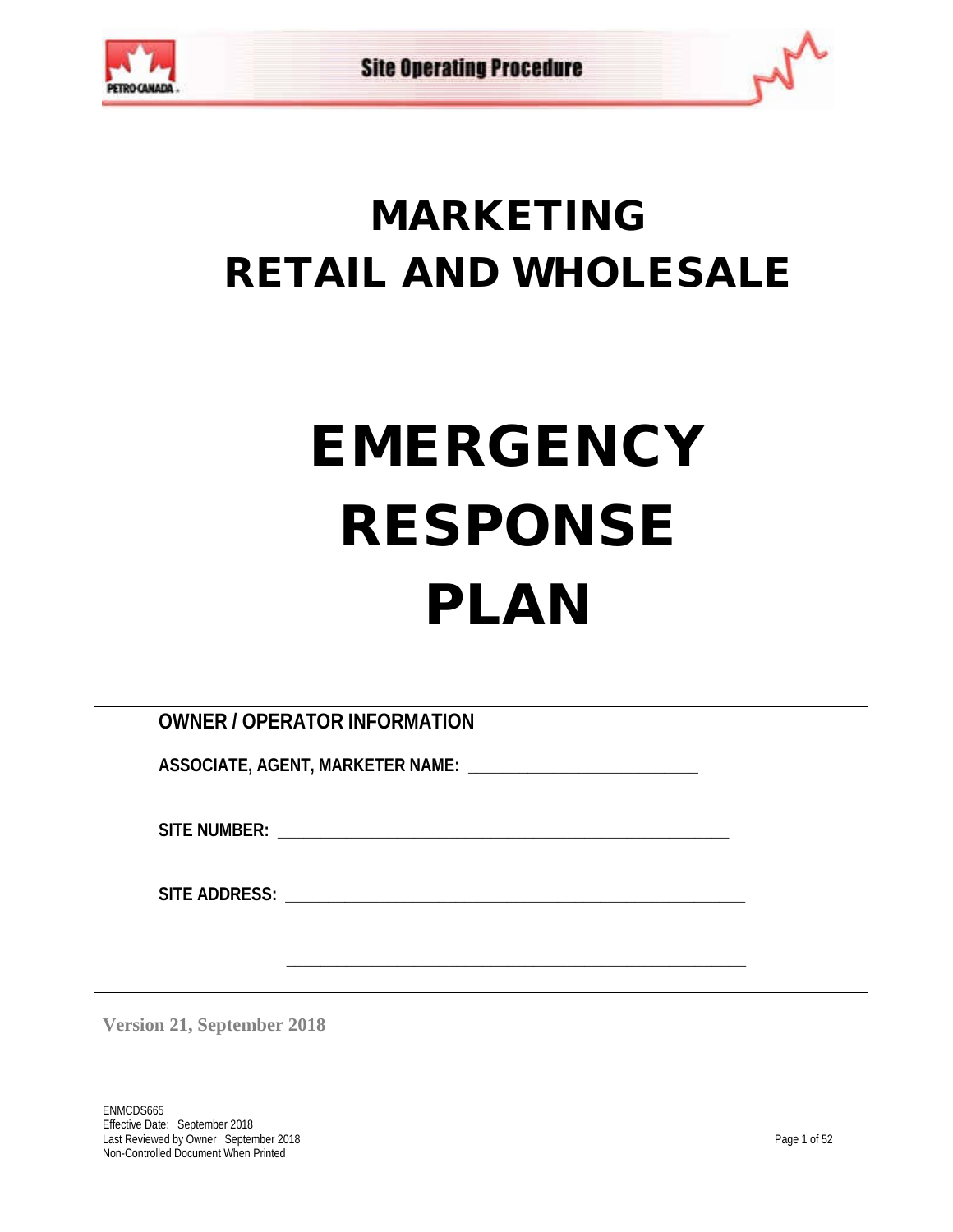



|                |                                                                                                             | <b>TABLE OF CONTENTS</b>                                                                                                                                                                                                                                                                                                                                                                       | Page number                                                                           |
|----------------|-------------------------------------------------------------------------------------------------------------|------------------------------------------------------------------------------------------------------------------------------------------------------------------------------------------------------------------------------------------------------------------------------------------------------------------------------------------------------------------------------------------------|---------------------------------------------------------------------------------------|
| 1 <sub>1</sub> |                                                                                                             | <b>ADMINISTRATION</b>                                                                                                                                                                                                                                                                                                                                                                          |                                                                                       |
|                | 1.1<br>1.2                                                                                                  | <b>REVISION STATUS</b><br>HOW TO USE THIS GENERIC EMERGENCY RESPONSE PLAN                                                                                                                                                                                                                                                                                                                      | $\overline{4}$<br>4                                                                   |
| 2.             |                                                                                                             | <b>INTRODUCTION</b>                                                                                                                                                                                                                                                                                                                                                                            |                                                                                       |
|                | 2.1<br>$2.2^{\circ}$<br>2.3<br>2.4<br>2.5                                                                   | <b>GENERAL INFORMATION</b><br>COMMON ELEMENTS OF EMERGENCY RESPONSE<br><b>EMERGENCY RESPONSE PRIORITIES</b><br>HAZARD RECOGNITION AND ASSESSMENT<br><b>EVACUATION MUSTER POINT</b>                                                                                                                                                                                                             | $\overline{5}$<br>$\overline{5}$<br>5<br>6<br>6                                       |
| 3.             |                                                                                                             | COMMUNICATION/NOTIFICATION                                                                                                                                                                                                                                                                                                                                                                     |                                                                                       |
|                | 3.1                                                                                                         | COMMUNICATION/NOTIFICATION                                                                                                                                                                                                                                                                                                                                                                     | $\overline{7}$                                                                        |
| 4.             |                                                                                                             | <b>EMERGENCY RESPONSE GUIDELINES</b>                                                                                                                                                                                                                                                                                                                                                           |                                                                                       |
|                | 4.1<br>4.2<br>4.3<br>4.4<br>4.5<br>4.6<br>4.7<br>4.8<br>4.9<br>4.10<br>4.11<br>4.12<br>4.13<br>4.14<br>4.15 | <b>INJURY</b><br>SPILL or RELEASE<br>DEF SPILL or RELEASE<br><b>FIRE</b><br>VEHICLE ACCIDENT ON SITE<br><b>BOMB THREAT</b><br><b>FLOODING</b><br>CAR WASH EMERGENCY RESPONSE PROCEDURE<br>NATURAL GAS EMERGENCIES<br>TORNADO OR HURRICANE<br>PROPANE<br><b>FOOD ILLNESS</b><br>WATER MANAGEMENT PROCESS REQUIREMENTS AND CHECKLIST<br>ROBBERY AND THEFT DO'S AND DON'T'S<br><b>EARTHOUAKES</b> | 8<br>10<br>11<br>13<br>14<br>15<br>15<br>19<br>21<br>22<br>23<br>25<br>26<br>27<br>28 |
| 5.             |                                                                                                             | <b>EMERGENCY CONTACTS</b>                                                                                                                                                                                                                                                                                                                                                                      |                                                                                       |
|                | 5.1                                                                                                         | REGULATORY REPORTING GUIDELINES<br>OV DDOVINGE AND TEDDITODV)                                                                                                                                                                                                                                                                                                                                  | 30                                                                                    |

| J.I | INLOULATURT INLI URTIINU UUIDLEINLU | IJU |
|-----|-------------------------------------|-----|
|     | (BY PROVINCE AND TERRITORY)         |     |
| 5.2 | REGULATORY REPORTING GUIDELINES FOR | 43  |
|     | DIESEL EXHAUST FLUID (DEF)          |     |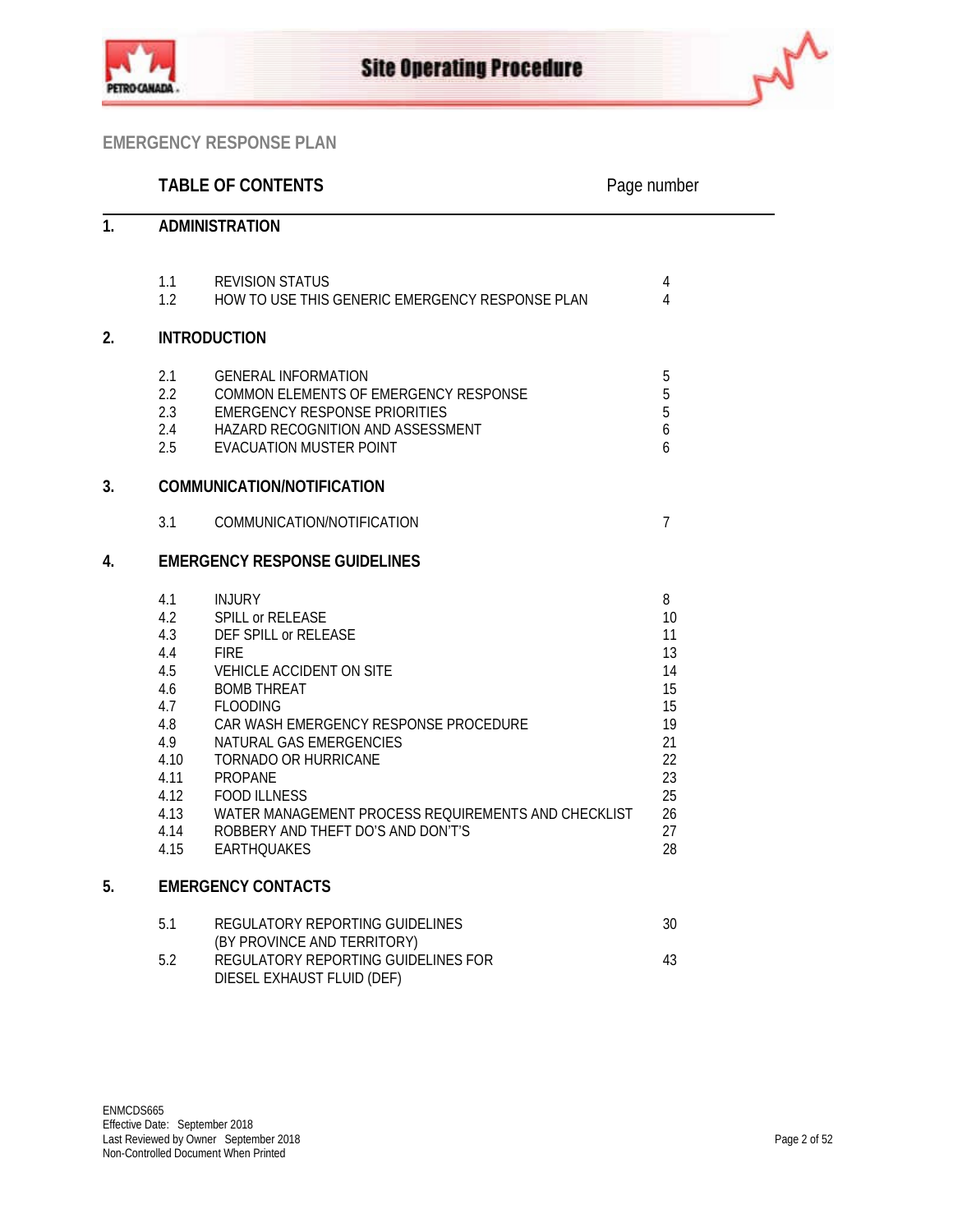



|    | 6.1 | EMERGENCY WALL CHART: USE    | 44             |
|----|-----|------------------------------|----------------|
|    | 6.2 | EMERGENCY WALL CHART         | 45             |
|    | 6.3 | ADDITIONAL RESOURCES         | 46             |
| 7. |     | <b>SITE INFORMATION</b>      |                |
|    | 7.1 | SITE PLOT PLAN: CONTENTS     | 47             |
|    | 7.2 | SPILL RESPONSE EOUIPMENT     | 48             |
| 8. |     | SAFETY DATA SHEETS (SDS)     | 49             |
| 9. |     | <b>ACKNOWLEDGEMENT FORMS</b> |                |
|    | 9.1 | ERP COPY                     | 50             |
|    | റി  | DHCINECC MANIACED'S CODV     | E <sub>1</sub> |

| 9.2 | BUSINESS MANAGER'S COPY |  |
|-----|-------------------------|--|
| 9.3 | <b>FMPLOYFF REVIEW</b>  |  |

*This is a generic guidance document for planning purposes only. It is neither warranted as all-inclusive nor specifically appropriate to any site. The site must determine potential suitability and modify or replace with an appropriate procedure.*

wh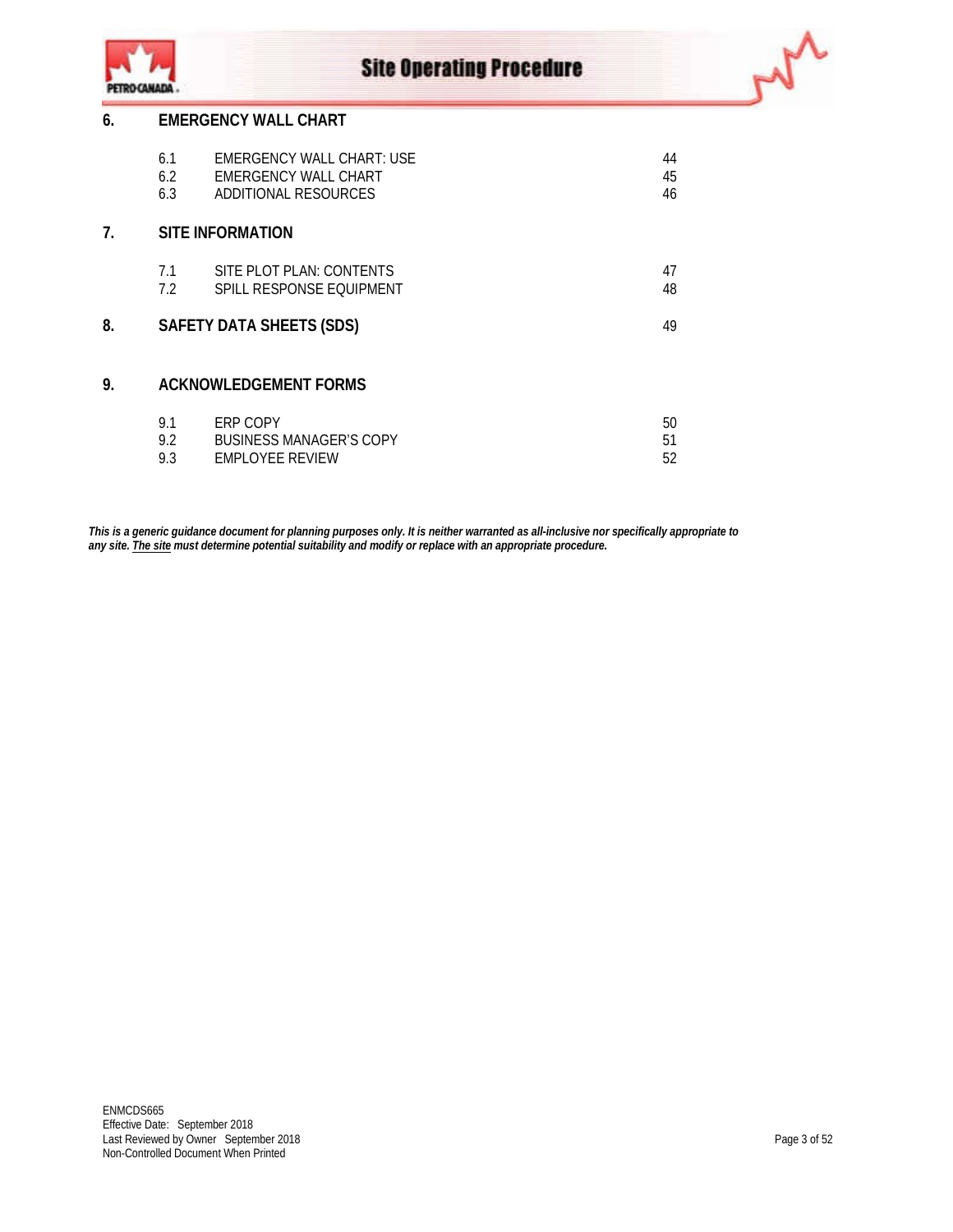



## **1. ADMINISTRATION**

## **1.1 REVISION STATUS**

**All documents have been revised as of September 2018.**

**Please print a new copy of the entire ERP for each of your sites and modify as necessary to meet the needs of your specific operations.**

## **1.2 HOW TO USE THIS GENERIC EMERGENCY RESPONSE PLAN**

The Emergency Response Plan (ERP) is written for the use of Bulk Plants (Wholesale), Petro-Pass, Cardlock's and Retail. The chart below identifies the different types of equipment and service offerings at the sites. Review this chart carefully and remove the pages identified from your Emergency Response Plan which are not required. (Strike out the lines in the Table of Contents that match the pages removed from the ERP). There could be other pages to remove or add depending on your specific operations.

| <b>TYPE OF SITE</b>         | PAGES TO REMOVE FROM ERP                                                              |
|-----------------------------|---------------------------------------------------------------------------------------|
| <b>ALL SITES</b>            | All pages in Section 5, except the province or territory in<br>which you are located. |
| SITES without propane:      | Remove Section 4.11                                                                   |
| <b>INTEGRATED SITES</b>     | Review with Business Manager(s) to determine which pages<br>are to be removed.        |
| Sites without Car Wash      | Remove section 4.8                                                                    |
| Sites without Food Offering | Remove section 4.12                                                                   |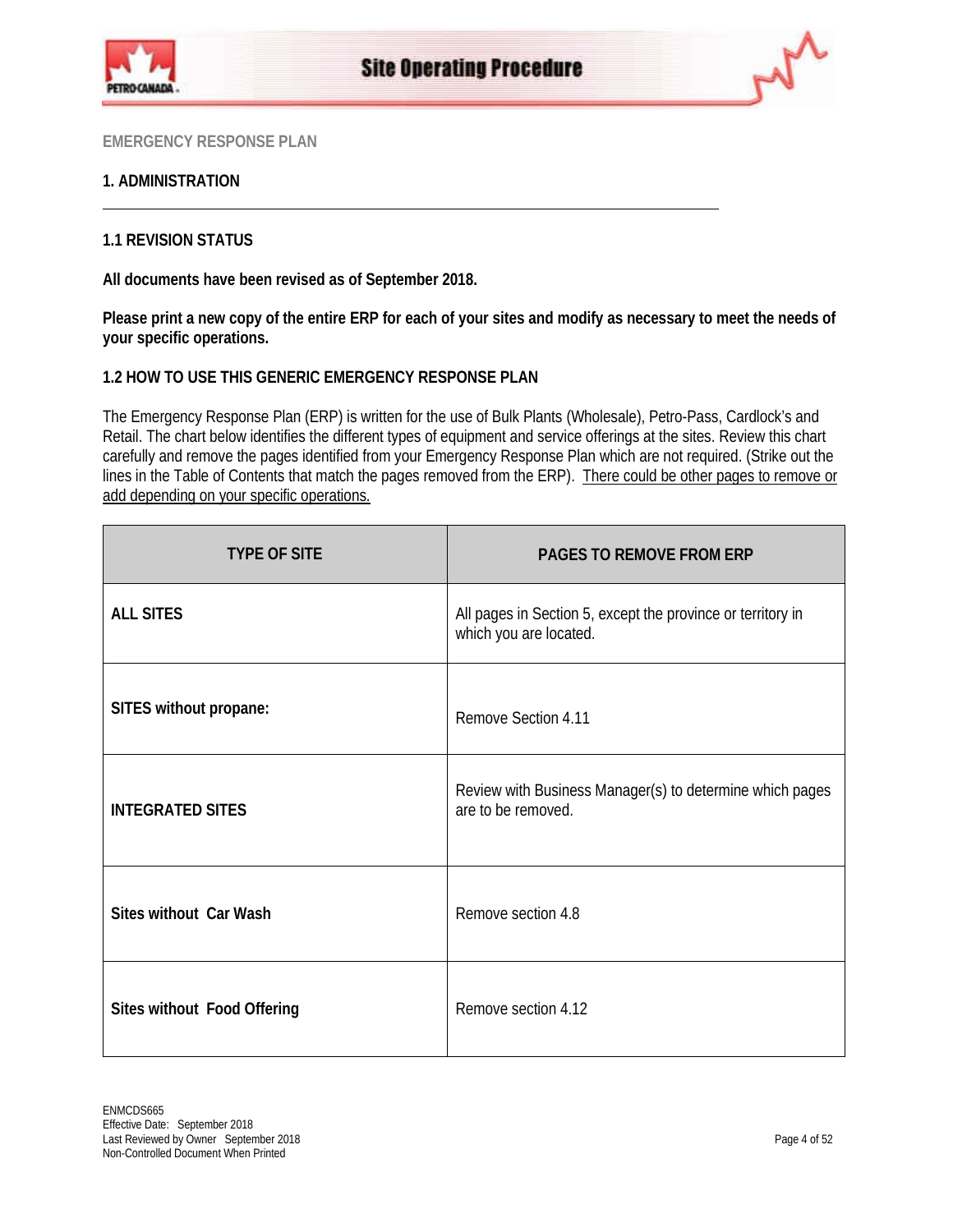



## **2. INTRODUCTION**

## **2.1 GENERAL INFORMATION**

- This **ERP** contains generic response information for typical on-site emergencies.
- An emergency, for the purpose of this document, is defined as any potential or real situation that may result in serious injury, loss of life, property damage, such as fire, explosion or damage to the equipment and/or potential impact on the environment, such as a fuel spill.
- Section 4 of the National Fire Code states that any facility involved in the storage, handling or use of flammable and combustible liquids must have an **Emergency Response Plan (ERP) on site**.
- **The National Fire Code also states that fire drill must be conducted and the Plan must be reviewed at intervals no greater than 12 months.**
- Associates can use this **generic** ERP to develop their own site-specific **Emergency Response Plan**.
- The Associate/Agent/Marketer is responsible to ensure their plan complies with municipal, provincial, and federal regulations.
- **All personnel directly involved with the operation of the site should be familiar with the site's ERP. The Associate should provide training in appropriate emergency response procedures and conduct drills at least once a year to test the adequacy of the ERP and to ensure that his/her workers are familiar with their roles and responsibilities. It is recommended that all Site Staff receive annual fire extinguisher and spill response training.**

## **2.2 COMMON ELEMENTS OF EMERGENCY RESPONSE**

- Regardless of the nature of an emergency at a site, whether it is a fire or vehicle accident, there are requirements and actions which are common to any type of emergency situation at any location.
- To ensure the implementation of safe and effective emergency response actions, personnel at the site should incorporate the following information.

## **2.3 EMERGENCY RESPONSE PRIORITIES**

Priorities in an emergency response situation are (in this order):

- 1) **PEOPLE -** The safeguarding of people and human health;
- 2) **ENVIRONMENT -** The protection of the environment and ecosystems;
- 3) **PROPERTY -** The protection of physical assets;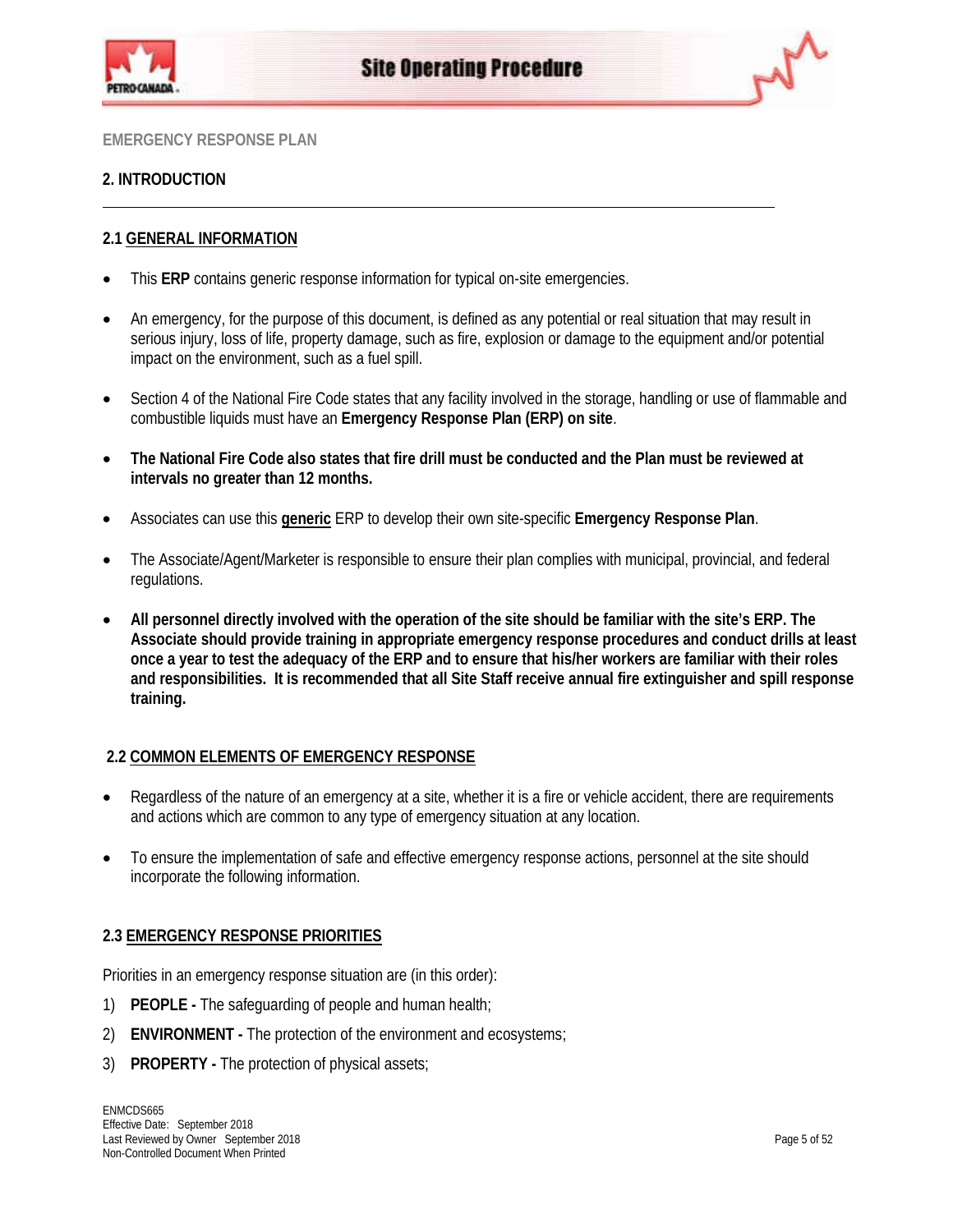

4) **REPORT AND DOCUMENT –** Inform all needed as per communication guidelines in section 3.1 of this document, complete and submit necessary reports to Petro-Canada and governmental agencies, keep necessary documentation relating to the event, take pictures, etc.

## **2.4 HAZARD RECOGNITION AND ASSESSMENT**

- The normal human response to an emergency situation is to "jump right into action." Far too often this can lead to worse situations than the emergency itself. Immediately upon realizing that an incident is of emergency nature, it is important for you to determine the potential hazards **BEFORE** taking any action.
- Whenever a hazard is recognized, the potential for loss of human life, including your own, must be carefully evaluated as part of the sequence of response actions.

## **2.5 EVACUATION / MUSTER POINT**

- A muster point is a pre-designated meeting place where employees are to gather in the event of an emergency when site evacuation is required. In this manner, all site employees can be accounted for.
- The muster point should be located at a safe distance, and should be known to all employees.
- This muster point must be clearly indicated in the site Plot Plan in Section 7 of this document.
- A secondary muster point should be added on all site Plot Plans in Section 7 in the event of an emergency that makes the first muster point a dangerous place to gather.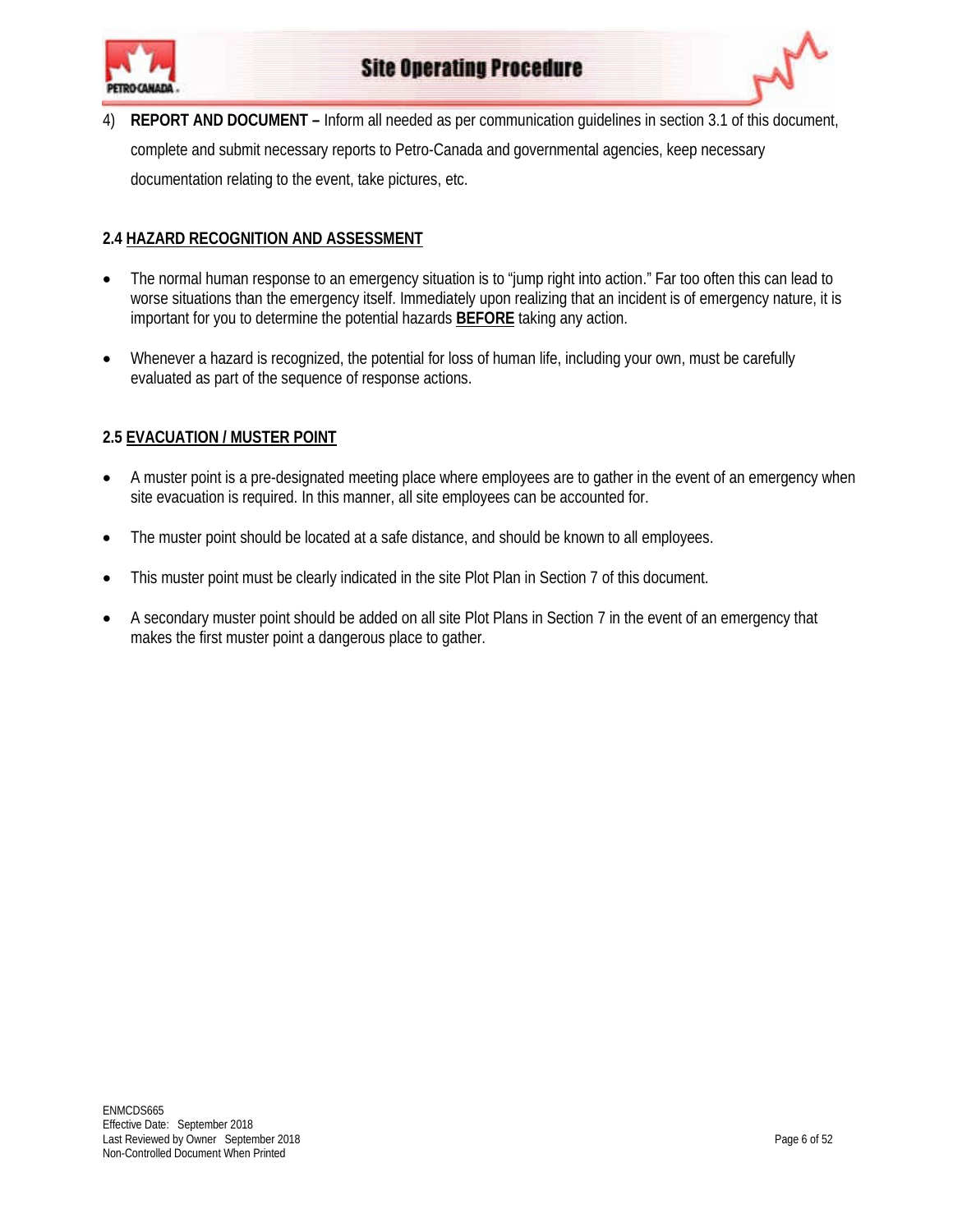



## **3**. **COMMUNICATION / NOTIFICATION**

## **3.1 COMMUNICATION / NOTIFICATION**

• One of the most important steps in responding to an emergency is effective communication:

**\_\_\_\_\_\_\_\_\_\_\_\_\_\_\_\_\_\_\_\_\_\_\_\_\_\_\_\_\_\_\_\_\_\_\_\_\_\_\_\_\_\_\_\_\_\_\_\_\_\_\_\_\_\_\_\_\_\_\_\_\_\_\_\_\_\_\_\_\_\_\_\_\_\_\_\_\_**

- Get the assistance needed.
- Ensure all appropriate personnel are notified.
- Convey specific information relative to the nature of the emergency.
- **Observer (site worker)**
	- The first person (Observer) to notice or become aware of an emergency needs to act immediately to limit the impact of the situation.
- **The Observer shall:**
	- Notify Fire/Police/Ambulance, as needed.
	- Contact the Associate/Site Manager.
	- If unable to contact the Site Manager, contact Petro-Canada Maintenance Contact Centre at 1-866-494-5050 24hr. If the incident is a spill, asset and or equipment damage, indicate the impacted category such as, Pumping, Yard and Building or Car Wash**, and** escalate to Petro-Canada Business Manager.
	- If unable to contact Petro-Canada Business Manager **and/or** a Network Maintenance Contractor within one hour, escalate to Petro-Canada's 24-Hour Emergency Number in Calgary, **(403) 296-3000.**
	- Note that spills are to be called under the Pumping category when the Petro-Canada Maintenance Contact Centre is called.
- **Associate/Site Manager:**
	- Needs to ensure all necessary assistance personnel have been contacted;
		- Petro-Canada Business Manager.
		- If unable to contact the Business Manager, the Site Manager must contact Petro-Canada's 24-Hour Emergency Number in Calgary, **(403) 296-3000.**
		- Responsible for timely notification of government agencies as required.
		- Responsible to confirm that Petro-Canada Maintenance Contact Centre has been called (in case of spill, asset and or equipment damage)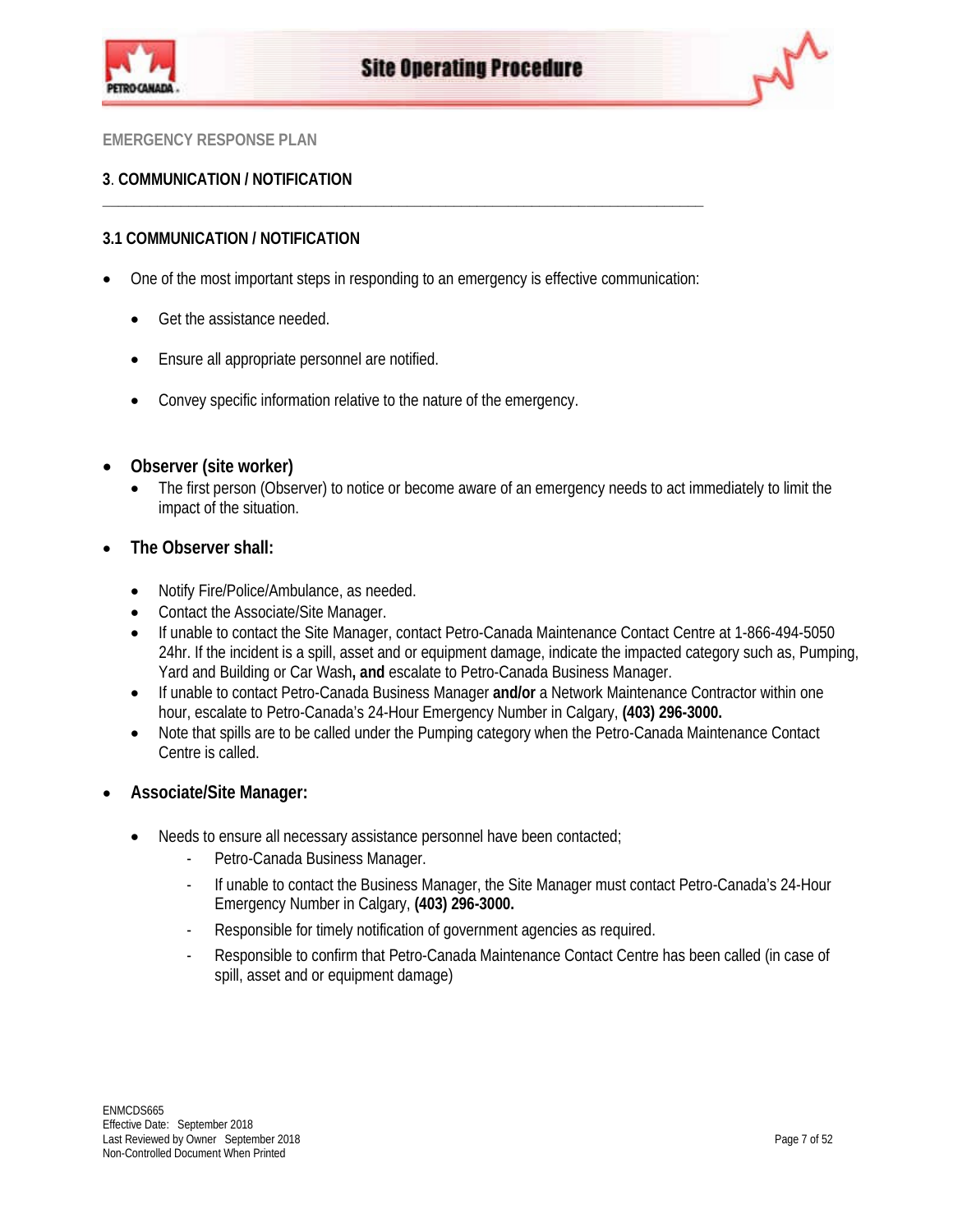



## **4. EMERGENCY RESPONSE GUIDELINES**

## **4.1 INJURY**

There are three types of injuries:

A **First Aid Injury** can be handled on site using the on-site first aid kit. Examples of injuries requiring first aid treatment include minor scratches, cuts and burns. Treatment may include band aids, antiseptics, etc. and should only be administered by people with First Aid training. Register the First Aid in the **[First Aid Journal](http://pcagateway.network.lan/EN/SOP/Lists/SOPDocuments/ENMCFM189.doc)** (ENMCFM189). If first aid is not enough for the extent of the injury, then medical aid may need to be administered, at which time **calling 911** would be required.

A **Medical Treatment Injury** requires the management and care of a patient to address an injury or illness that goes above and beyond first aid. A medical treatment case is any injury that involves neither lost workdays nor restricted workdays but which requires treatment by a physician or other medical professional. Some examples would include stiches, treatment for 2<sup>nd</sup> or 3<sup>rd</sup> degree burns, removal of foreign bodies from a wound, and injuries resulting in prescribed medications. **Calling 911** is normally required for medical treatment injuries.

A **Critical Injury** refers to a serious injury that places a life in jeopardy, involves a patient that is unconscious, or has experienced a significant loss of blood, an acute fracture or amputation of a leg or arm, burns over a major portion of the body, loss of sight or other significant losses that require immediate medical attention in a hospital or by a qualified medical practitioner.

A critical injury may be fatal if not dealt with urgently. **911 must be called.** The patient should be given immediate medical emergency assistance or first aid and taken to the nearest hospital without any delay. Response time is vital in cases of critical injury.

The scene of a critical injury, especially when work related, should be secured for:

- Investigation by appropriate authorities such as police or an Inspector of Ministry of Labor (MOL)
- No admittance to the scene of accident except for the purpose of life saving efforts or relieving human suffering, ensuring public utility, service or transport system, preventing damage to equipment and property
- None should disturb, destroy, alter or remove any article from the scene of accident

Reports of critical injuries are to be made to the appropriate authorities immediately. An investigation report of a critical injury is to be forwarded to the concerned offices within a prescribed time limit as per existing laws and regulations.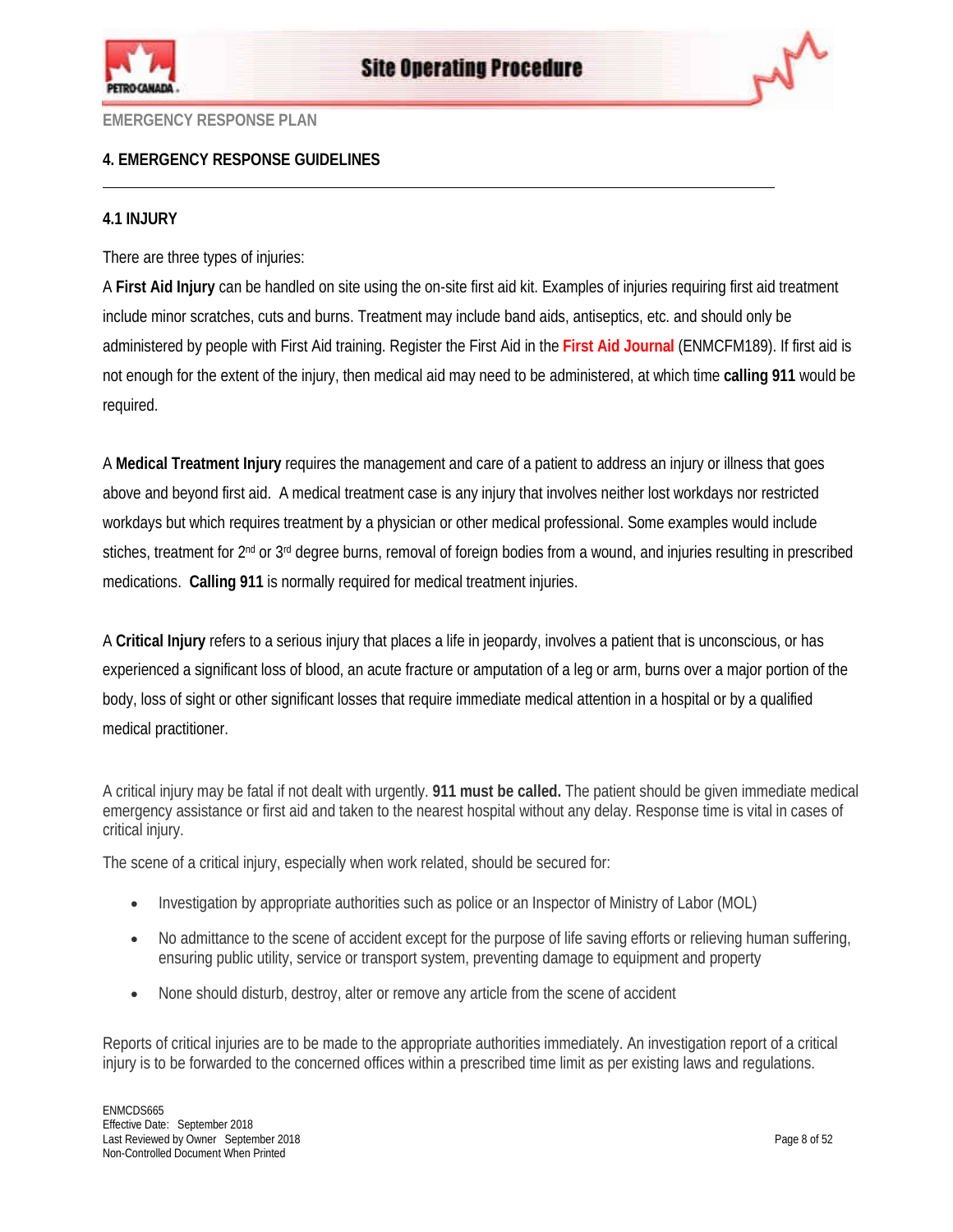



In the event of a critical injury the following items must be checked to ensure they are considered / completed by appropriate responders:

| <b>ACTION</b>                                                                                                                                                                   | <b>NOTES</b>                                                                                                |
|---------------------------------------------------------------------------------------------------------------------------------------------------------------------------------|-------------------------------------------------------------------------------------------------------------|
| Ensure no danger to you.                                                                                                                                                        |                                                                                                             |
| <b>Call 911.</b>                                                                                                                                                                |                                                                                                             |
| Assist the injured person.                                                                                                                                                      | Do not move a seriously injured person unless<br>necessary to protect him / her from any further<br>danger. |
| Consider the need to close the site, secure perimeter.                                                                                                                          | Obtain photos of incident investigation area, asset,<br>injury, or tools if it's safe to do so.             |
| Do not disturb anything at scene of incident for<br>investigation.                                                                                                              |                                                                                                             |
| Call the Associate/Site Manager.                                                                                                                                                | If unable to contact, call 403-296-3000.                                                                    |
| The Associate/Site Manager will notify the provincial<br>Occupational Health and Safety authority as required<br>(refer to Section 5.0 for specific reporting<br>requirements). |                                                                                                             |
| If an injury involves a WHMIS hazardous substance,<br>refer to the appropriate Safety Data Sheet (SDS) for<br>specific first aid information.                                   |                                                                                                             |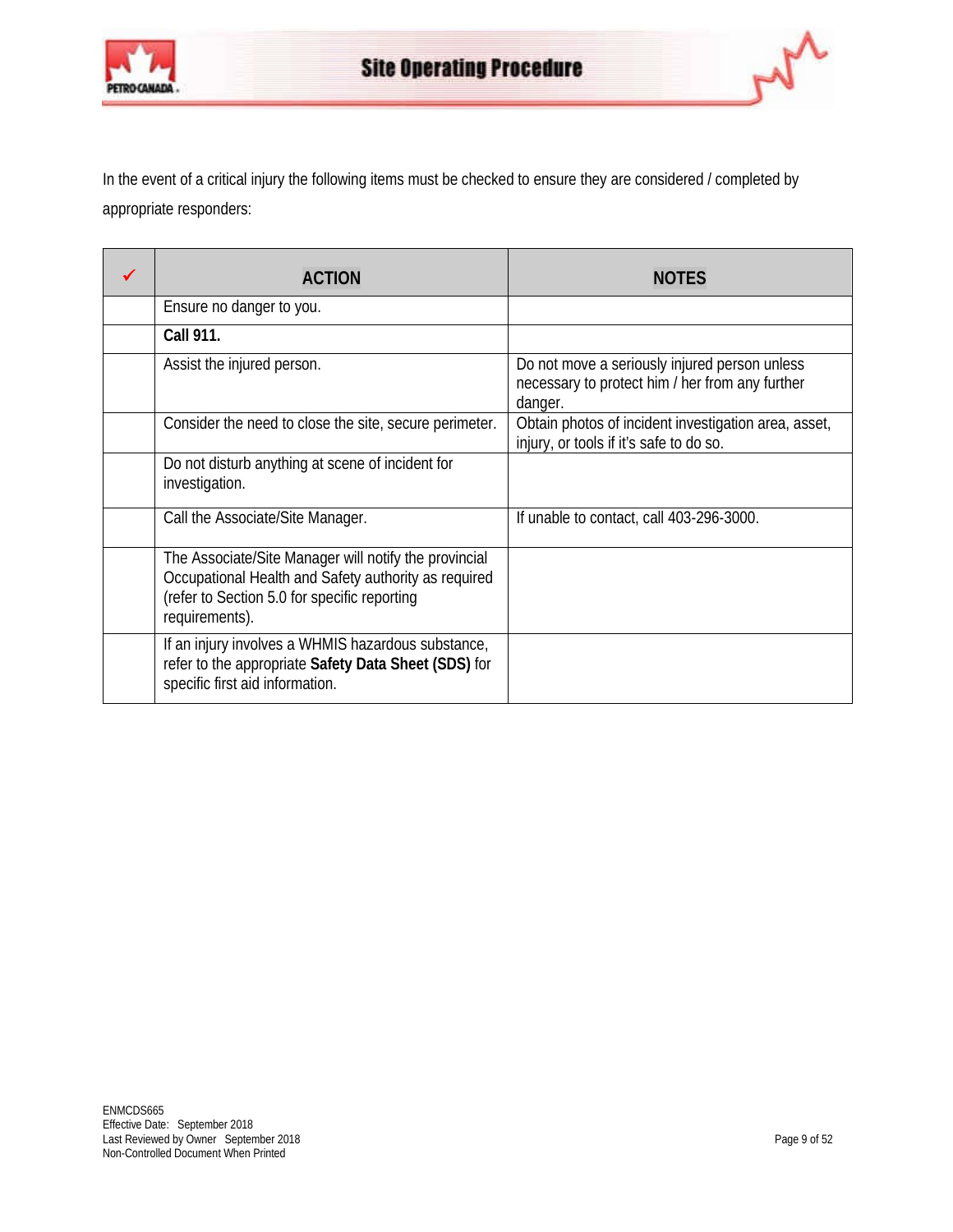



## **4. EMERGENCY RESPONSE GUIDELINES**

## **4.2 SPILL or RELEASE**

This section is intended to be used for various types of spills, including but not limited to:

- General product spills
- Product going off-site
- Spills at loading/unloading racks
- Above ground storage tank spills

Staff on-site should take the following actions in the event of a spill:

| ✔ | <b>ACTION</b>                                                                                                                                                                                | <b>NOTES</b>                                                                                                                                                                                                                                              |
|---|----------------------------------------------------------------------------------------------------------------------------------------------------------------------------------------------|-----------------------------------------------------------------------------------------------------------------------------------------------------------------------------------------------------------------------------------------------------------|
|   | Stop the product flow. Shut down pumps.                                                                                                                                                      | If safe to do so, turn off pumps, close valves, block<br>sewers/drains, close dyke drains, close<br>separators/interceptors.                                                                                                                              |
|   | Eliminate all source of ignition.                                                                                                                                                            | Shut off electrical power to the affected area.                                                                                                                                                                                                           |
|   | Assess the situation to ensure the safety of those on-<br>site, evacuate people as deemed necessary.                                                                                         |                                                                                                                                                                                                                                                           |
|   | Call 911.                                                                                                                                                                                    | Provide details of the situation.                                                                                                                                                                                                                         |
|   | Establish a safety zone as needed. Secure the<br>affected area.                                                                                                                              | Restrict and direct traffic in and out.                                                                                                                                                                                                                   |
|   | Contain and control the spill.                                                                                                                                                               | Use Spill Kit, boom, absorbent, drain cover etc to<br>surround spilled product and prevent it from going off-<br>site.                                                                                                                                    |
|   | Call your emergency/spill response contractor, as<br>needed.<br>For sites with access to the Petro-Canada<br>Maintenance Contact Centre, call 1-866-494-5050,<br>refer to "Pumping Category" | If the spill is too large to handle with the available spill<br>control materials.<br>If the spill has or might migrate off-site.<br>If the spill has entered any storm drains or catch<br>basins.                                                        |
|   | Collaborate with Emergency Services as they arrive<br>on-site.                                                                                                                               | Let them do their jobs.                                                                                                                                                                                                                                   |
|   | Notify the site manager, associate, agent or marketer.                                                                                                                                       | If unable to contact, call 403-296-3000.                                                                                                                                                                                                                  |
|   | Notify Petro-Canada business manager.                                                                                                                                                        | If unable to contact, call 403-296-3000.                                                                                                                                                                                                                  |
|   | Call government authorities: municipal, environmental<br>as per provincial/federal regulations.                                                                                              |                                                                                                                                                                                                                                                           |
|   | Recover spilled product.                                                                                                                                                                     |                                                                                                                                                                                                                                                           |
|   | Dispose of contaminated material and/or product.<br>Follow all provincial regulations.                                                                                                       | Do not dispose of in regular garbage. Store outdoors<br>in a closed and marked container. Make<br>arrangements with a hazardous waste contractor to<br>dispose of these materials in an appropriate manner.<br>Follow WHMIS or TDG labeling requirements. |
|   | Ensure all written reports are filed within the<br>prescribed time limit and in accordance with<br>applicable regulations (see Section 5).                                                   | Associate's responsibility.<br>Refer to Regulatory Reporting Guidelines starting on<br>page 30.                                                                                                                                                           |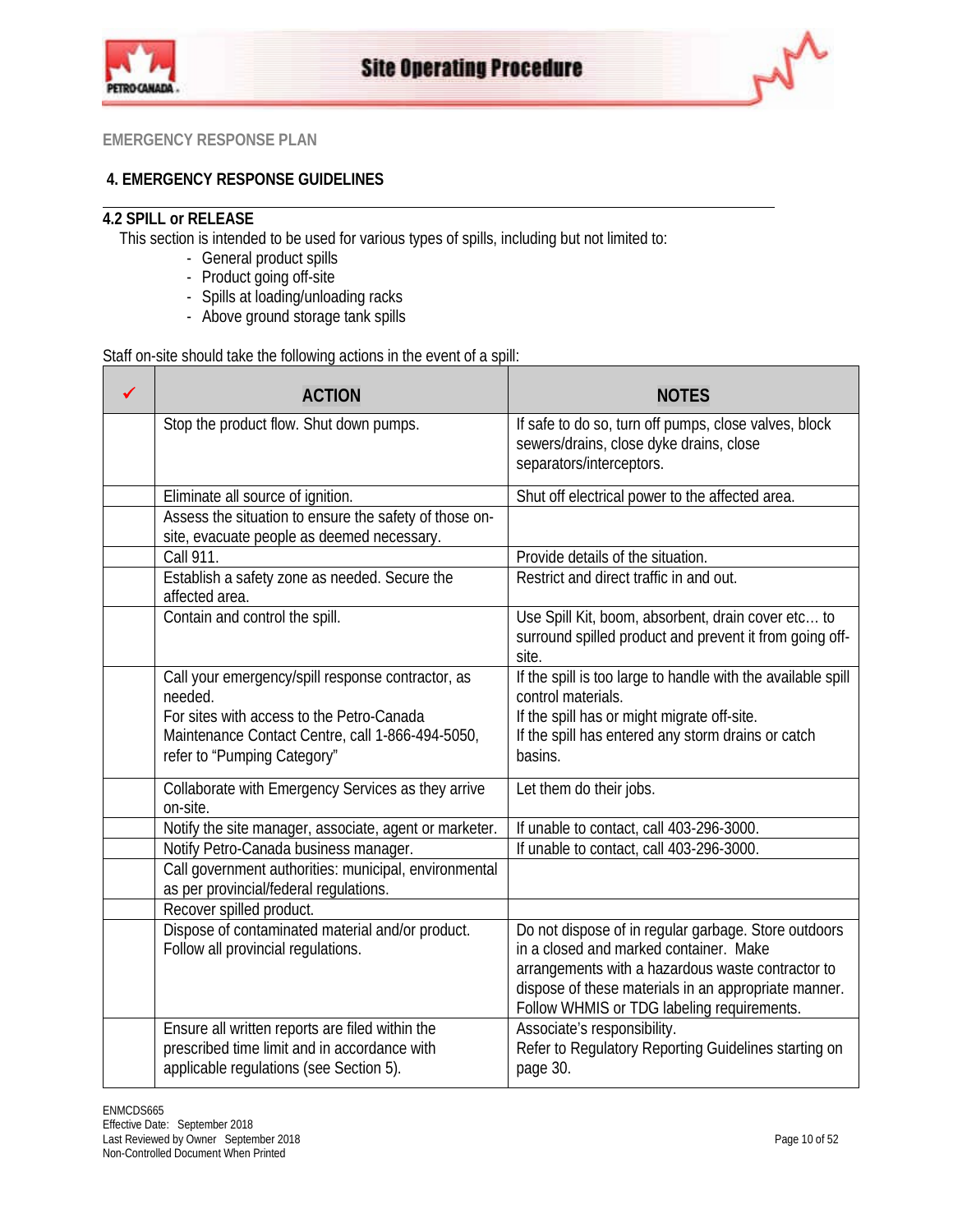



## **4. EMERGENCY RESPONSE GUIDELINES**

## **4.3. Diesel Exhaust Fluid (DEF) SPILL or RELEASE**

## **LESS THAN 200 LITRES**

This section applies to Diesel Exhaust Fluid (DEF) spills or releases only.

Staff on-site should take the following actions in the event of a DEF **spill that is less than 200 litres:**

| <b>ACTION</b>                                                                                   | <b>NOTES</b>                                                                                                                                                                                                                                                        |
|-------------------------------------------------------------------------------------------------|---------------------------------------------------------------------------------------------------------------------------------------------------------------------------------------------------------------------------------------------------------------------|
| Stop the flow of product by shutting off power to all<br>DEF pumps                              |                                                                                                                                                                                                                                                                     |
| Close the oil/water separator discharge outlet<br>Establish a safety zone as needed. Secure the | Close the oil/water separator outlet valve or shut off<br>the lift pump. Only re-open the oil/water separator<br>once the spill has been cleaned up and only if the<br>volume has been confirmed as less than 200 litres.<br>Restrict and direct traffic in and out |
| affected area                                                                                   |                                                                                                                                                                                                                                                                     |
| Put on appropriate personal protective equipment<br>(PPE) as per the SDS                        | Consult the Safety Data Sheet for DEF for the<br>appropriate PPE                                                                                                                                                                                                    |
| Contain, control and clean up the spill                                                         | Use Spill Kit, boom, absorbent, drain cover etc to<br>contain the spill and prevent entry into catch basins,<br>drains, oil/water separator, sewers, bodies of water,<br>or rock pits                                                                               |
| Additional Clean-up                                                                             | For spills under 200 litres, clean the<br>asphalt/concrete surface with water and direct it to<br>nearby catch basins that are connected to the<br>oil/water separator                                                                                              |
| Notify the site manager, Associate, Agent or Marketer                                           | If unable to contact, call 403-296-3000                                                                                                                                                                                                                             |
| Notify Petro-Canada business manager                                                            | If unable to contact, call 403-296-3000<br>Advise your Petro-Canada business manager on the<br>size of the spill and if it has come in contact with soil,<br>left the site, entered any catch basins or bodies of<br>water.                                         |
| Notify authorities: municipal, provincial or federal as<br>per regulations                      | The Associate, Agent or Marketer is to report all spills<br>(large and small) to their Petro-Canada business<br>manager and the provincial authority as per the<br>"Diesel Exhaust Fluid (DEF) Spill Reporting Guideline<br>For All Provinces" on page 43           |
| Place used absorbent materials in an appropriate<br>disposal container.                         | Do not mix with oily waste. Dispose of used<br>absorbent materials via a licensed waste disposal<br>contractor.                                                                                                                                                     |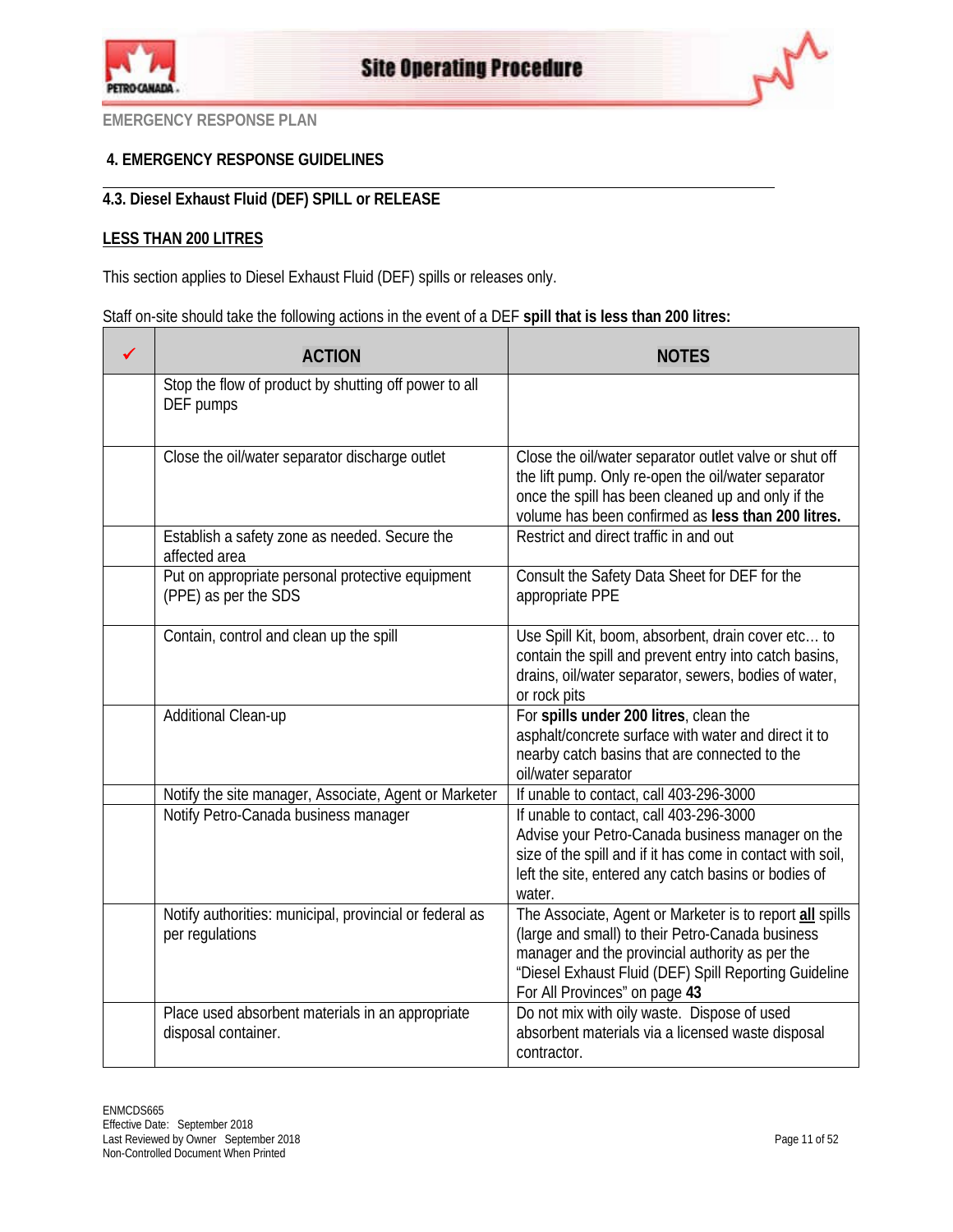

## **4. EMERGENCY RESPONSE GUIDELINES**

## **GREATER THAN 200 LITRES**

This section applies to Diesel Exhaust Fluid (DEF) spills or releases only.

Staff on-site should take the following actions in the event of a DEF **spill that is greater than 200 litres:**

| ✔ | <b>ACTION</b>                                                              | <b>NOTES</b>                                                                                                                                                                          |
|---|----------------------------------------------------------------------------|---------------------------------------------------------------------------------------------------------------------------------------------------------------------------------------|
|   | Stop the flow of product by shutting off power to all<br>DEF pumps         |                                                                                                                                                                                       |
|   | Close the oil/water separator discharge outlet                             | Close the oil/water separator outlet valve or shut off<br>the lift pump.                                                                                                              |
|   |                                                                            | Arrange to have the OWS pumped out.                                                                                                                                                   |
|   |                                                                            | Do not re-open the oil/water separator until it<br>has been pumped out.                                                                                                               |
|   | Establish a safety zone as needed. Secure the<br>affected area             | Restrict and direct traffic in and out                                                                                                                                                |
|   | Put on appropriate personal protective equipment<br>(PPE) as per the SDS   | Consult the Safety Data Sheet for DEF for the<br>appropriate PPE                                                                                                                      |
|   | Contain, control and clean up the spill                                    | Use Spill Kit, boom, absorbent, drain cover etc to<br>contain the spill and prevent entry into catch basins,<br>drains, oil/water separator, sewers, bodies of water,<br>or rock pits |
|   | Notify the site manager, Associate, Agent or Marketer                      | If unable to contact, call 403-296-3000                                                                                                                                               |
|   | Notify Petro-Canada business manager                                       | If unable to contact, call 403-296-3000                                                                                                                                               |
|   |                                                                            | Advise your Petro-Canada business manager on the<br>size of the spill and if it has come in contact with soil,                                                                        |
|   |                                                                            | left the site, entered any catch basins or bodies of<br>water.                                                                                                                        |
|   | Notify authorities: municipal, provincial or federal as<br>per regulations | The Associate, Agent or Marketer is to report all spills<br>(large and small) to their Petro-Canada business                                                                          |
|   |                                                                            | manager and the provincial authority as per the<br>"Diesel Exhaust Fluid (DEF) Spill Reporting Guideline<br>For All Provinces" on page 44                                             |
|   | Place used absorbent materials in an appropriate                           | Do not mix with oily waste. Dispose of used                                                                                                                                           |
|   | disposal container.                                                        | absorbent materials via a licensed waste disposal<br>contractor.                                                                                                                      |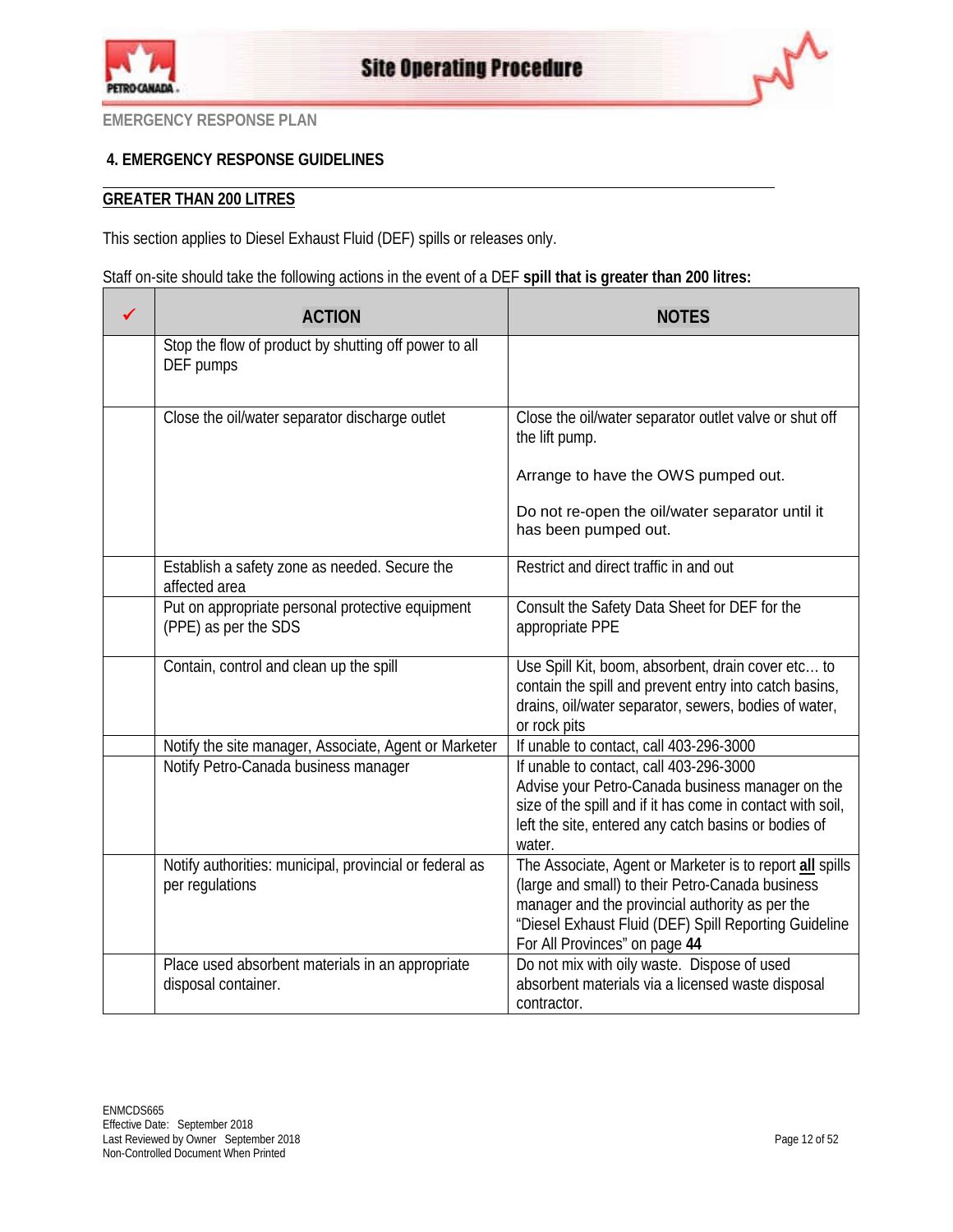



## **4. EMERGENCY RESPONSE GUIDELINES**

## **4.4 FIRE**

The actions to take will depend of the size of the fire or other safety aspects to be assessed. Don't hesitate to call 911 for help as it might rapidly become out of control.

| <b>ACTION</b>                                                                                 | <b>NOTES</b>                                                                                                                                                                                                                                                                        |
|-----------------------------------------------------------------------------------------------|-------------------------------------------------------------------------------------------------------------------------------------------------------------------------------------------------------------------------------------------------------------------------------------|
| Immediately shut off power to affected areas, loading<br>or unloading areas. Shut down pumps. |                                                                                                                                                                                                                                                                                     |
| <b>CALL 911</b>                                                                               |                                                                                                                                                                                                                                                                                     |
| Evaluate the situation: can you handle it yourself with<br>no harm to you or others?          | If the answer to the question is yes, use the fire<br>extinguisher. If safe to do so and you are properly<br>trained, attempt to extinguish the fire. Use an<br>appropriate fire extinguisher. Aim the fire<br>extinguisher at the base of the fire and spray from<br>side to side. |
| If fire is too big to be handled by you, pull the fire<br>alarm.                              | To advise others of the situation.                                                                                                                                                                                                                                                  |
| If necessary, shut down the site.                                                             | Pumps, electrical, close valves.                                                                                                                                                                                                                                                    |
| Evacuate the area or the site, if necessary.                                                  | Have all employees, Guests, contractors leave the<br>site. Employees and contractors gather at muster<br>point.                                                                                                                                                                     |
| Establish a safety zone as needed. Secure the<br>affected area.                               | Restrict and direct traffic in and out.                                                                                                                                                                                                                                             |
| Collaborate with Emergency Services as they arrive<br>on-site.                                | Let them handle the situation.                                                                                                                                                                                                                                                      |
| Notify Petro-Canada Business Manager, Associate,<br>Agent, Marketer.                          | If unable to contact, call Petro-Canada 24hr<br>Emergency number 403-296-3000.                                                                                                                                                                                                      |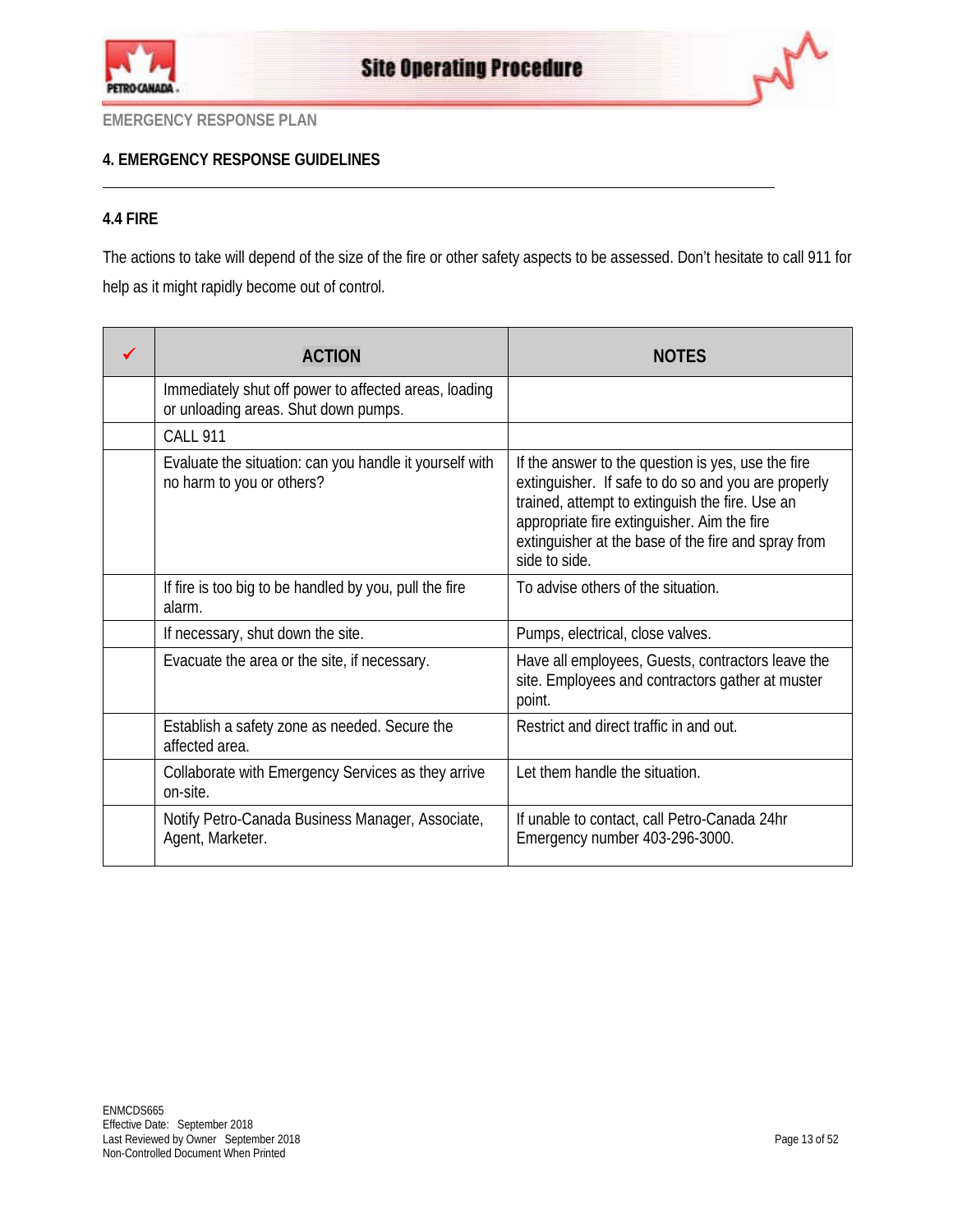



## **4. EMERGENCY RESPONSE GUIDELINES**

## **4.5 VEHICLE ACCIDENT ON SITE**

| <b>ACTION</b>                                                                                                                  | <b>NOTES</b>                                                                                                                                                                                               |
|--------------------------------------------------------------------------------------------------------------------------------|------------------------------------------------------------------------------------------------------------------------------------------------------------------------------------------------------------|
| If the accident involves fuel dispensers, or any<br>loading or unloading equipment, activate the<br>emergency shutdown button. |                                                                                                                                                                                                            |
| Ask all Guests to leave their vehicle and move away<br>from dispensers.                                                        |                                                                                                                                                                                                            |
| <b>CALL 911.</b>                                                                                                               |                                                                                                                                                                                                            |
| Establish a safety zone as needed. Secure the<br>affected area.                                                                | Restrict and direct traffic in and out.                                                                                                                                                                    |
| Notify Petro-Canada Business Manager, Associate,<br>Agent, Marketer.                                                           | If unable to contact, call 403-296-3000.                                                                                                                                                                   |
| Record driver information.                                                                                                     | Refer to SOP Incident Investigation Report Form<br>- Retail Sites (ENMCFM087) or SOP Incident<br><b>Investigation Report Form - Wholesale Sites</b><br>(ENWHFM014) depending on your business<br>offering. |

If a spill or fire ensues, refer to the appropriate section of the guidelines for more detailed information.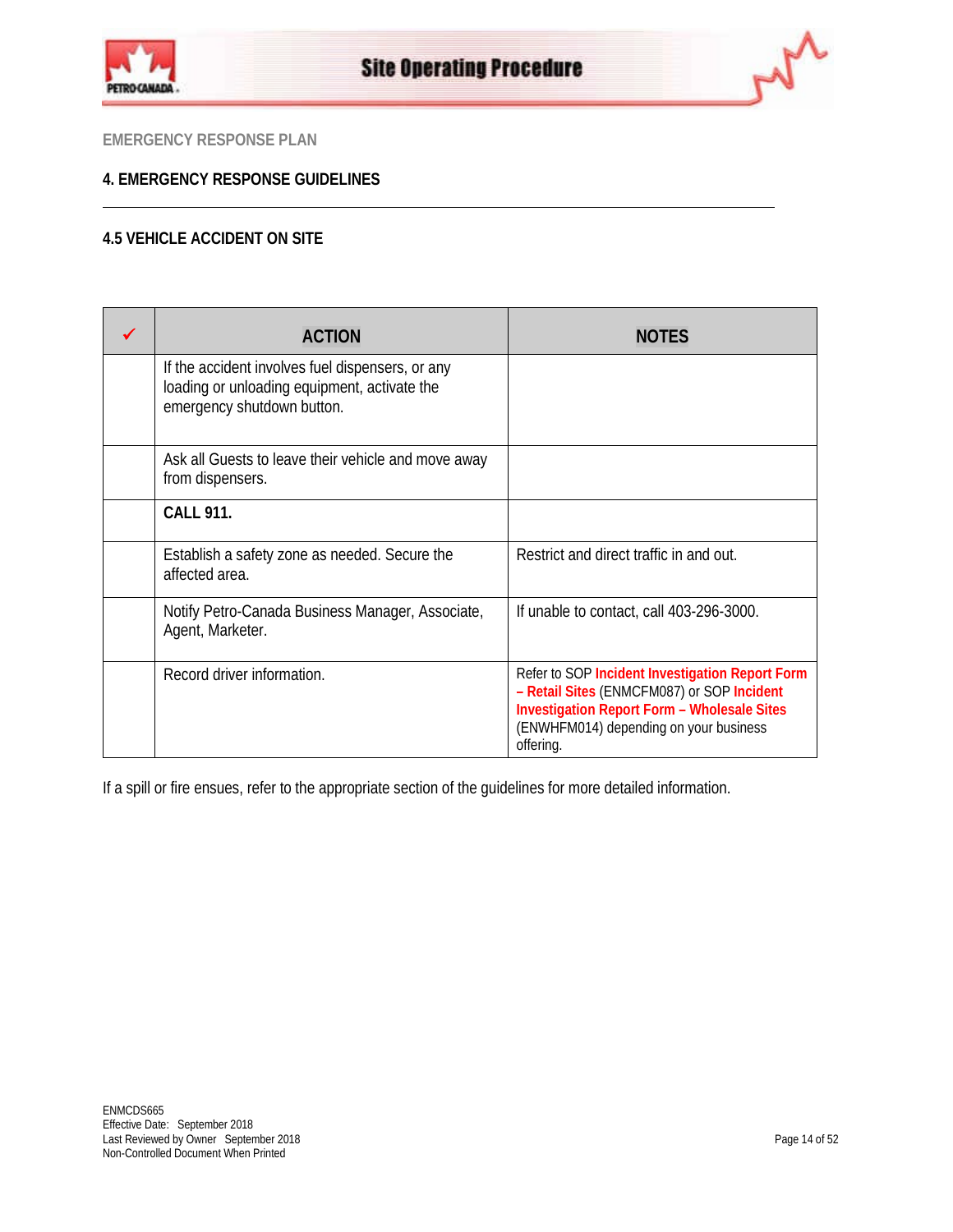



## **4. EMERGENCY RESPONSE GUIDELINES**

## **4.6 BOMB THREAT**

**Handle bomb threats seriously and safely!** Bomb threats at retail or wholesale establishments are unusual but can happen. Most bomb threats are just threats aimed at trying to cause fear or a reaction like an evacuation.

| <b>ACTION</b>                                                                             | <b>NOTES</b>                                                                  |
|-------------------------------------------------------------------------------------------|-------------------------------------------------------------------------------|
| Write down as much information from caller as<br>possible.                                | <b>STAY CALM.</b>                                                             |
| Call 911 for police immediately after the threat call.                                    |                                                                               |
| Call appropriate contact (Associate, Agent, Petro-<br>Canada Business Manager, Marketer). | If he/she is not on site and / or if unable to contact,<br>call 403-296-3000. |
| Let police handle any suspicious objects or<br>packages.                                  |                                                                               |
| Initiate emergency shutdown procedures if required.                                       | Shut down the site if needed or requested by<br>Police.                       |
| Precautions:                                                                              |                                                                               |
| <b>STAY AWAY.</b>                                                                         |                                                                               |
| DON'T TOUCH.                                                                              |                                                                               |
| LET THE EXPERTS HANDLE ANY<br><b>SUSPECT PARCEL.</b>                                      |                                                                               |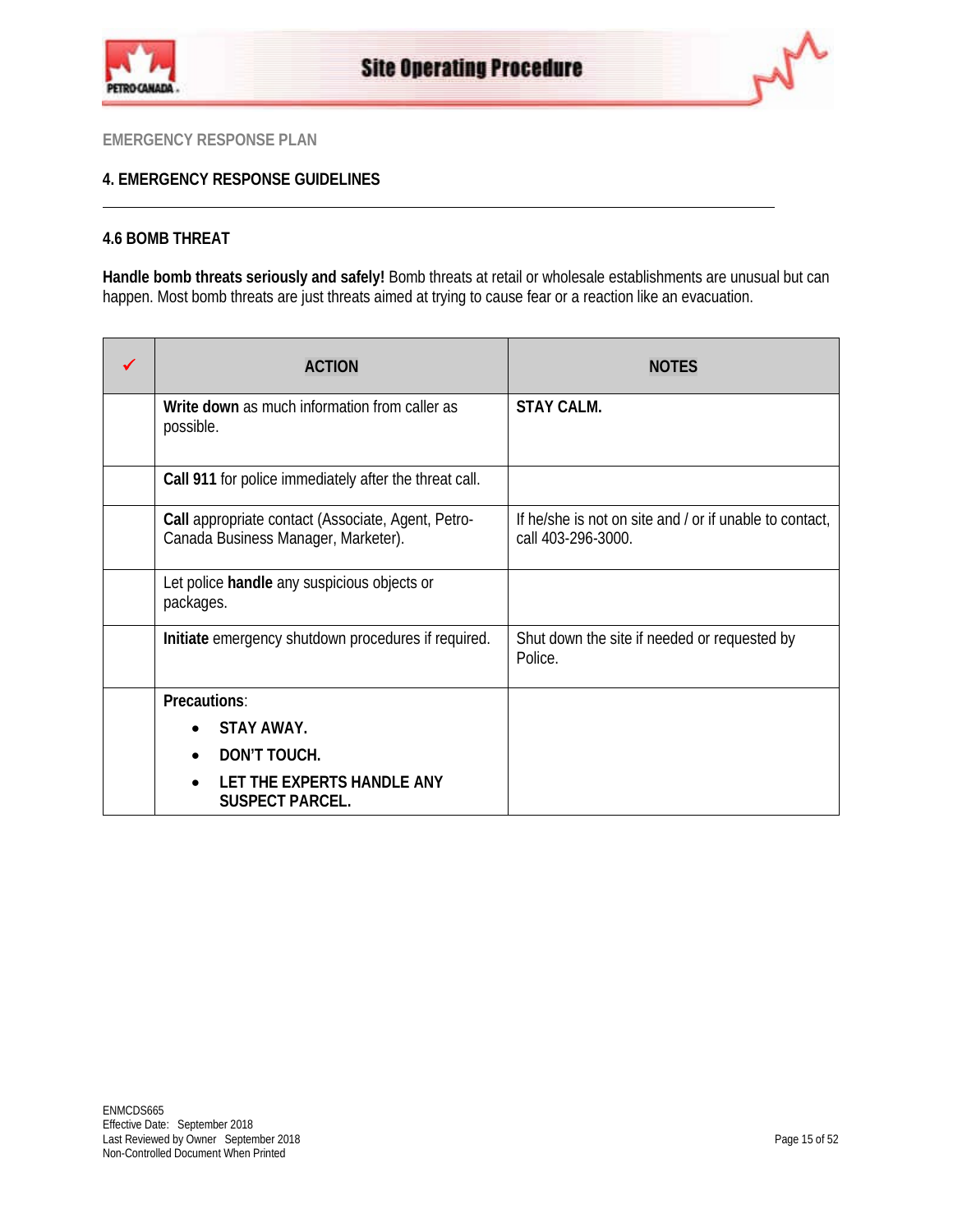



## **4. EMERGENCY RESPONSE GUIDELINES**

## **4.7 FLOODING**

## *To Shut Down a Facility Which May be Flooded:*

| <b>ACTION</b>                                                                                                                                                                                                                                                                                                                                         | <b>NOTES</b>                                                                                                                                                                                                                       |
|-------------------------------------------------------------------------------------------------------------------------------------------------------------------------------------------------------------------------------------------------------------------------------------------------------------------------------------------------------|------------------------------------------------------------------------------------------------------------------------------------------------------------------------------------------------------------------------------------|
| Take a product inventory reading of all underground<br>and aboveground tanks including water level<br>readings.                                                                                                                                                                                                                                       |                                                                                                                                                                                                                                    |
| Underground tanks should be kept as full of product<br>as possible. Above ground tanks should be filled to a<br>level at least 25% above the estimated/predicted<br>floodwater elevation.                                                                                                                                                             | If time permits, request an emergency delivery of<br>products if necessary.                                                                                                                                                        |
| Seal fill pipe caps to prevent water from entering<br>underground tanks. Close all valves to above ground<br>tanks.                                                                                                                                                                                                                                   | DO NOT PLUG OR SEAL TANK VENT LINES.                                                                                                                                                                                               |
| Ensure that above ground tanks which could float<br>away are secured or tethered in a manner that would<br>prevent floating from the property.                                                                                                                                                                                                        | Have a qualified contractor assess your tanks and<br>install additional tethers or anchors if necessary.                                                                                                                           |
| Secure containers of chemicals, cleaning agents,<br>pesticides, etc. Every effort must be made to remove<br>these products from the expected flood zone. If they<br>cannot be moved to a safe location, store these<br>containers at high elevations in a manner that<br>prevents them from floating off the property or leaking<br>into floodwaters. |                                                                                                                                                                                                                                    |
| Oil/water separators and product sumps should be<br>skimmed of product using sorbent pads or vacuum<br>trucks as appropriate. Close the oil/water separator<br>drain valve.                                                                                                                                                                           | Spent sorbent pads should be drummed and every<br>effort must be made to remove any waste from the<br>expected flood zone. If time does not allow for<br>removal, the drums must be secured to prevent<br>them from floating away. |
| Drums and lubricant cubes should be tied down or<br>otherwise secured to prevent floating.                                                                                                                                                                                                                                                            |                                                                                                                                                                                                                                    |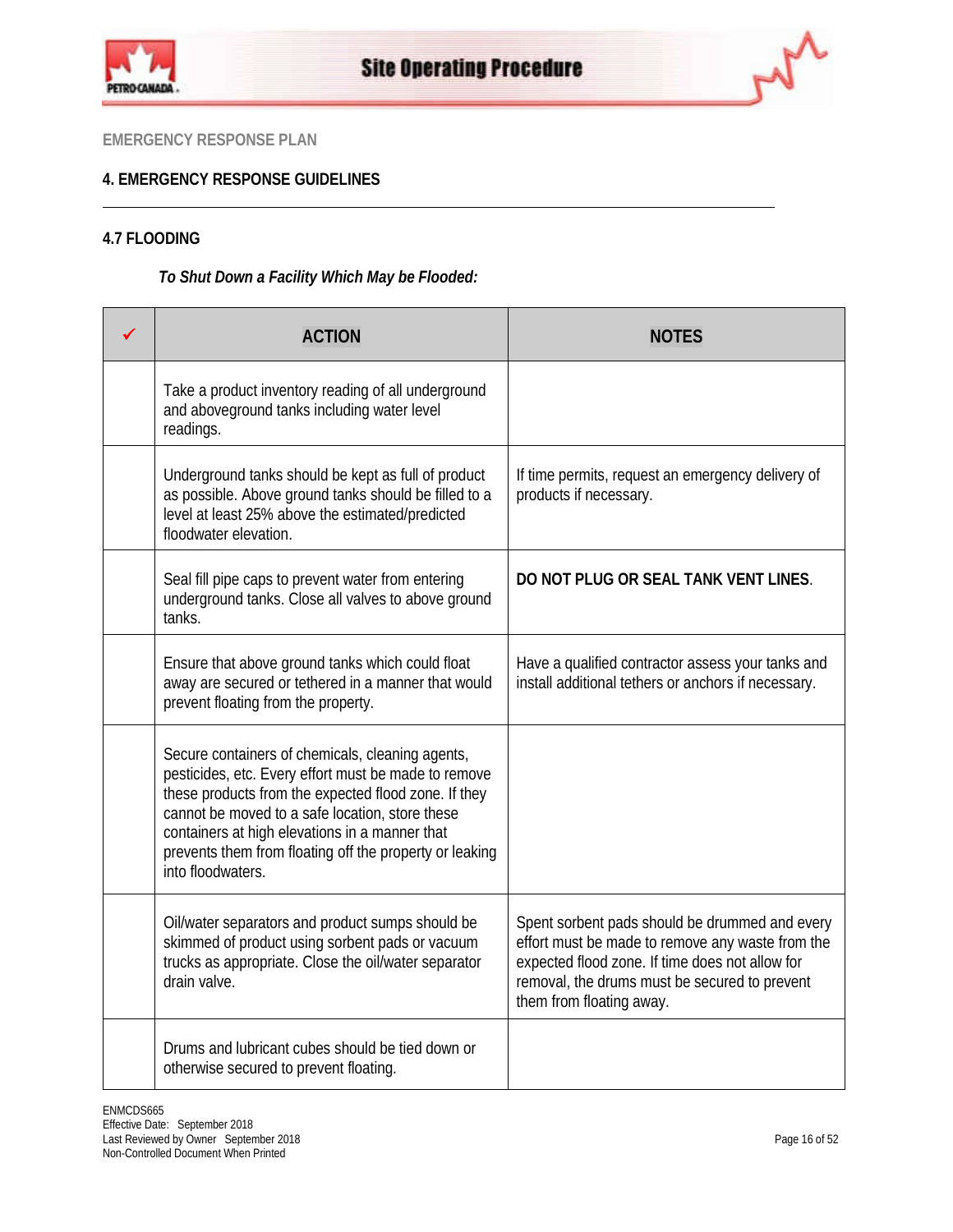

| <b>ACTION</b>                                                                                                                                                                                                                            |  |
|------------------------------------------------------------------------------------------------------------------------------------------------------------------------------------------------------------------------------------------|--|
| Propane facilities – contact your propane supplier for<br>appropriate flood emergency procedures.                                                                                                                                        |  |
| Secure used oil collection cabinets. Every effort must<br>be made to remove all waste oil from the expected<br>flood zone. If waste oil from the cabinet drains to a<br>waste oil underground tank, ensure the connection is<br>tight.   |  |
| If the facility is to be closed / evacuated, shut down<br>electrical power to the site at the main breaker.<br>Contact the power service utility company to<br>determine if the power service to the facility is going<br>to be cut off. |  |
| Shut down other utilities to the site including natural<br>gas and potable water. If water is obtained from a<br>water well, secure the well using a well seal.                                                                          |  |
| Shut down all appliances including hot water tanks,<br>furnaces, etc.                                                                                                                                                                    |  |
| Lock all doors and gates to the facility.                                                                                                                                                                                                |  |
| Post a sign in a prominent location identifying the<br>names and telephone numbers where key company<br>personnel can be contacted during the emergency.                                                                                 |  |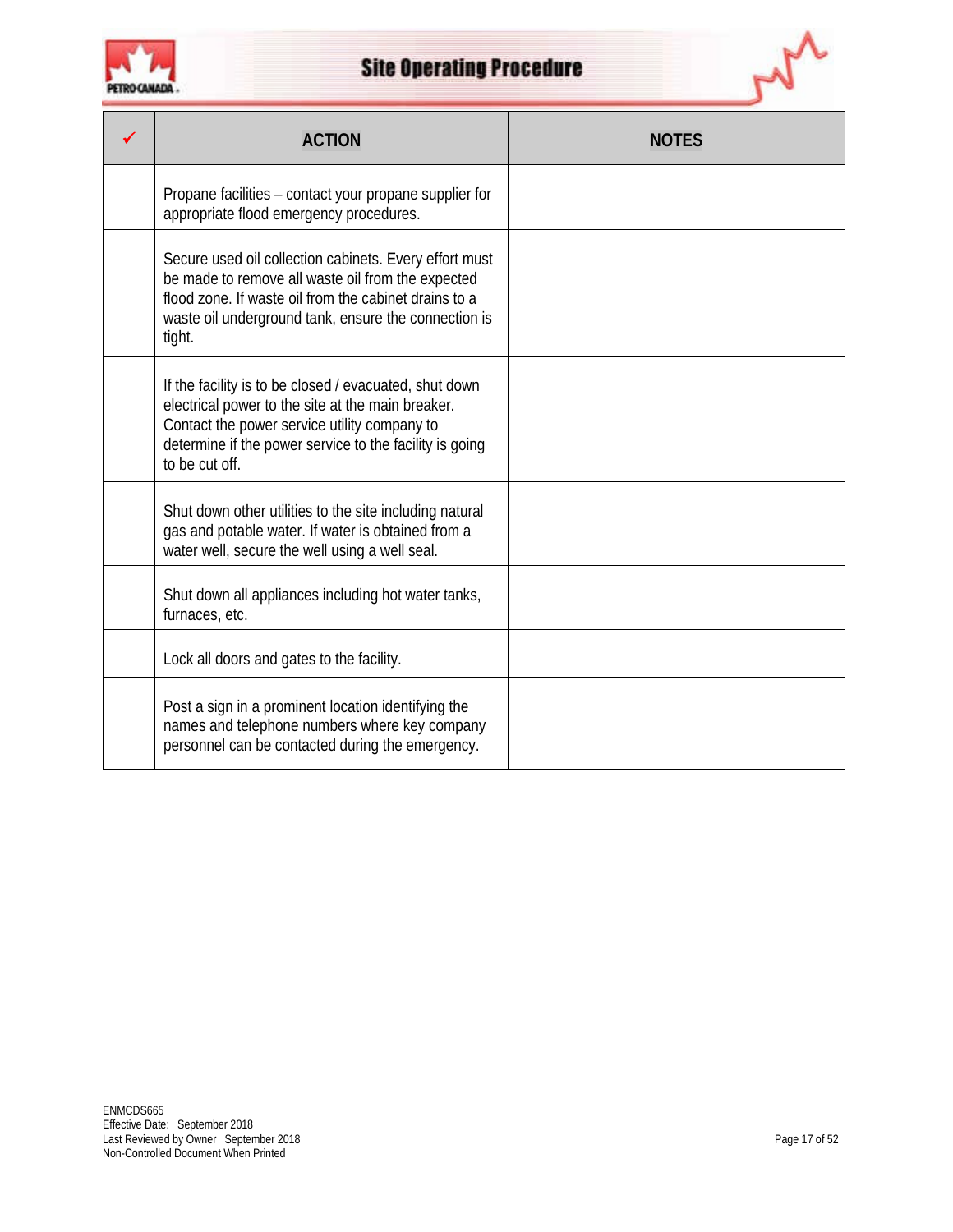



## *To Start Up a Facility which has been Flooded:*

| <b>ACTION</b>                                                                                                                                                              | <b>NOTES</b>                                                                         |
|----------------------------------------------------------------------------------------------------------------------------------------------------------------------------|--------------------------------------------------------------------------------------|
| Re-activate utilities to the site (natural gas, water,<br>electricity) and appliances using qualified utility<br>service personnel where required.                         |                                                                                      |
| Take product inventory readings and water dips of all<br>tanks to determine if product has leaked out from the<br>tanks or water has entered the tanks.                    | Continue to monitor inventory in case of damages<br>causing further leaks.           |
| Take appropriate measures to test product quality.                                                                                                                         |                                                                                      |
| Propane facilities - contact your propane supplier for<br>recommissioning your propane facilities.                                                                         |                                                                                      |
| Pump out water from sumps and containment pans<br>using a qualified petroleum contractor                                                                                   | If the water is contaminated with product, follow<br>proper procedures for disposal. |
| Follow all re-entry procedures and requirements for<br>health and safety as provided by your local<br>government authority (disinfection, potable water<br>testing, etc.). |                                                                                      |
| Test all systems, including leak detection systems,<br>cathodic protection, tank level monitors, etc.                                                                      |                                                                                      |

Reference to the SOP **[Flooding -](http://pcagateway.network.lan/EN/SOP/Lists/SOPDocuments/ENMCCL131.pdf) Checklist** (ENMCCL131) and mobilize your Yard and Building Contractor immediately. The Flooding Checklist contains additional advice on securing your site and protecting your convenience store.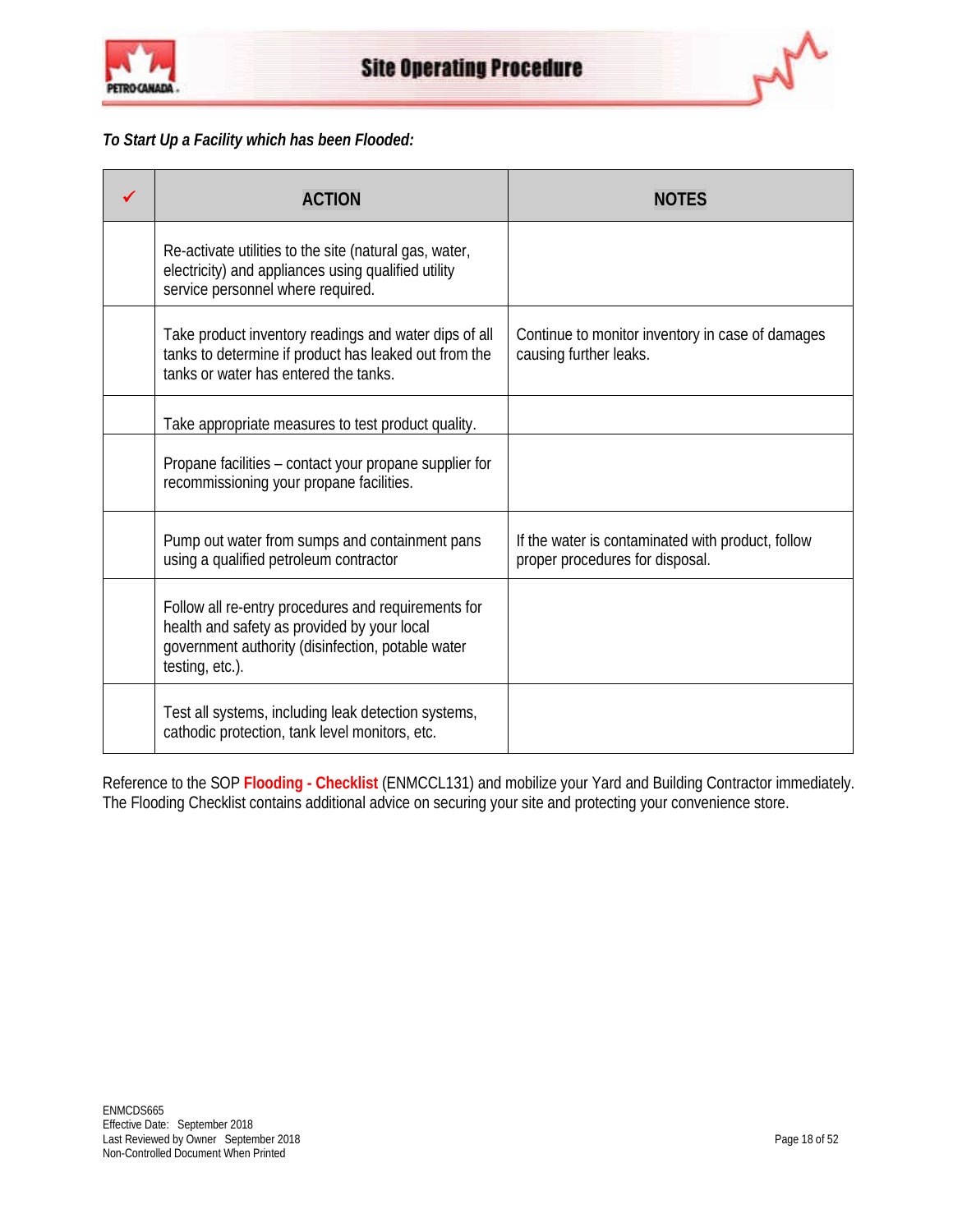



## **4. EMERGENCY RESPONSE GUIDELINES**

## **4.8 CAR WASH EMERGENCY**

Retail sites with an operating car wash: all employees, with the exception of the dedicated food service employee, must wear CSA green patch safety boots (above the ankle) at all times.

## **Key Steps relating to Emergency Response:**

| <b>ACTION</b>                                                                                                                                                                                                                                                               | <b>NOTES</b>                                                                                                                                                                                                                                                                                          |
|-----------------------------------------------------------------------------------------------------------------------------------------------------------------------------------------------------------------------------------------------------------------------------|-------------------------------------------------------------------------------------------------------------------------------------------------------------------------------------------------------------------------------------------------------------------------------------------------------|
| Employee alerted to accident in car<br>wash via monitoring device (e.g.<br>audible "beep," from the AFM tablet or<br>via the Car Wash tunnel cameras.                                                                                                                       | When an audible alert is heard or incident observed, the<br>$\bullet$<br>Site Employee should review it to validate. If no accident<br>has occurred, press "operator acknowledge."<br>If accident has occurred, proceed to next steps.<br>$\bullet$                                                   |
| Shut down wash by selecting the<br>"STOP WASH" button.                                                                                                                                                                                                                      | When the STOP WASH BUTTON is pressed, the following<br>actions will happen:<br>1. Wash Will Stop - conveyor no longer runs.<br>2. All Equipment will retract.                                                                                                                                         |
| If the Site Employee pressed the<br>STOP WASH, the following safety<br>actions need to be taken:<br>1. If necessary - Remove ALL<br>car(s) from Tunnel.<br>2. Press Close WASH Button on<br>tablet PC - this will close the<br>POE and Display "closed for<br>maintenance". | PLEASE NOTE: do not enter the car wash tunnel unless you<br>are in FULL PPE SAFETY equipment.<br>Always block the wash entrance and CLOSE THE CAR WASH<br>from the TABLET PC.<br>As an extra precautionary measure, please activate the<br>Emergency STOP button before entering the car wash tunnel. |
| Notify emergency services.                                                                                                                                                                                                                                                  | Dial 911 if required.                                                                                                                                                                                                                                                                                 |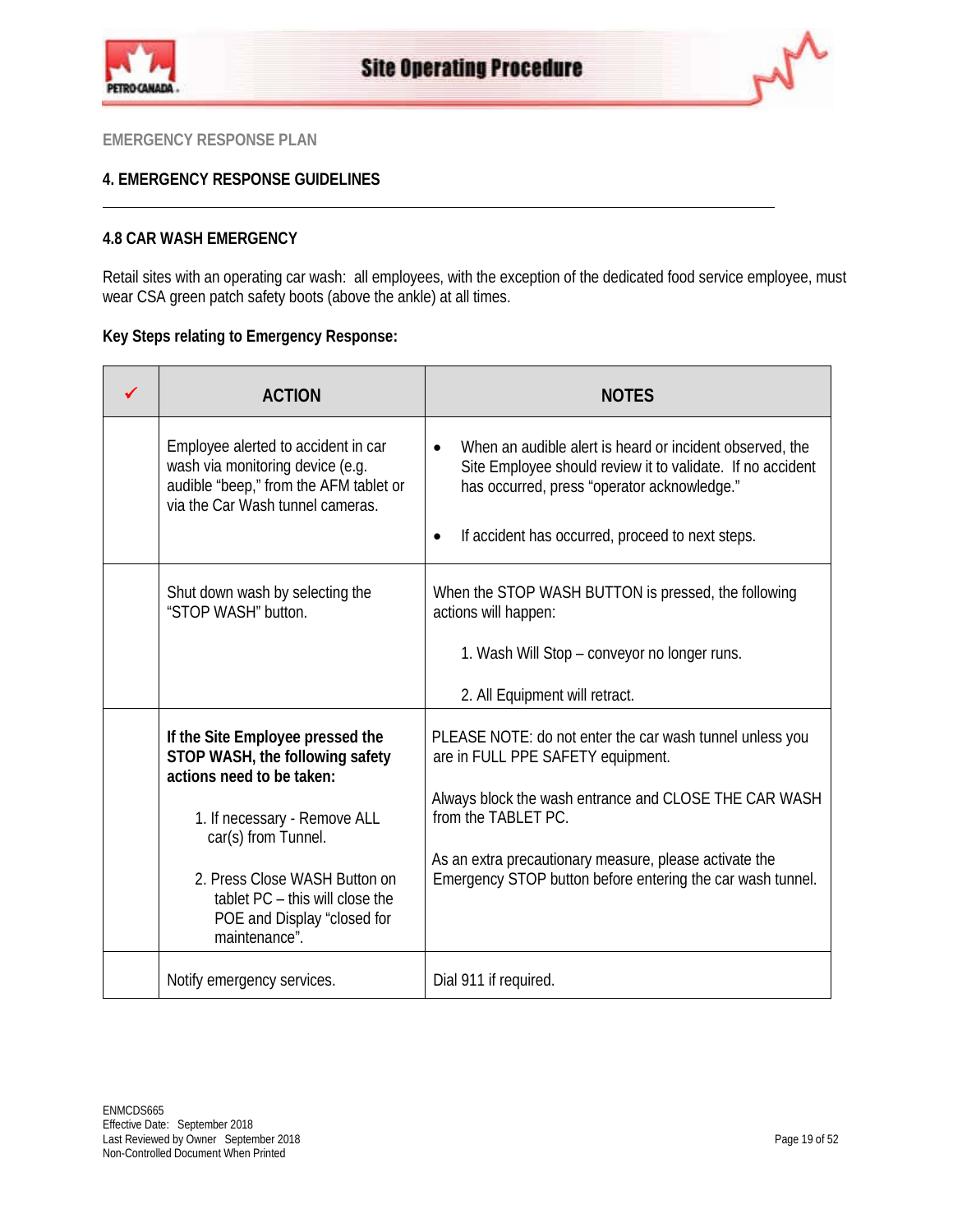



| <b>ACTION</b>                                                                                                                                               | <b>NOTES</b>                                                                                                                                                |
|-------------------------------------------------------------------------------------------------------------------------------------------------------------|-------------------------------------------------------------------------------------------------------------------------------------------------------------|
| Notify designated Associate and Car<br>Wash Designate.<br>Call Petro-Canada Maintenance<br>Contact Centre at 1-866-494-5050;<br>refer to Car Wash category. |                                                                                                                                                             |
| Arrange for qualified personnel to assist<br>Guest in tunnel if the Guest is not able<br>to leave the car wash tunnel in the<br>vehicle.                    | Additional trained staff member or manager on site.<br>$\bullet$<br>If alone, call manager immediately - determine<br>$\circ$<br>estimated time of arrival. |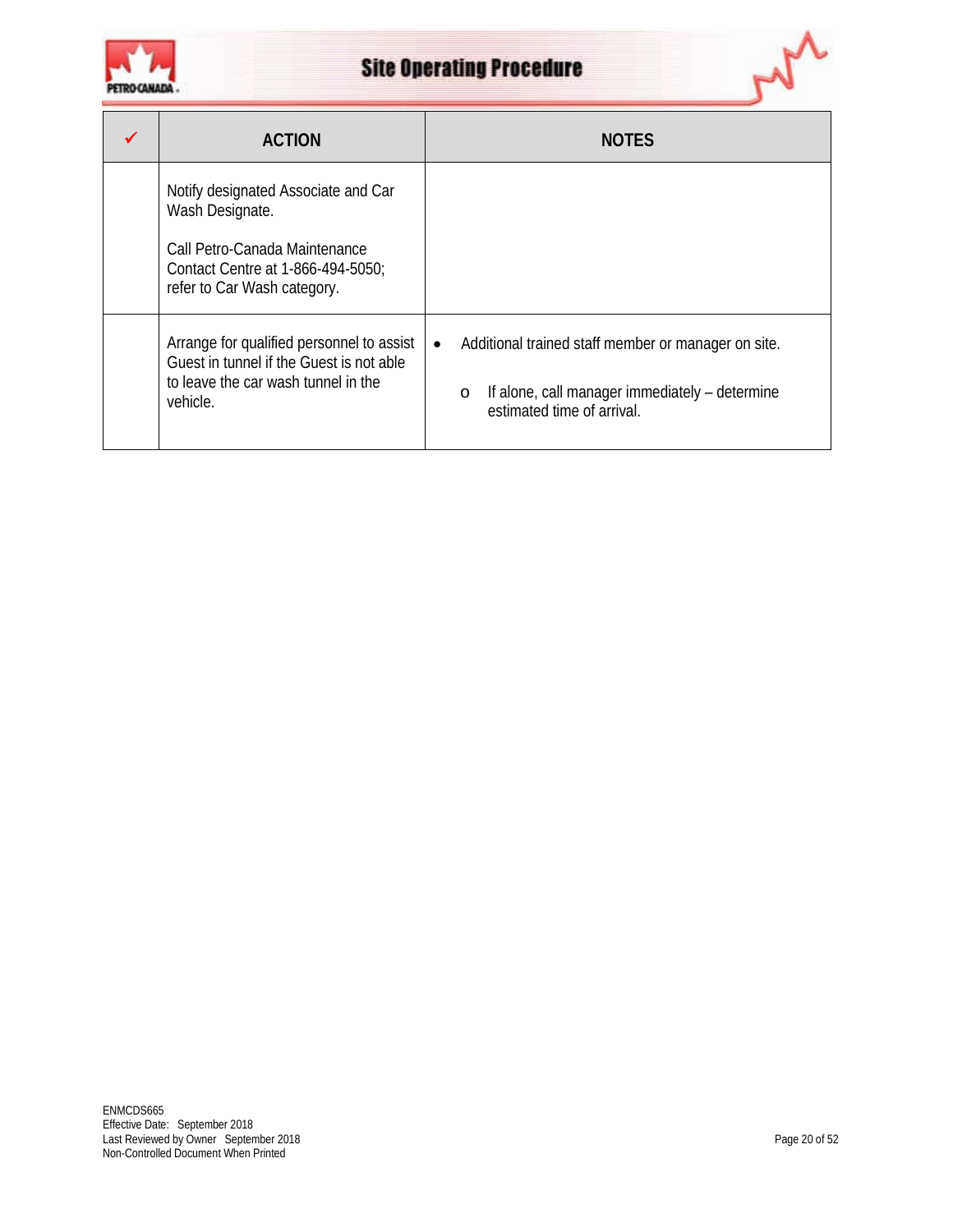



## **4. EMERGENCY RESPONSE GUIDELINES**

## **4.9 NATURAL GAS EMERGENCIES**

## **What to do if you smell natural gas**

A pungent, rotten egg odour is added to natural gas so it is detected for safety reasons.

## **If you smell gas inside a building**

| <b>ACTION</b>                                                                                                                                                  | <b>NOTES</b>                                         |
|----------------------------------------------------------------------------------------------------------------------------------------------------------------|------------------------------------------------------|
| Evacuate to muster point. Complete head count.<br>Barricade area to prevent unauthorized personnel,<br>minimum of 100 m from source. Close site.               |                                                      |
| Leave lights and appliances alone                                                                                                                              | Do not take any actions that could cause a<br>spark. |
| Call 911 once you are outside                                                                                                                                  |                                                      |
| Advise the Associate, PC Business Manager, Agent,<br>Marketer of the leak/spill. Also inform them of any<br>emergency measures taken (e.g. 911 was contacted). |                                                      |

## **If you smell gas outside a building**

| <b>ACTION</b>                                                                                                                                                  | <b>NOTES</b> |
|----------------------------------------------------------------------------------------------------------------------------------------------------------------|--------------|
| Call 911 immediately.                                                                                                                                          |              |
| Keep people away from the area.                                                                                                                                |              |
| Do not smoke or light any flames.                                                                                                                              |              |
| Advise the Associate, PC Business Manager, Agent,<br>Marketer of the leak/spill. Also inform them of any<br>emergency measures taken (e.g. 911 was contacted). |              |

## **BE SAFE! DO NOT PERFORM ANY ACTION THAT WOULD PUT YOUR LIFE IN JEOPARDY!**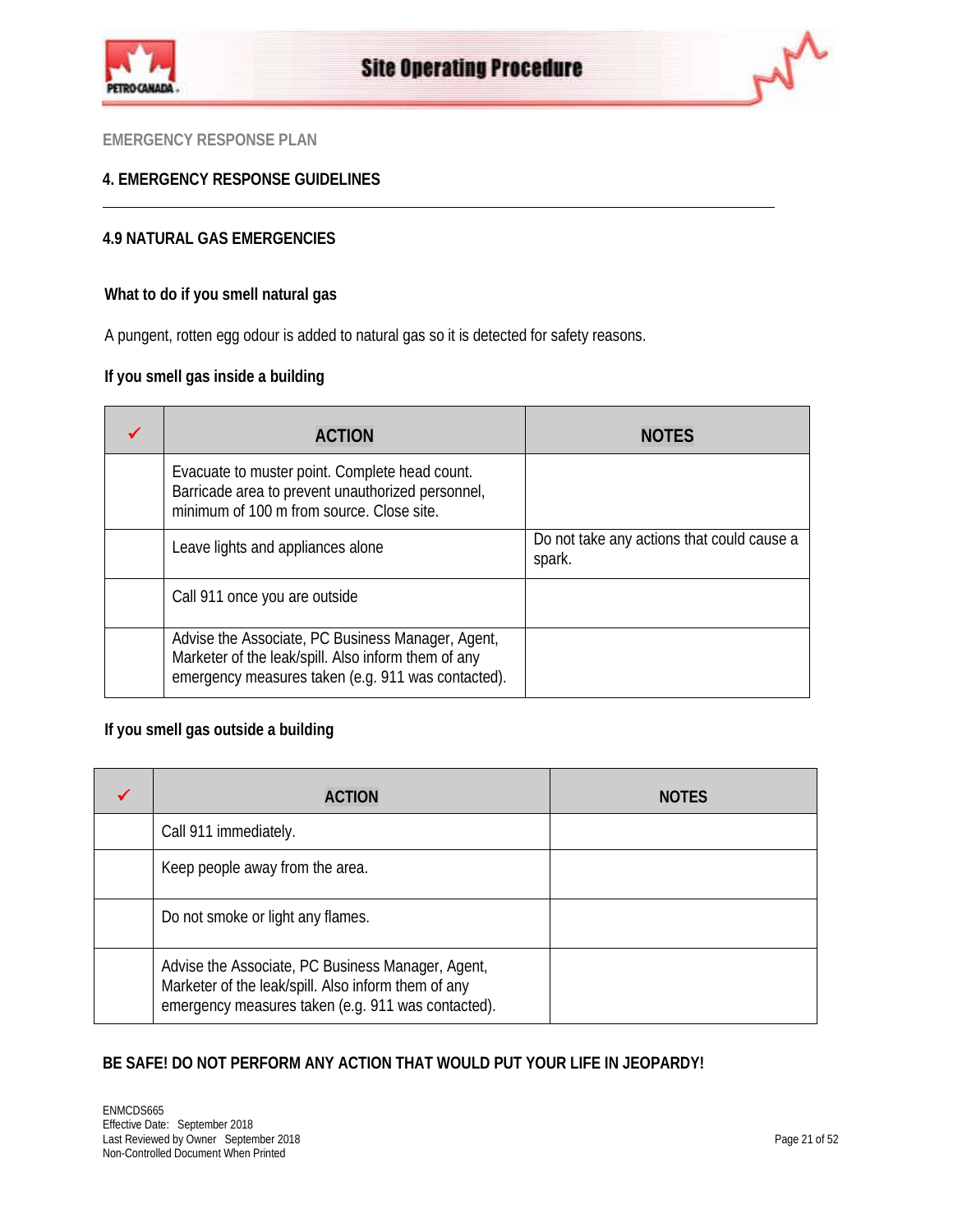



## **4. EMERGENCY RESPONSE GUIDELINES**

## **4.10 TORNADO OR HURRICANE**

| <b>ACTION</b>                                                                                                                                             | <b>NOTES</b>                                                              |
|-----------------------------------------------------------------------------------------------------------------------------------------------------------|---------------------------------------------------------------------------|
| Close the site.                                                                                                                                           | Shut down pumps, electricity, all systems, lock<br>doors, etc.            |
|                                                                                                                                                           | If your site has a generator please ensure that it is<br>also turned off. |
| Call the Associate, Agent, Business Manager,<br>Marketer, if possible.                                                                                    | If he/she is not on site and /or unable to contact,<br>call 403-296-3000. |
| If you are in the open, seek shelter in a sturdy<br>building but stay away from windows if possible.                                                      |                                                                           |
| If none is available, be prepared to lie flat in a<br>depression or ditch, and hang onto something on the<br>ground (culvert, large pipe, etc.).          |                                                                           |
| If you are in a truck or automobile, get away from the<br>vehicle, and seek shelter as described above. You<br>are safer in a ditch than in your vehicle. |                                                                           |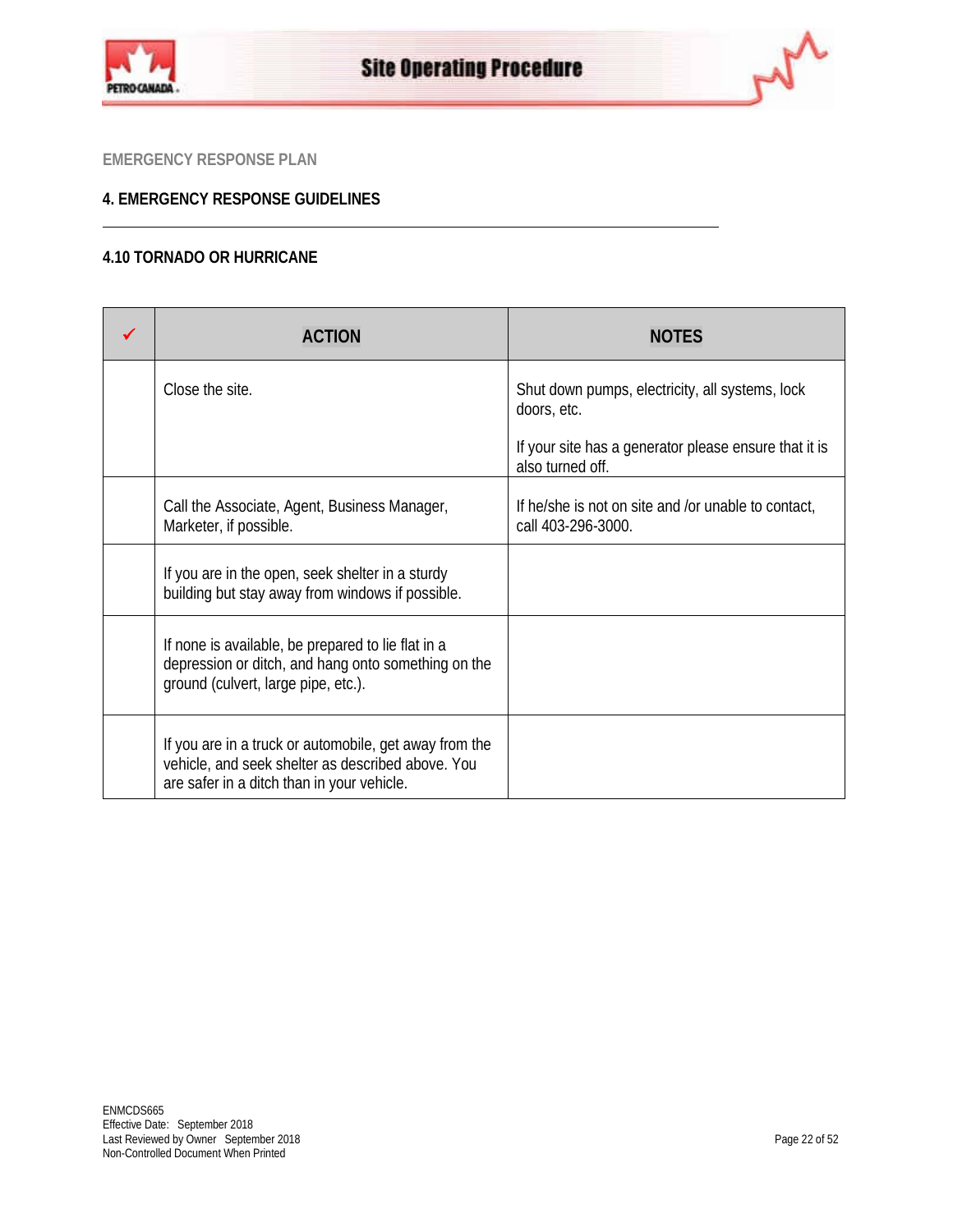



## **4. EMERGENCY RESPONSE GUIDELINES**

## **4.11 PROPANE**

## **POTENTIAL HAZARDS**

## **FIRE OR EXPLOSION**

## **EXTREMELY FLAMMABLE**

- Will be easily ignited by heat, sparks or flames.
- Will form explosive mixtures with air.
- Vapours are heavier than air and spread along ground.
- Vapours may travel to source of ignition and flash back.
- Cylinders exposed to fire may vent and release flammable gas through pressure relief device.
- Containers may explode when heated.
- Ruptured cylinders may rocket.
- Refer to SDS for detailed guidance and information.

| <b>ACTION</b>                                                                                                                                    | <b>NOTES</b>                                                                                                    |
|--------------------------------------------------------------------------------------------------------------------------------------------------|-----------------------------------------------------------------------------------------------------------------|
| <b>CALL 911.</b>                                                                                                                                 |                                                                                                                 |
| Evacuate to muster point. Complete head count.<br>Barricade area to prevent unauthorized personnel,<br>minimum of 100 m from source. Close site. | Have all employees, Guests, contractors leave the<br>site. Employees and contractors gather at muster<br>point. |
| Secure the affected area.                                                                                                                        | If possible and safe to do so.                                                                                  |
| Shut off power to affected area of the facility (through<br>breakers).                                                                           | If possible and safe to do so.                                                                                  |
| Use fire extinguishers at initial stage only.                                                                                                    | ONLY if you are trained on fire extinguishers and not<br>alone. Otherwise wait for emergency services.          |
| Collaborate with Emergency Services as they arrive<br>on site.                                                                                   | Let them handle the situation.                                                                                  |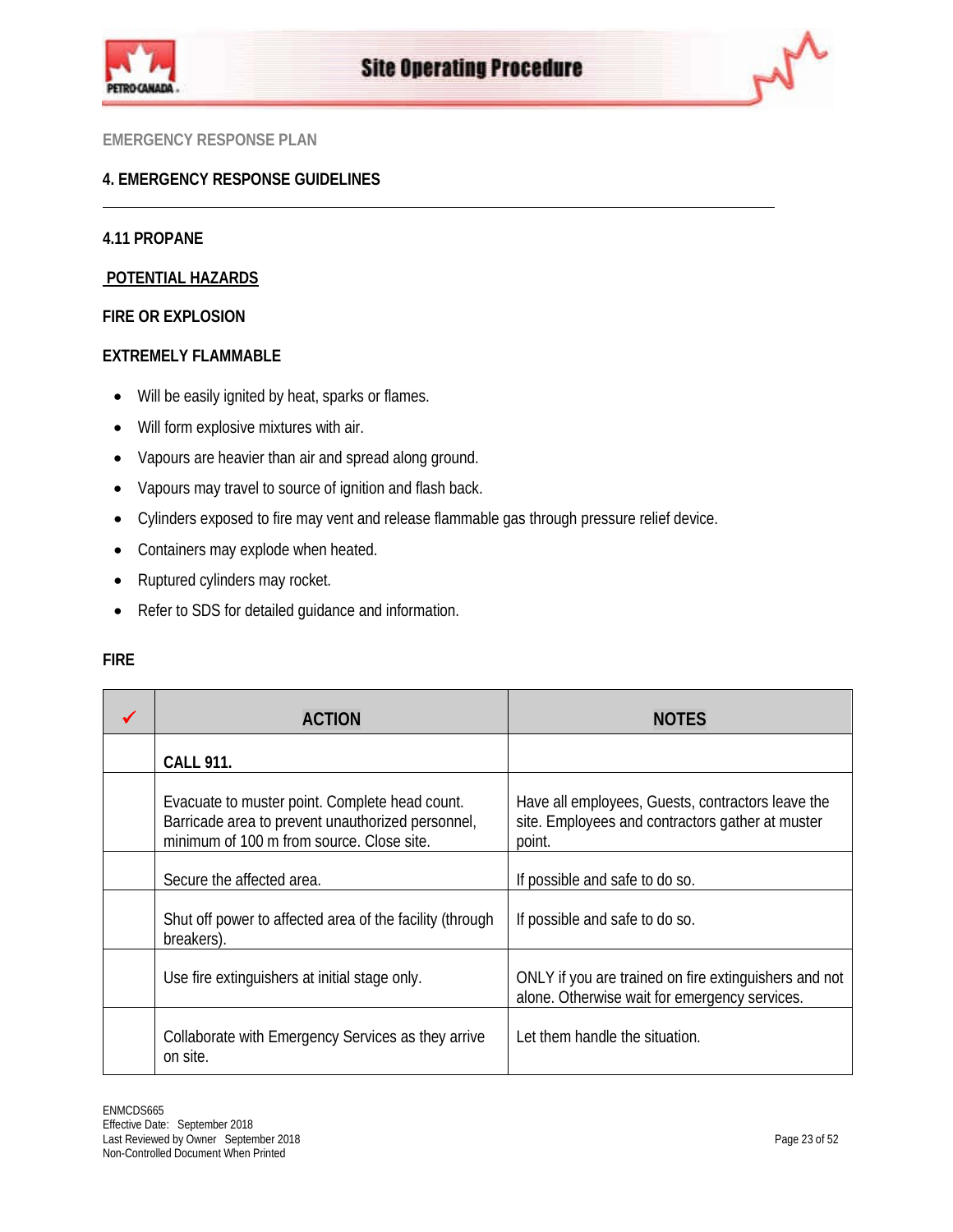



| <b>ACTION</b>                                                        | <b>NOTES</b>                             |
|----------------------------------------------------------------------|------------------------------------------|
| Notify Petro-Canada Business Manager, Associate,<br>Agent, Marketer. | If unable to contact, call 403-296-3000. |

## **PROPANE LEAK**

| <b>ACTION</b>                                                                                                                                    | <b>NOTES</b>                                                                                    |
|--------------------------------------------------------------------------------------------------------------------------------------------------|-------------------------------------------------------------------------------------------------|
| <b>CALL 911</b>                                                                                                                                  |                                                                                                 |
| Evacuate to muster point. Complete head count.<br>Barricade area to prevent unauthorized personnel,<br>minimum of 100 m from source. Close site. |                                                                                                 |
| Secure the affected area                                                                                                                         |                                                                                                 |
| Eliminate all ignition sources (no smoking, sparks or<br>flames in immediate area).                                                              |                                                                                                 |
| Stop leak if you can do it without risk.                                                                                                         | Do not walk through area of leak.                                                               |
| Place drain covers over sewers.                                                                                                                  | Prevent spreading of vapours through sewers.                                                    |
| Collaborate with Emergency Services as they arrive<br>on site.                                                                                   | Let them handle the situation.                                                                  |
| Notify Petro-Canada Business Manager, Associate,<br>Agent, Marketer.                                                                             | If unable to contact, call 403-296-3000.                                                        |
| Call your propane emergency response contractor, as<br>needed.                                                                                   |                                                                                                 |
| Call government authorities municipal, environmental<br>as per provincial / federal regulations.                                                 |                                                                                                 |
| Ensure all written reports are filed within the<br>prescribed time limit in accordance with applicable<br>regulations (see Section 5).           | Associate's responsibility.<br>Refer to Regulatory Reporting Guidelines starting on<br>page 30. |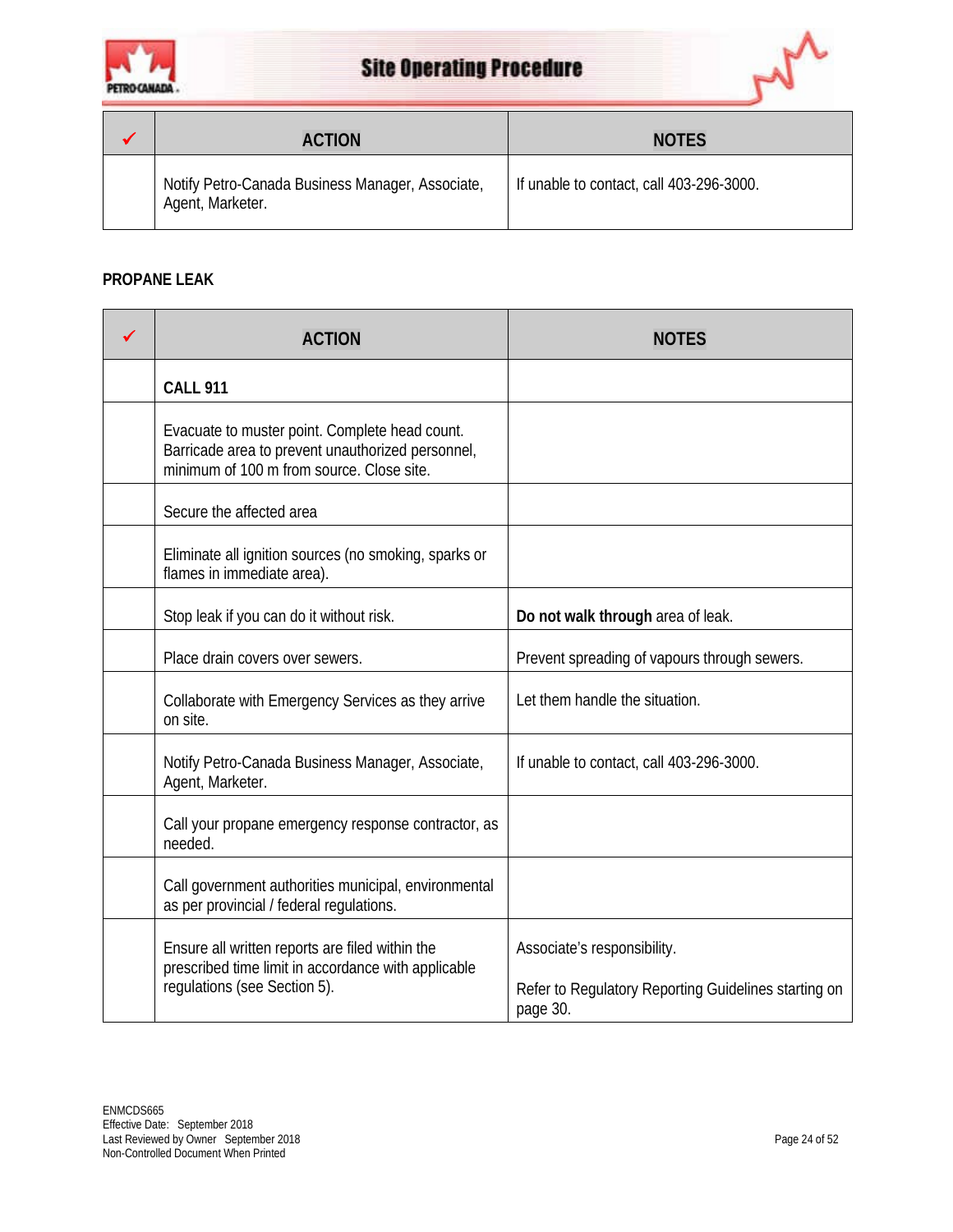



## **4. EMERGENCY RESPONSE GUIDELINES**

## **4.12 FOOD ILLNESS RESPONSE – VENDOR RECALL**

## **Vendor Recall**

| <b>ACTION</b>                                                                                                                       | <b>NOTES</b> |
|-------------------------------------------------------------------------------------------------------------------------------------|--------------|
| Site receives telephone recall notification from the<br>Everbridge System or Vendor.                                                |              |
| If Associate or Manager is not on site, Site staff to<br>immediately notify Associate and/or Manager of the recall<br>notification. |              |
| Associate or Manager to check the Associate Portal for<br>further instructions.                                                     |              |
| Associate, Manager or Food Lead to remove all recall<br>products on hand.                                                           |              |
| Associate or Manager acknowledge removal of products on<br>the Associate Portal.                                                    |              |

## **All Risk Levels**

DON'T:

- Admit guilt or fault.
- Confirm other cases or complaints with guests.
- Speak with media or any other outside people about details or complaint.
- Wait to inform Manager or Associate.
- Continue to sell products or ingredients that are in question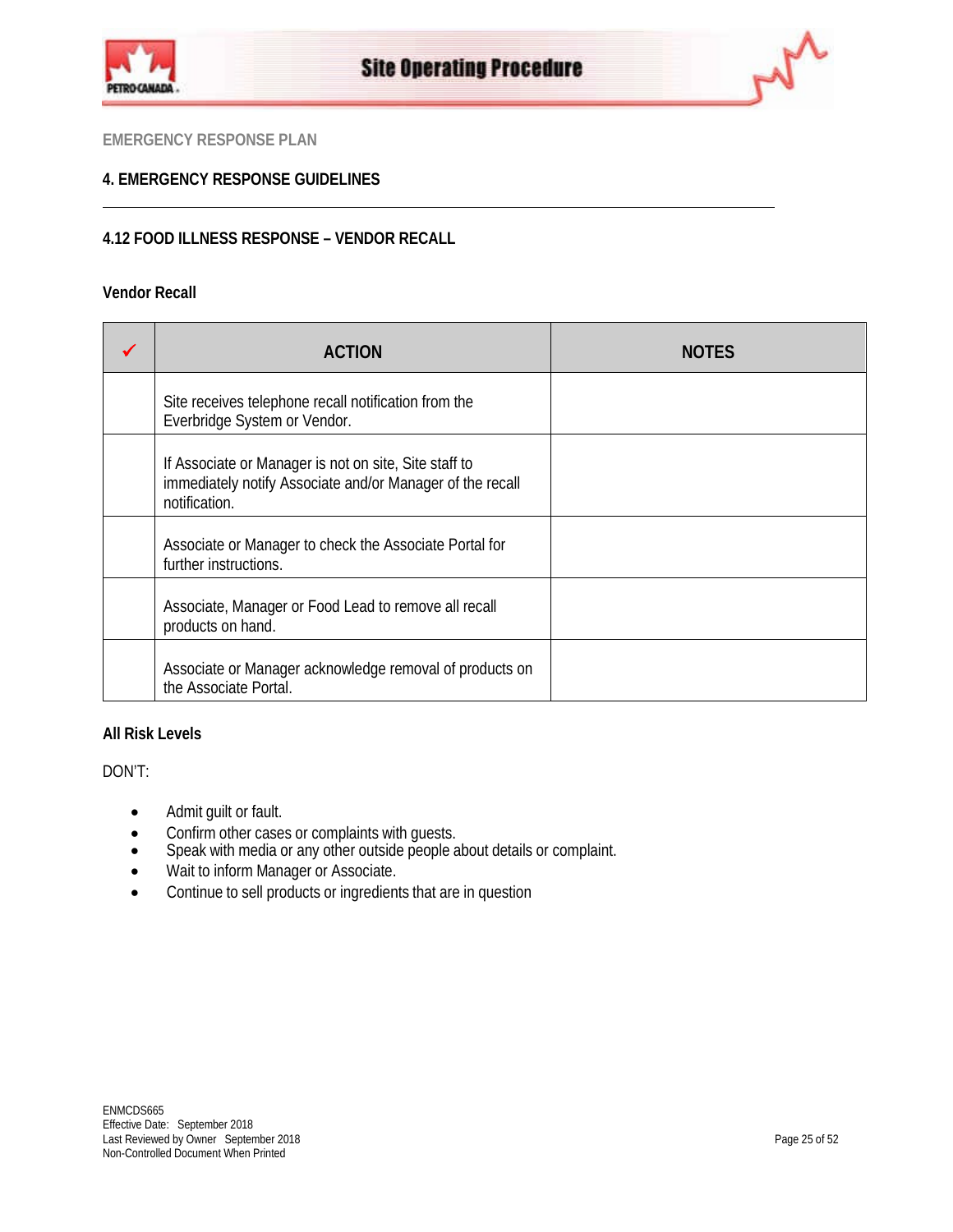



## **4. EMERGENCY RESPONSE GUIDELINES**

## **4.13 WATER MANAGEMENT PROCESS REQUIREMENTS AND CHECKLIST**

To safeguard the health of our Customers, Suncor Energy has implemented a National Water Management program. Petro-Canada retail/wholesale properties that are not serviced by municipal drinking water systems should refer to the SOP **[Water Management Process Requirements and Checklist](http://pcagateway.network.lan/EN/SOP/Lists/SOPDocuments/ENMCCL179.pdf)** (ENMCCL179).

ENMCDS665 Effective Date: September 2018 Last Reviewed by Owner: September 2018

Non-Controlled Document When Printed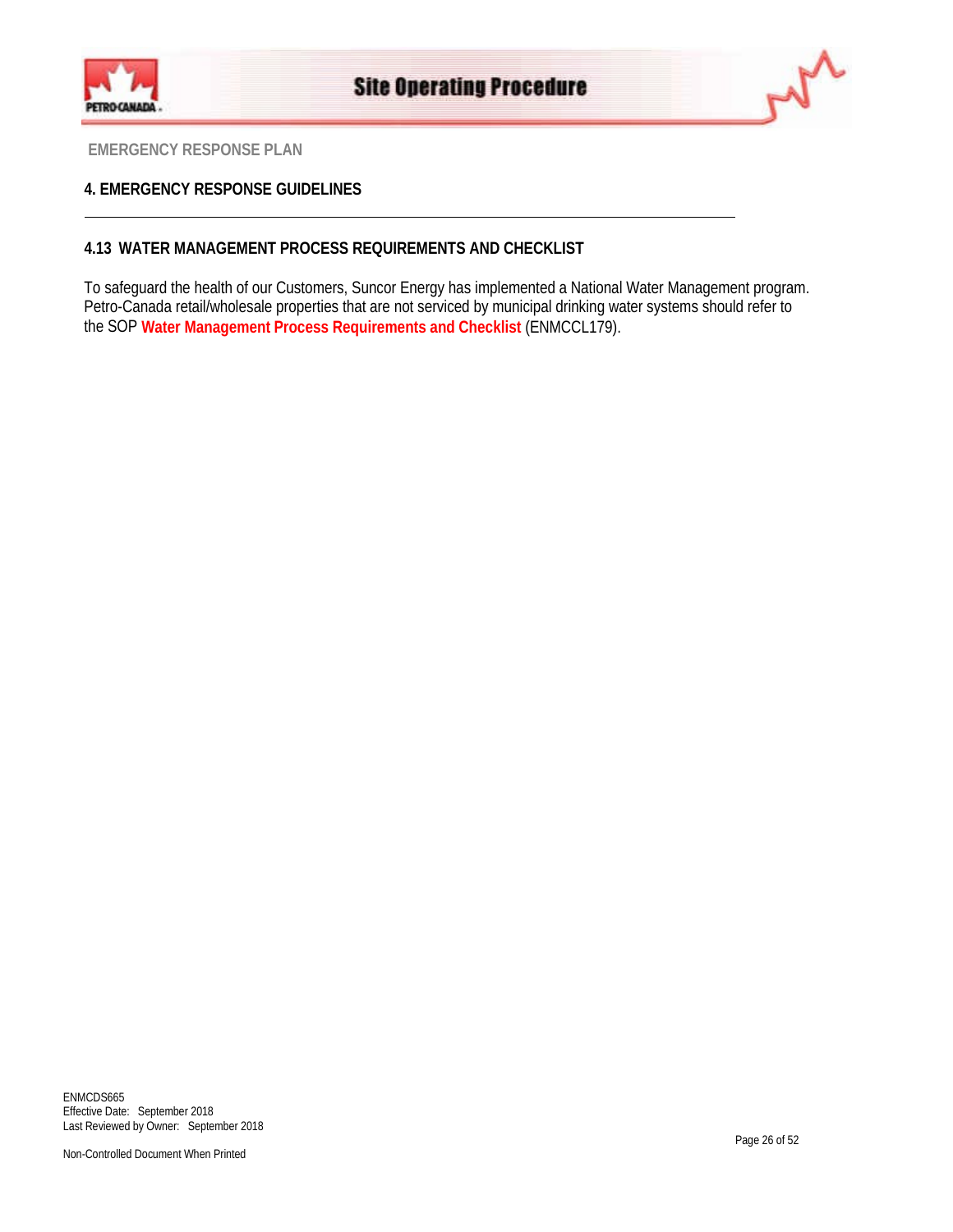



## **4. EMERGENCY RESPONSE GUIDELINES**

## **4.14 ROBBERY and Theft DO's and DON'Ts**

*NOTE: The Law explicitly prohibits employers from deducting the cost of thefts from wages.* **Purpose:** Each employee must acknowledge that the Do's and Don'ts have been read and understood. Please retain a signed acknowledgement in each employee's file

| <b>THEFT DO's and DON'Ts</b>                                                                                                                                                                                                                                                                                                                                                                                                                                                                                                            |                                                                                                                                                                                                                                                                                                            |
|-----------------------------------------------------------------------------------------------------------------------------------------------------------------------------------------------------------------------------------------------------------------------------------------------------------------------------------------------------------------------------------------------------------------------------------------------------------------------------------------------------------------------------------------|------------------------------------------------------------------------------------------------------------------------------------------------------------------------------------------------------------------------------------------------------------------------------------------------------------|
| Never chase after or confront in any way someone planning or doing a 'fuel<br>theft' or 'robbery'. Attempting to do so, can cost you your life.                                                                                                                                                                                                                                                                                                                                                                                         |                                                                                                                                                                                                                                                                                                            |
| <b>Safety Starts With You!</b><br><b>DON'T BE A HERO, BE SAFE</b>                                                                                                                                                                                                                                                                                                                                                                                                                                                                       |                                                                                                                                                                                                                                                                                                            |
| <b>ROBBERIES</b>                                                                                                                                                                                                                                                                                                                                                                                                                                                                                                                        |                                                                                                                                                                                                                                                                                                            |
| DO's                                                                                                                                                                                                                                                                                                                                                                                                                                                                                                                                    | <b>DON'Ts</b>                                                                                                                                                                                                                                                                                              |
| DO KEEP IT SHORT AND SMOOTH.<br>The longer the robbery takes, the more nervous the robber becomes.<br>HANDLE the entire procedure as if you were making a sale to a customer.<br>The average robbery takes less than 2 minutes.                                                                                                                                                                                                                                                                                                         | <b>DON'T ARGUE WITH THE ROBBER.</b><br>Give him/her all the cash and merchandise he/she wants.<br>Once the robbery has started, it is too late for the robber to change<br>his/her mind                                                                                                                    |
| DO OBEY THE ROBBER'S ORDERS.<br>LET the robber know that you intend to obey.<br>If you are not sure of what the robber is telling you to do, ASK.<br>KEEP calm and observe what the robber looks like and what he/she is<br>wearing. Remember exactly what he/she says.<br>TRY to note the robber's exact height as he/she exits                                                                                                                                                                                                        | <b>DON'T FIGHT THE ROBBER</b><br>The money isn't worth risking harm to yourself.<br>Trying to attack an armed robber is foolhardy, not heroic.                                                                                                                                                             |
| DO TELL THE ROBBER ABOUT ANY POSSIBLE SURPRISES.<br>If you must reach for something or money in any way. TELL the robber<br>what to expect.<br>If someone is in the back of the room or is expected. TELL the robber.                                                                                                                                                                                                                                                                                                                   | <b>DON'T USE WEAPONS.</b><br>Company policy prohibits any weapons.<br>Weapons breed violence<br>The robber's weapon is already one too many.                                                                                                                                                               |
| <b>FUEL THEFT</b>                                                                                                                                                                                                                                                                                                                                                                                                                                                                                                                       |                                                                                                                                                                                                                                                                                                            |
| DO's                                                                                                                                                                                                                                                                                                                                                                                                                                                                                                                                    | <b>DON'Ts</b>                                                                                                                                                                                                                                                                                              |
| DO NOTE THE VEHICLE MAKE, MODEL NUMBER AND LICENCE PLATE<br><b>NUMBER</b><br>NOTE the driver's characteristics: height, hair colour, clothes colour and<br>style, shoes<br>MAKE eye contact with the customer when activating pump.<br>USE intercom to acknowledge customer at the pump.                                                                                                                                                                                                                                                | DON'T ACTIVATE THE PUMP IF YOU ARE SUSPICIOUS THAT<br>THIS COULD BE A POTENTIAL FUEL THEFT.<br>If licence plate is visible from the store but the numbers are<br>covered, use the intercom to ask the customer to uncover the<br>licence plate numbers.<br>Inform the customer that this is a store policy |
| <b>CALLING THE POLICE</b>                                                                                                                                                                                                                                                                                                                                                                                                                                                                                                               |                                                                                                                                                                                                                                                                                                            |
| DO's                                                                                                                                                                                                                                                                                                                                                                                                                                                                                                                                    | <b>DON'Ts</b>                                                                                                                                                                                                                                                                                              |
| DO CALL THE POLICE. Only call AFTER the thief has left the site. Call your<br>supervisor as soon as possible.<br><b>KEEP</b> their number near the phone.<br>STAY on the telephone until they tell you they understand and have all the<br>information they need.<br>STAY by the phone.<br>FILL in your robber description form when you are waiting for the police.<br>Write down exactly what the robber said and list all distinguishing features.<br>PROTECT the crime scene. Discontinue business until the police are<br>finished | DON'T TOUCH ANY EVIDENCE.<br>Don't estimate the amount of the loss.<br>If you are certain of the exact amount, tell the police.<br>Don't make any guesses.<br>DON'T CHASE OR FOLLOW THE THIEF.<br>To chase a thief is to invite violence. This is the Police's job.                                        |
|                                                                                                                                                                                                                                                                                                                                                                                                                                                                                                                                         |                                                                                                                                                                                                                                                                                                            |

ENMCDS665 Effective Date: September 2018 Last Reviewed by Owner: September 2018

.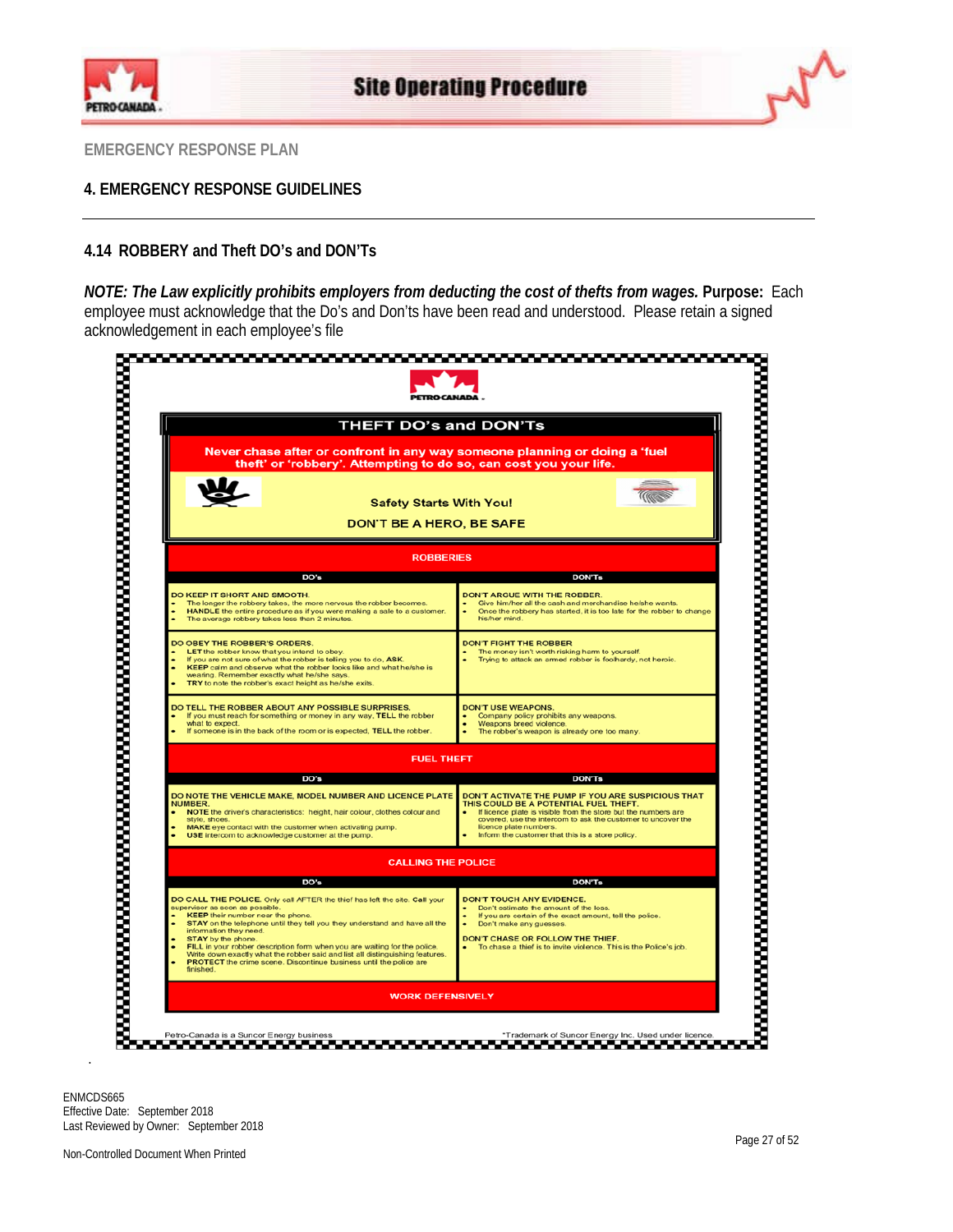



## **4. EMERGENCY RESPONSE GUIDELINES**

## **4.15 EARTHQUAKES**

## **Key Steps During an Earthquake:**

| <b>ACTION</b>                                                                                                                                                                                                                 | <b>NOTES</b>                                                                                                                                                                                                                                                                                                               |  |  |
|-------------------------------------------------------------------------------------------------------------------------------------------------------------------------------------------------------------------------------|----------------------------------------------------------------------------------------------------------------------------------------------------------------------------------------------------------------------------------------------------------------------------------------------------------------------------|--|--|
| If you are inside, do not leave the building<br>when you feel shaking. This is the time to<br>DROP, COVER AND HOLD ON unless you are<br>clearly in danger such as inside a warehouse<br>with product stacked on high shelves. | DROP, COVER AND HOLD ON: Crouch down and cover your<br>head and neck with your hands.<br>Get under a nearby desk or heavy table and hang onto it; if it<br>moves, move with it. Stay there until the shaking has stopped<br>completely.<br>Keep away from windows, file cabinets and other heavy objects<br>that may fall. |  |  |
| Always anticipate aftershocks.                                                                                                                                                                                                | Drop, Cover and Hold On during aftershocks as well.                                                                                                                                                                                                                                                                        |  |  |
| If you're outdoors, stay in the open, away from<br>walls, trees, buildings and power lines.                                                                                                                                   | Move to an open area of the lot away from the building, canopy,<br>ID signs and above ground tanks.                                                                                                                                                                                                                        |  |  |

## **Key Steps After an Earthquake:**

| <b>ACTION</b>                                                                            | <b>NOTES</b>                                                                                                                                                                                                                  |
|------------------------------------------------------------------------------------------|-------------------------------------------------------------------------------------------------------------------------------------------------------------------------------------------------------------------------------|
| After the shaking has completely stopped;<br>assess the situation and check for hazards. | Check for injuries and render first aid as needed. (Seriously<br>injured persons should not be moved unless doing so is the<br>only way to avoid imminent danger of further injury.)                                          |
| Safely exit the building and go to the muster<br>point.                                  | Continue to assess the situation for hazards during exit, on the<br>way to the muster point and at the muster point.                                                                                                          |
| Take roll call at the muster point                                                       | Account for all employees, contractors, customers and visitors                                                                                                                                                                |
| Do not re-enter any buildings.                                                           | Arrangements must be made with a professional structural<br>engineer to inspect offices and buildings following the disaster<br>in order to determine whether or not it is safe to re-enter or<br>continue to operate within. |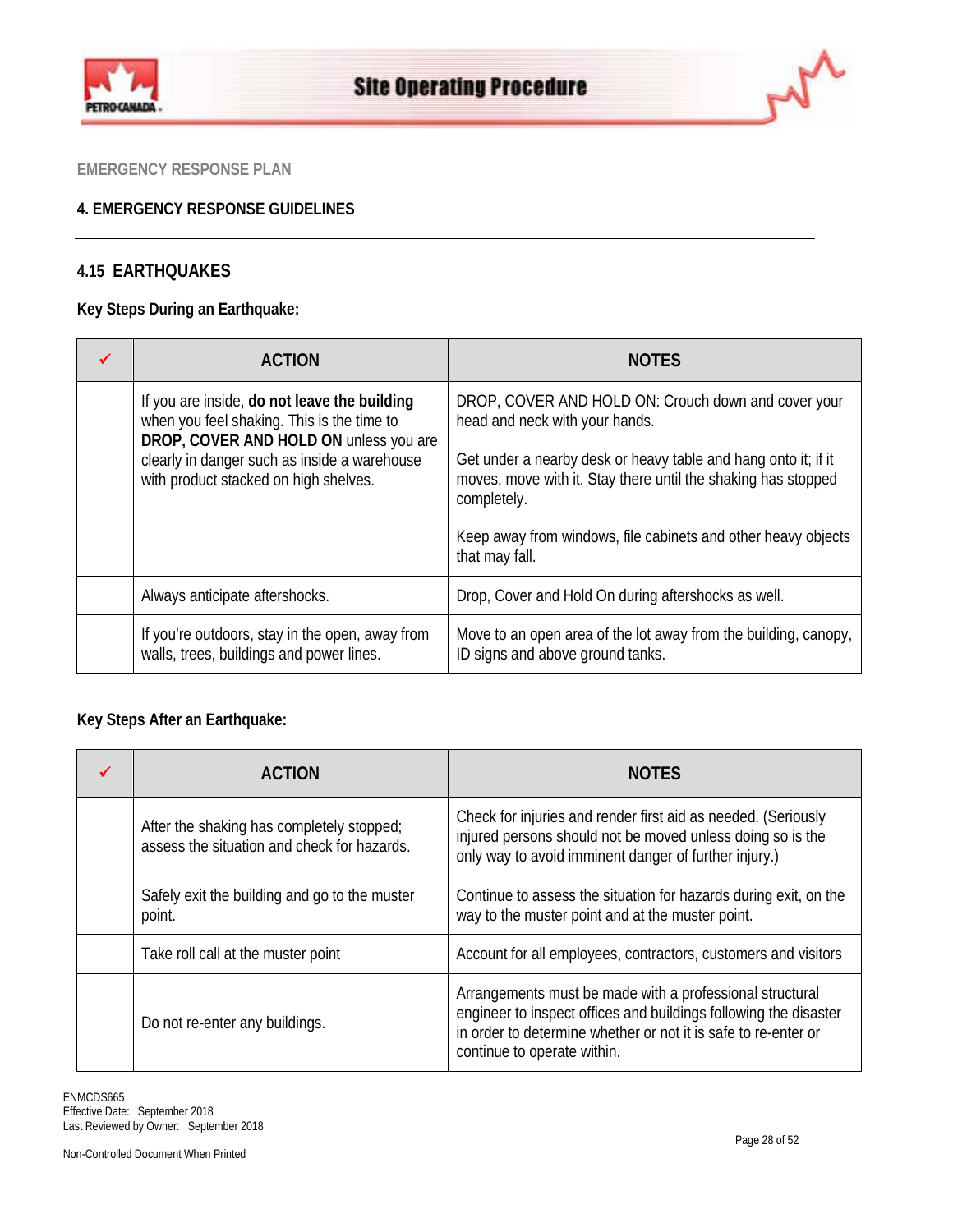



| <b>ACTION</b>                                                                                    | <b>NOTES</b>                                                                                                                 |
|--------------------------------------------------------------------------------------------------|------------------------------------------------------------------------------------------------------------------------------|
| Leave switches and valves as they are unless a<br>hazard exists such as a gas leak or fuel leak. | Secure the area and keep everyone away from the hazard.<br>Only attempt to shut off a switch or close a valve if there is an |
|                                                                                                  | obvious hazard and only if it can be done safely.                                                                            |

ENMCDS665 Effective Date: September 2018 Last Reviewed by Owner: September 2018

Non-Controlled Document When Printed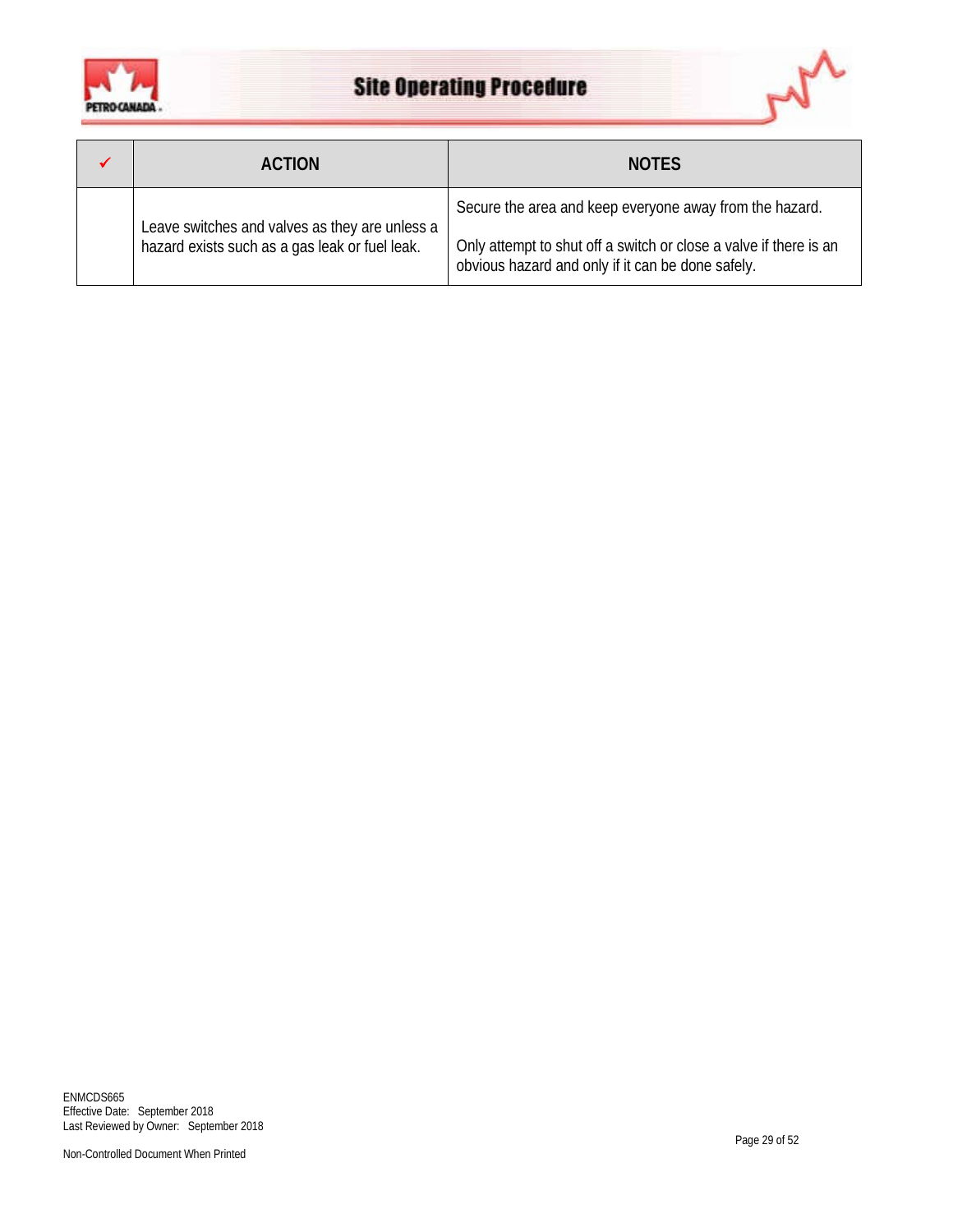



## **5**. **EMERGENCY CONTACTS**

## **5.1 REGULATORY REPORTING GUIDELINES**

The tables in the following pages provide guidance as to who shall report (verbal and/or written) certain events to which regulators.

Tables are included for the 10 provinces, NWT and Yukon. Remove and discard all pages except your own province or territory.

Best efforts were made to be all inclusive and current. The Associate is responsible to verify numbers and reporting requirements regularly, and update this ERP and wall chart as appropriate.

*Petro-Canada must be notified of all events. The following table is a guideline only and may not be complete or current. It is the Associate's responsibility to be aware of all applicable legislation and to ensure that appropriate emergency contact numbers are maintained.*

ENMCDS665 Effective Date: September 2018 Last Reviewed by Owner: September 2018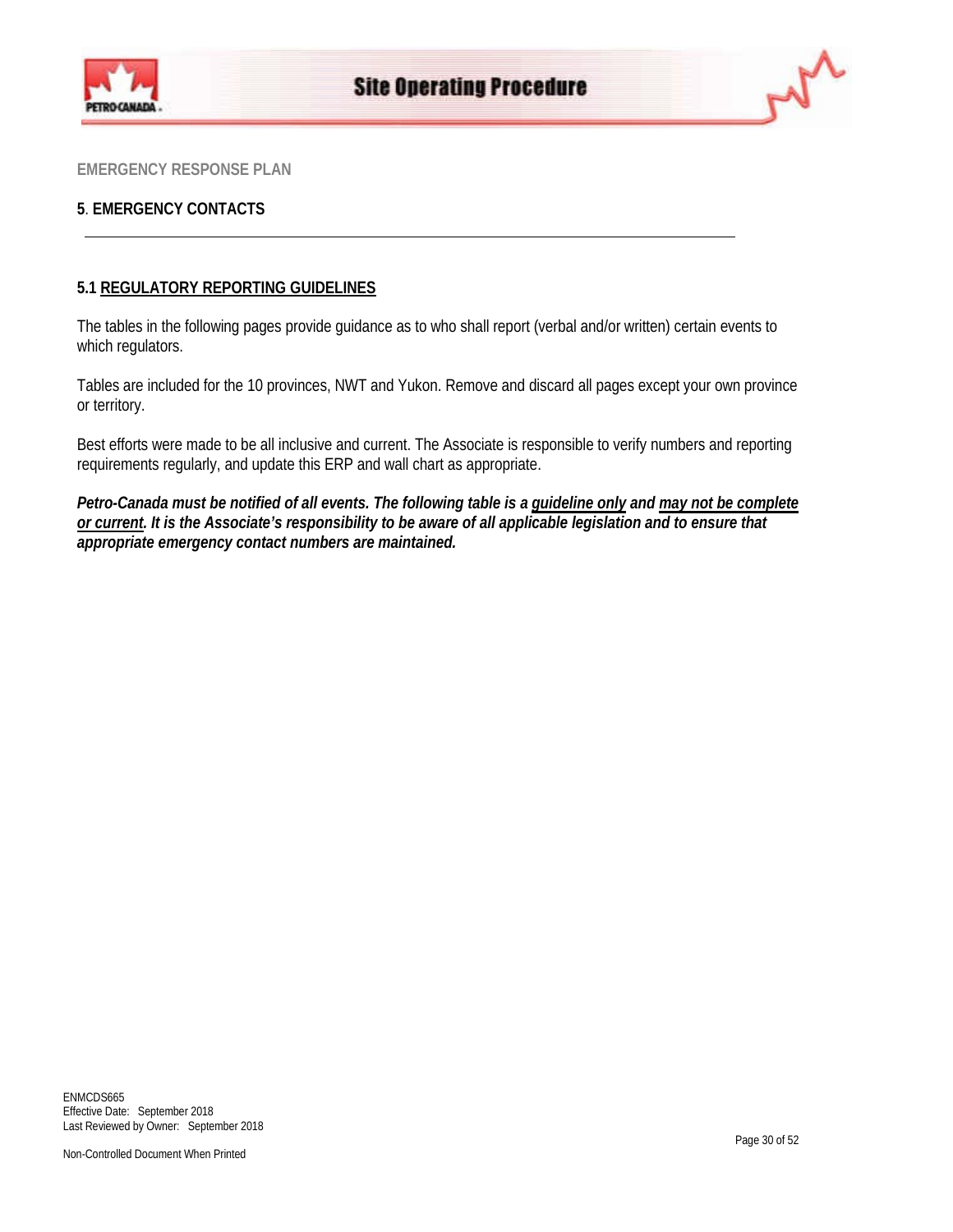

## **REGULATORY REPORTING GUIDELINE – ALBERTA**

| Outcome (Event Type)                                       | Detail                                                                                                                                                     | <b>Who Reports</b> | <b>Report To</b>                                                                                                           | <b>Report Type</b>                  | <b>Report Timing</b>                     |
|------------------------------------------------------------|------------------------------------------------------------------------------------------------------------------------------------------------------------|--------------------|----------------------------------------------------------------------------------------------------------------------------|-------------------------------------|------------------------------------------|
| Fire                                                       | Fire that can't be safely and quickly extinguished<br>by site staff                                                                                        | Associate          | - Fire Department                                                                                                          | Verbal                              | Immediate                                |
| Product Spill or Leak<br>On site and off site<br>$\bullet$ | Uncontained release $\geq$ 50 L (fire code report to<br>authority having jurisdiction)                                                                     | Associate          | - Fire Department                                                                                                          | Verbal                              | Immediate                                |
|                                                            | Uncontained release > 200 L<br>or any amount that may cause, is causing or has<br>caused an adverse effect to the environment<br>(MOE reporting threshold) | Associate          | - Alberta Environment<br>1-800-222-6514                                                                                    | Verbal/Written                      | Immediate/7days                          |
| Bulk transportation                                        | Please refer to the TDG regulations on the<br>Transport Canada website.                                                                                    | Transporter        | - Local Police<br>- Alberta Environment /<br>Alberta Transportation<br>1-800-272-9600<br>- Director General, TDG<br>Ottawa | Verbal<br>Verbal/Written<br>Written | Immediate<br>Immediate/7 days<br>30 days |
| Propane Release<br>Provincial                              | Any amount                                                                                                                                                 | Associate          | - Alberta Environment<br>1-800-272-9600                                                                                    | Verbal/Written                      | Immediate/7 days                         |
| <b>Injury</b>                                              | Minor/first aid                                                                                                                                            | Associate          | N/A                                                                                                                        | N/A                                 | N/A                                      |
|                                                            | Major/critical injury or fatality                                                                                                                          | Associate          | - Alberta Workplace Health<br>and Safety 1-866-415-8690                                                                    | Verbal/Written                      | Immediate                                |
|                                                            |                                                                                                                                                            | Associate          | - WCB 1-866-922-9221                                                                                                       | Verbal/Written                      | Immediate/72 hrs.                        |

 $\overline{a}$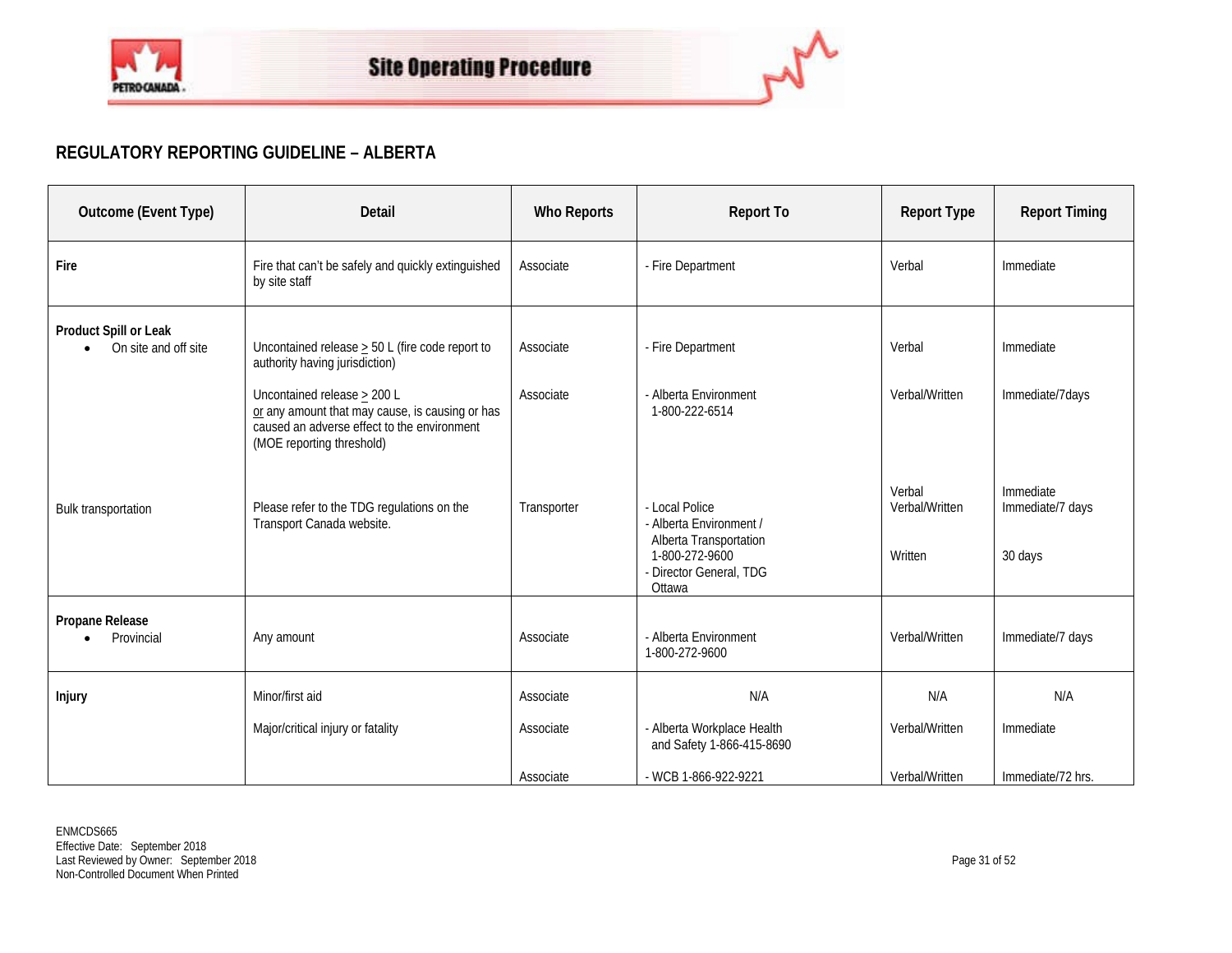

## **REGULATORY REPORTING GUIDELINE - BRITISH COLUMBIA**

| Outcome (Event Type)                                                 | Detail                                                                                                                    | <b>Who Reports</b>       | <b>Report To</b>                                                                                                   | <b>Report Type</b>          | <b>Report Timing</b>              |
|----------------------------------------------------------------------|---------------------------------------------------------------------------------------------------------------------------|--------------------------|--------------------------------------------------------------------------------------------------------------------|-----------------------------|-----------------------------------|
| Fire                                                                 | Fire that can't be safely and quickly extinguished by site<br>staff                                                       | Associate                | - Fire Department                                                                                                  | Verbal                      | Immediate                         |
| Product Spill or Leak<br>On site and off site<br>Bulk transportation | Release $\geq 100$ L<br>or any amount on water<br>Please refer to the TDG regulations on the Transport<br>Canada website. | Associate<br>Transporter | - Provincial Emergency<br>Plan (PEP)<br>1-800-663-3456<br>- Local Police, PEP<br>- Director General, TDG<br>Ottawa | Verbal<br>Verbal<br>Written | Immediate<br>Immediate<br>30 days |
| Propane Release<br>Provincial                                        | 10 kg                                                                                                                     | Associate                | - Provincial Emergency<br>Plan (PEP)<br>1-800-663-3456                                                             | Verbal                      | Immediate                         |
| <b>Injury</b>                                                        | Minor/first aid<br>Major/critical injury or fatality                                                                      | Associate<br>Associate   | N/A<br>- WCB 1-888-621-7233<br>1-866-922-4357                                                                      | N/A<br>Verbal/Written       | N/A<br>Immediate/3 days           |

 $\sim$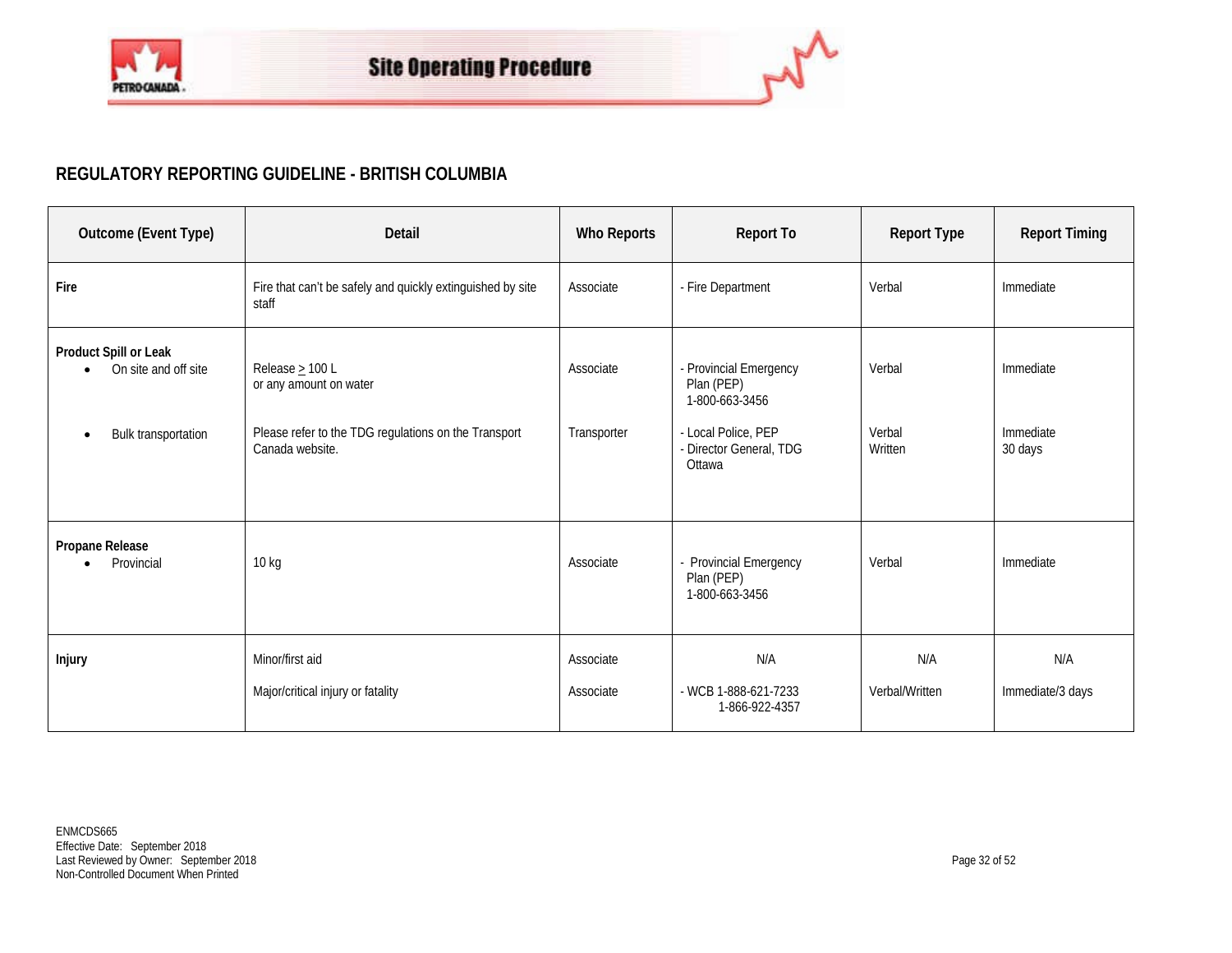

## **REGULATORY REPORTING GUIDELINE – MANITOBA**

| Outcome (Event Type)                                                              | Detail                                                                                                                                                                 | <b>Who Reports</b>                  | <b>Report To</b>                                                                                                                          | <b>Report Type</b>                                    | <b>Report Timing</b>                                             |
|-----------------------------------------------------------------------------------|------------------------------------------------------------------------------------------------------------------------------------------------------------------------|-------------------------------------|-------------------------------------------------------------------------------------------------------------------------------------------|-------------------------------------------------------|------------------------------------------------------------------|
| Fire                                                                              | Fire that can't be safely and quickly extinguished by site<br>staff                                                                                                    | Associate                           | - Fire Department                                                                                                                         | Verbal                                                | Immediate                                                        |
| Product Spill or Leak<br>On site and off site<br>Bulk transportation<br>$\bullet$ | On site: Uncontained release $\geq 100$ L<br>Off site: Same as above or any amount on water<br>Please refer to the TDG regulations on the Transport<br>Canada website. | Associate<br>Transporter            | - Manitoba Conservation<br>1-204-944-4888<br>- Local Police<br>- Manitoba Conservation<br>- Director General, TDG<br>Ottawa               | Verbal/Written<br>Verbal<br>Verbal/Written<br>Written | Immediate/As req'd<br>Immediate<br>Immediate/As req'd<br>30 days |
| Propane Release<br>Provincial                                                     | 100 L or a sustained leak lasting $\geq$ 10 min.                                                                                                                       | Associate                           | - Manitoba Conservation<br>1-204-944-4888                                                                                                 | Verbal/Written                                        | Immediate/As req'd                                               |
| Injury                                                                            | Minor/first aid<br>Major/critical injury or fatality                                                                                                                   | Associate<br>Associate<br>Associate | N/A<br>- Manitoba Workplace<br>Safety and Health<br>1-866-888-8186 (Day)<br>204-945-0581 (24 hr.)<br>- WCB 1-800-362-3340<br>204-954-4100 | N/A<br>Verbal/Written<br>Verbal/Written               | N/A<br>Immediate<br>Immediate/5 days                             |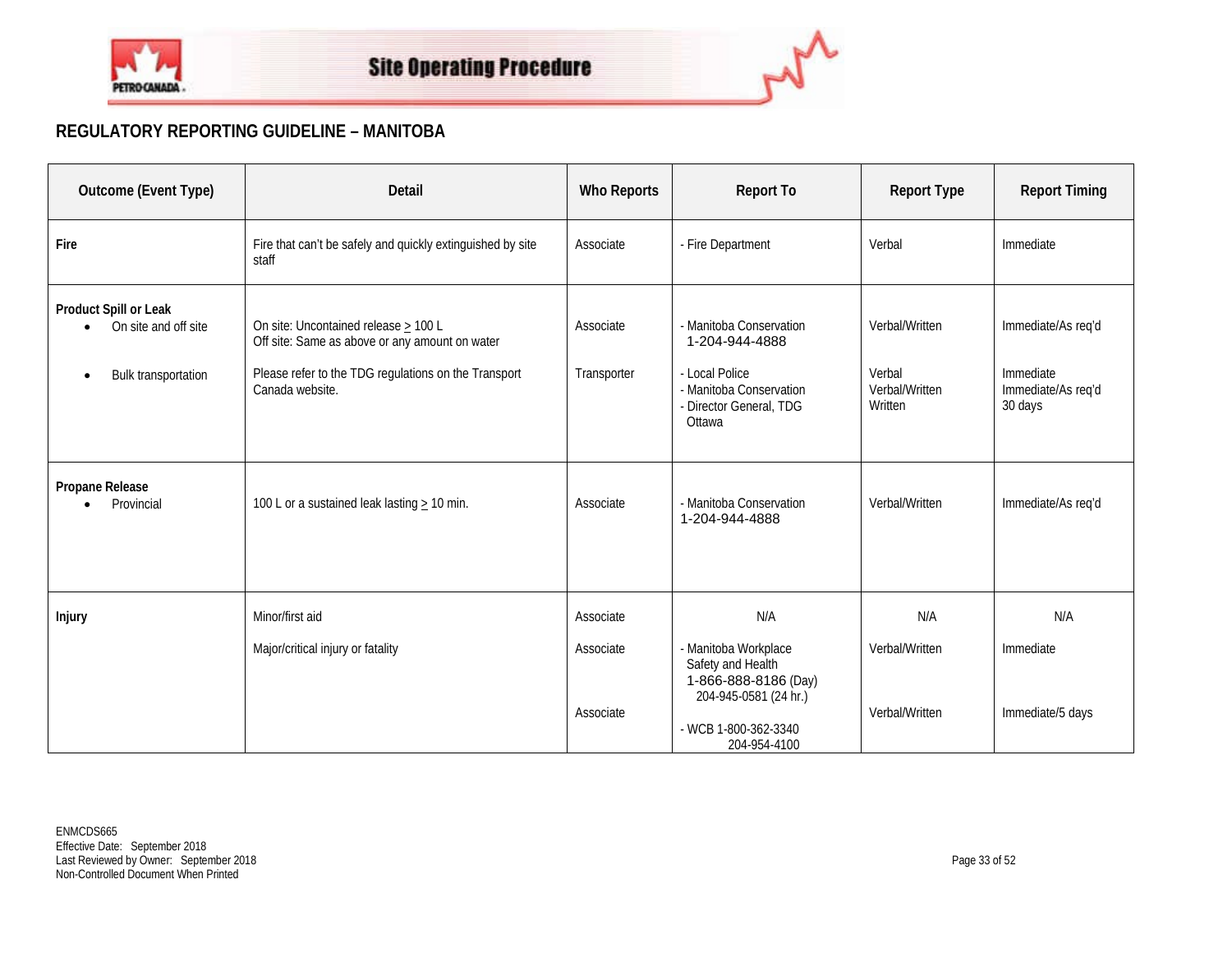

## **REGULATORY REPORTING GUIDELINE – NEW BRUNSWICK**

| Outcome (Event Type)                                                 | Detail                                                                                                   | <b>Who Reports</b>     | <b>Report To</b>                                                                                             | <b>Report Type</b>       | <b>Report Timing</b>             |
|----------------------------------------------------------------------|----------------------------------------------------------------------------------------------------------|------------------------|--------------------------------------------------------------------------------------------------------------|--------------------------|----------------------------------|
| Fire                                                                 | Fire that can't be safely and quickly extinguished by site<br>staff                                      | Associate              | - Fire Department                                                                                            | Verbal                   | Immediate                        |
| Product Spill or Leak<br>On site and off site                        | Uncontained release any amount<br>or any amount on water                                                 | Associate              | - New Brunswick Environment<br>Business hours: 506-453-2690<br>After hours: 1-800-565-1633<br>- Local Police | Verbal/Written           | Immediate/ As req'd              |
| Bulk transportation                                                  | Please refer to the TDG regulations on the Transport<br>Canada website.                                  | Transporter            | - New Brunswick<br>Environment (same as above)<br>- Director General, TDG<br>Ottawa                          | Verbal<br>Verbal/Written | Immediate<br>Immediate/ As req'd |
| Canadian<br>Environmental<br>Protection Act (CEPA)                   | Gasoline release $\geq$ 100 L                                                                            | PC/Associate           | - Environment Canada,<br>Dartmouth, NS 1-800-563-9089                                                        | Written                  | 30 days                          |
| Propane Release<br>Provincial                                        | Not specified                                                                                            | Associate              | $-911$<br>- New Brunswick Environment<br>506-453-2690                                                        | Verbal/Written           | Immediate/As req'd               |
| CEPA and Transport<br>Canada (for incident<br>during transportation) | Any quantity that could pose a danger to public safety or<br>any sustained release of 10 minutes or more | PC/Associate           | $-911$<br>- Director General is Transport<br>Dangerous Goods (TDG)                                           | Verbal<br>Written        | Immediate<br>30 days             |
| Injury                                                               | Minor/first aid<br>Major/critical injury or fatality                                                     | Associate<br>Associate | N/A<br>- WHSCC 1-800-442-9776                                                                                | N/A<br>Verbal/Written    | N/A<br>Immediate/1 day           |

ام

ENMCDS665 Effective Date: September 2018 Last Reviewed by Owner: September 2018 Page 34 of 52 Non-Controlled Document When Printed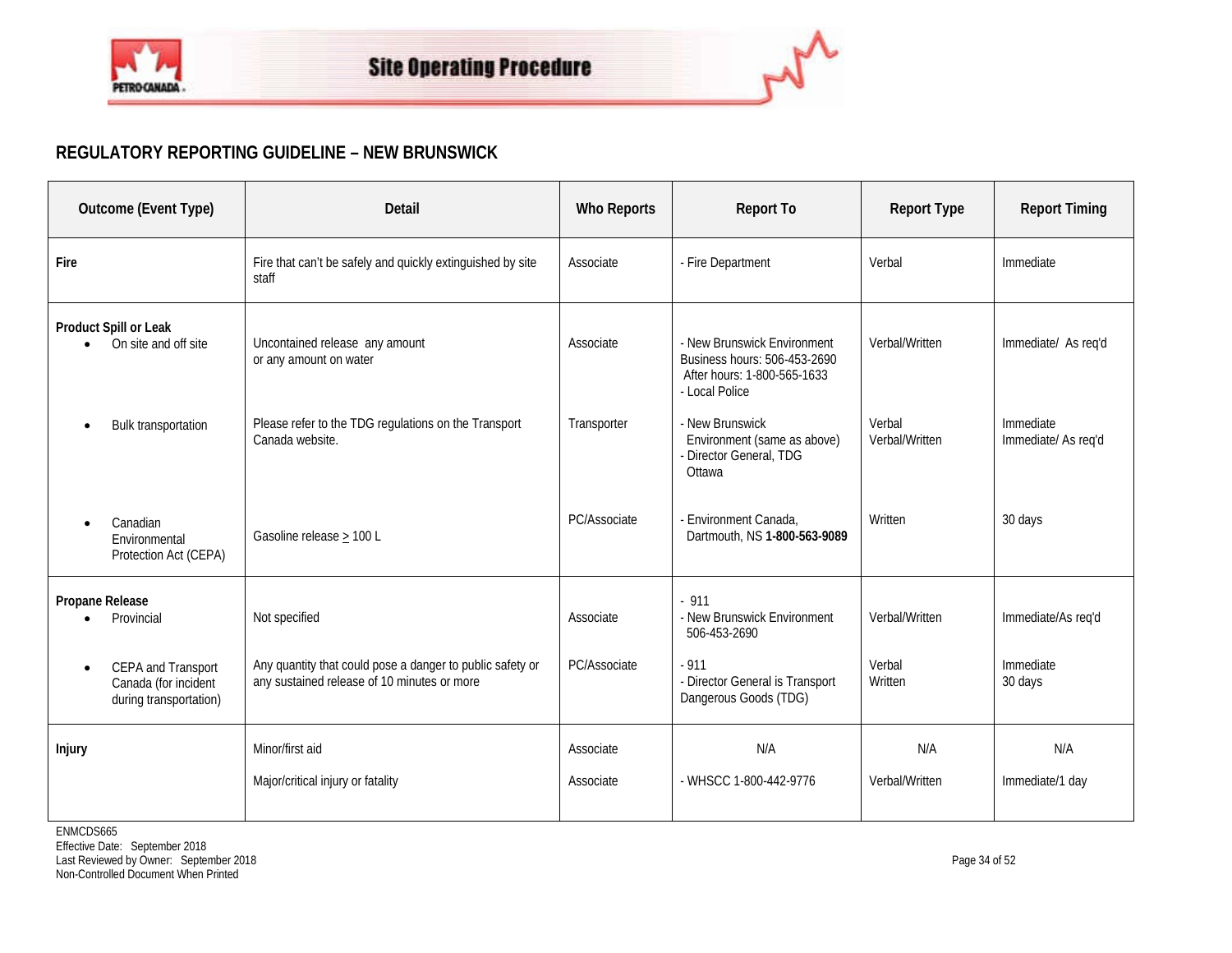

## **REGULATORY REPORTING GUIDELINE – NEWFOUNDLAND and LABRADOR**

| Outcome (Event Type)                                                                                                                           | Detail                                                                                                                                                          | <b>Who Reports</b>                       | <b>Report To</b>                                                                                                                                                        | <b>Report Type</b>                                               | <b>Report Timing</b>                                            |
|------------------------------------------------------------------------------------------------------------------------------------------------|-----------------------------------------------------------------------------------------------------------------------------------------------------------------|------------------------------------------|-------------------------------------------------------------------------------------------------------------------------------------------------------------------------|------------------------------------------------------------------|-----------------------------------------------------------------|
| Fire                                                                                                                                           | Fire that can't be safely and quickly extinguished by site<br>staff                                                                                             | Associate                                | - Fire Department                                                                                                                                                       | Verbal                                                           | Immediate                                                       |
| Product Spill or Leak<br>On site and off site<br><b>Bulk transportation</b><br>$\bullet$<br>Canadian<br>Environmental<br>Protection Act (CEPA) | Uncontained release any amount<br>or any amount on water<br>Please refer to the TDG regulations on the Transport<br>Canada website.<br>Gasoline release > 100 L | Associate<br>Transporter<br>PC/Associate | $-$ NF Env.<br>1-800-563-6181<br>- Local Police<br>- NF Env. 1-800-563-6181<br>- Director General, TDG<br>Ottawa<br>Environment Canada,<br>Dartmouth, NS 1-800-563-9089 | Verbal/Written<br>Verbal<br>Verbal/Written<br>Written<br>Written | Immediate/As req'd<br>Immediate<br>Immediate/30 days<br>30 days |
| Propane Release<br>Provincial<br>CEPA and Transport<br>$\bullet$<br>Canada (for incident<br>during transportation)                             | Not specified<br>Any quantity that could pose a danger to public safety or<br>any sustained release of 10 minutes or more                                       | Associate<br>PC/Associate                | - NF Env. 1-800-563-6181<br>$-911$<br>- Environment Canada<br>- Director General - Transport<br>Dangerous Goods (TDG)                                                   | Verbal/Written<br>Written                                        | Immediate/As reg'd<br>30 days                                   |
| Injury                                                                                                                                         | Minor/first aid<br>Major/critical injury or fatality                                                                                                            | Associate<br>Associate                   | N/A<br>- WHSCC<br>1-800-563-9000                                                                                                                                        | N/A<br>Verbal/Written                                            | N/A<br>Immediate/2 days.                                        |

 $\overline{\phantom{a}}$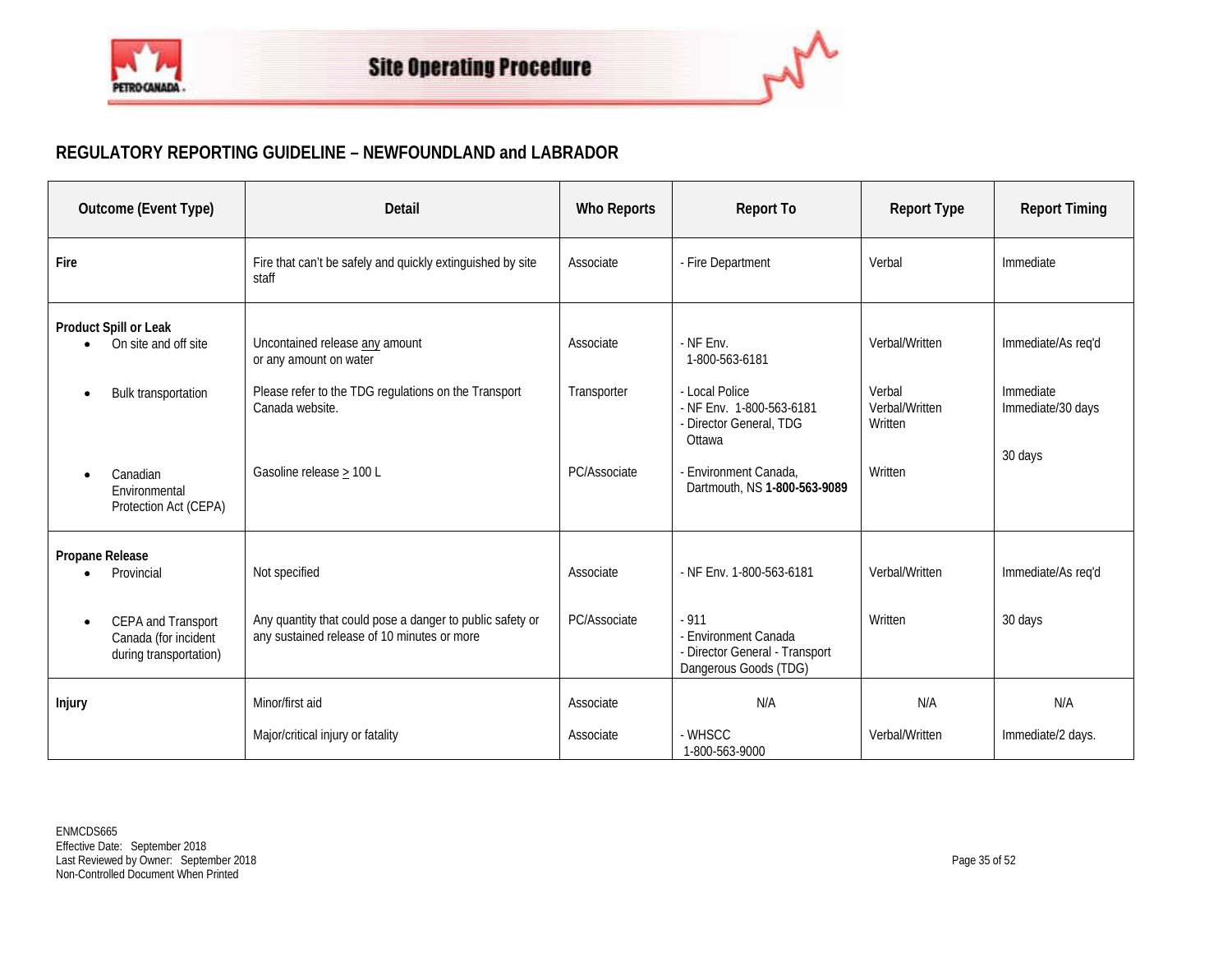

## **REGULATORY REPORTING GUIDELINE – NORTH WEST TERRITORIES**

| Outcome (Event Type)                                                              | Detail                                                                                 | <b>Who Reports</b>       | <b>Report To</b>                                                                                                                                    | <b>Report Type</b>                                    | <b>Report Timing</b>                           |
|-----------------------------------------------------------------------------------|----------------------------------------------------------------------------------------|--------------------------|-----------------------------------------------------------------------------------------------------------------------------------------------------|-------------------------------------------------------|------------------------------------------------|
| Fire                                                                              | Fires that can't be safely and quickly extinguished by site<br>staff                   | Associate                | - Fire Department                                                                                                                                   | Verbal                                                | Immediate                                      |
| Product Spill or Leak<br>On site and off site<br>Bulk transportation<br>$\bullet$ | Any release<br>Please refer to the TDG regulations on the Transport<br>Canada website. | Associate<br>Transporter | - NWT Environmental<br>Protection Service - Spill<br>Line 1-867-920-8130<br>- Local Police<br>- NWT Spill Line<br>- Director General, TDG<br>Ottawa | Verbal/Written<br>Verbal<br>Verbal/Written<br>Written | Immediate<br>Immediate<br>Immediate<br>30 days |
| Propane Release                                                                   |                                                                                        |                          |                                                                                                                                                     |                                                       |                                                |
| Provincial                                                                        | Any amount                                                                             | Associate                | - NWT Environmental<br>Protection Service - Spill<br>Line 1-867-920-8130                                                                            | Verbal/Written                                        | Immediate                                      |
| Injury                                                                            | Minor/first aid<br>Major/critical injury or fatality                                   | Associate<br>Associate   | N/A<br>- WCB 1-800-661-0792                                                                                                                         | N/A<br>Verbal/Written                                 | N/A<br>Immediate/3 days                        |

ام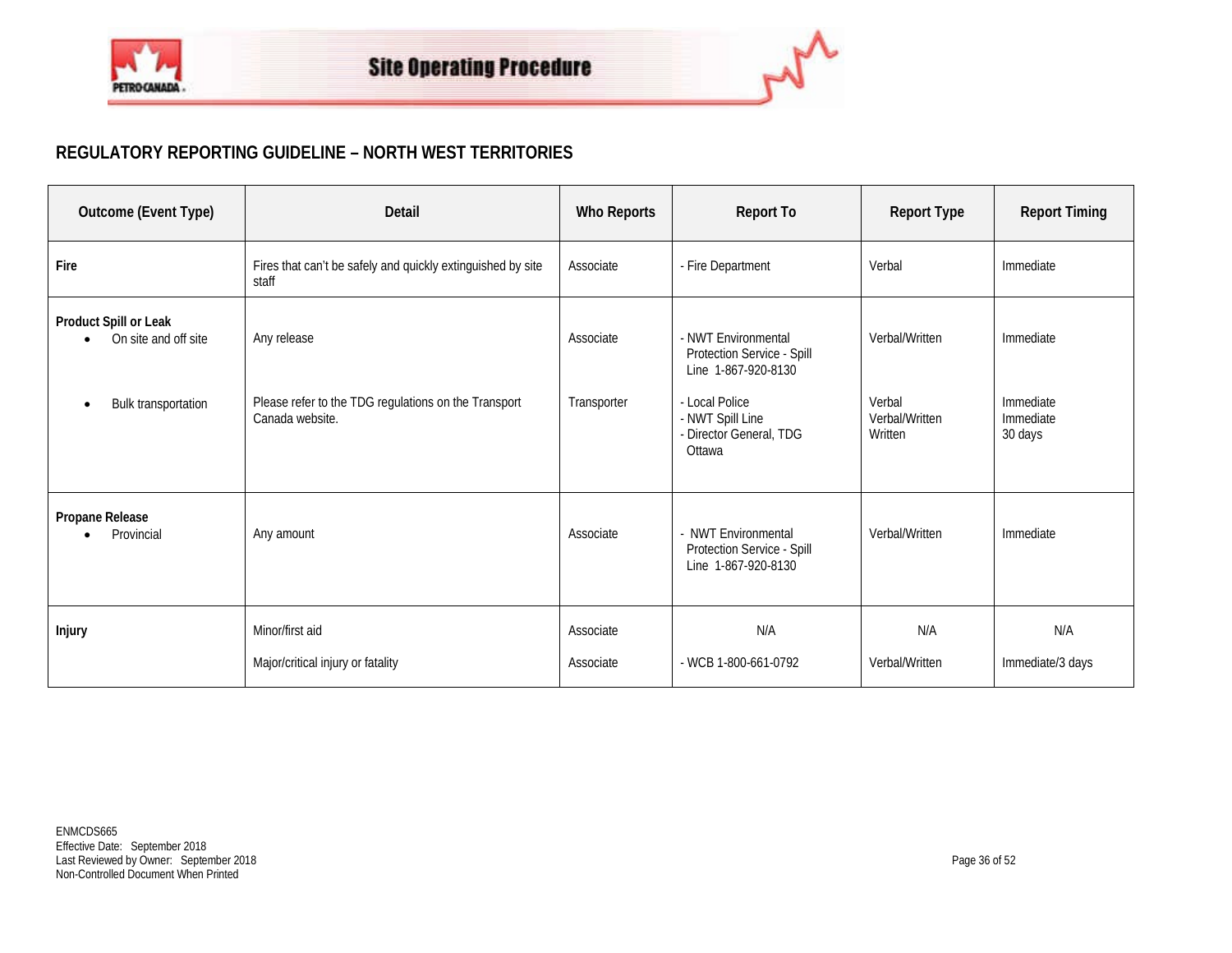



## **REGULATORY REPORTING GUIDELINE – NOVA SCOTIA** Revised 12/9/04

| Outcome (Event Type)                                                                                               | <b>Detail</b>                                                                                                             | <b>Who Reports</b>        | <b>Report To</b>                                                                                                                | <b>Report Type</b>                  | <b>Report Timing</b>                       |
|--------------------------------------------------------------------------------------------------------------------|---------------------------------------------------------------------------------------------------------------------------|---------------------------|---------------------------------------------------------------------------------------------------------------------------------|-------------------------------------|--------------------------------------------|
| Fire                                                                                                               | Fire that can't be safely and quickly extinguished by site<br>staff                                                       | Associate                 | - Fire Department                                                                                                               | Verbal                              | Immediate                                  |
| Product Spill or Leak<br>On site and off site<br>$\bullet$                                                         | Uncontained release $\geq$ 100 L<br>or any amount on water                                                                | Associate                 | - NS Environment<br>1-877-936-8476                                                                                              | Verbal/Written                      | Immediate/As req'd                         |
| Bulk transportation                                                                                                | Please refer to the TDG regulations on the Transport<br>Canada website.                                                   | Transporter               | - Local Police<br>- NS Environnent<br>1-800-936-8476<br>- Director General, TDG<br>Ottawa                                       | Verbal<br>Verbal/Written<br>Written | Immediate<br>Immediate/As req'd<br>30 days |
| Canadian<br>Environmental<br>Protection Act (CEPA)                                                                 | Gasoline release > 100 L                                                                                                  | PC/Associate              | - Environment Canada,<br>Dartmouth 1-800-563-9089                                                                               | Verbal/Written                      | Immediate/30 days                          |
| Propane Release<br>Provincial<br>CEPA and Transport<br>$\bullet$<br>Canada (for incident<br>during transportation) | Not specified<br>Any quantity that could pose a danger to public safety or<br>any sustained release of 10 minutes or more | Associate<br>PC/Associate | - NS Environment<br>1-877-936-8476<br>$-911$<br>- Environment Canada<br>- Director General - Transport<br>Dangerous Goods (TDG) | Verbal/Written<br>Verbal/Written    | Immediate/As req'd<br>Immediate/30 days    |
| Injury                                                                                                             | Minor/first aid<br>Major/critical injury or fatality                                                                      | Associate<br>Associate    | N/A<br>- WCB 1-800-952-2687                                                                                                     | N/A<br>Verbal/Written               | N/A<br>Immediate/7 days                    |

ENMCDS665 Effective Date: September 2018 Last Reviewed by Owner: September 2018 Page 37 of 52 Non-Controlled Document When Printed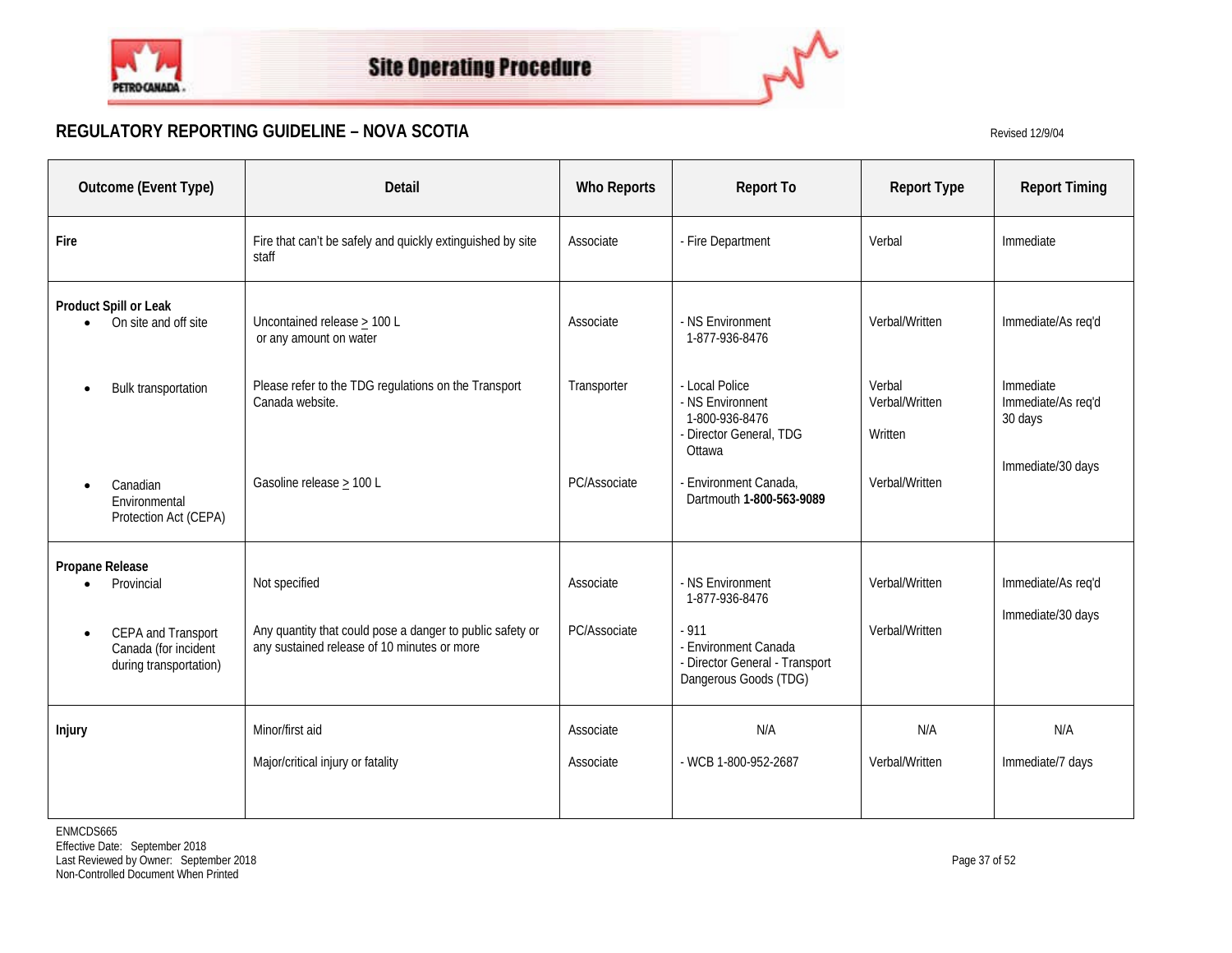

## **REGULATORY REPORTING GUIDELINE – ONTARIO**

| Outcome (Event Type)                                       | <b>Detail</b>                                                                                         | <b>Who Reports</b>     | <b>Report To</b>                                                                                                          | <b>Report Type</b>          | <b>Report Timing</b>              |
|------------------------------------------------------------|-------------------------------------------------------------------------------------------------------|------------------------|---------------------------------------------------------------------------------------------------------------------------|-----------------------------|-----------------------------------|
| Fire                                                       | - All fires<br>- If fire cannot be safely and quickly<br>extinguished by site staff, also call        | Associate<br>Associate | <b>TSSA</b><br>Fire Department                                                                                            | Verbal<br>Verbal            | Immediate<br>Immediate            |
| Product Spill or Leak<br>On site and off site<br>$\bullet$ | Retail, Petro-Pass, Cardlock = $\geq$ 25 L<br>If it is an uncontained release<br>Bulk Plant = $100 L$ | Associate              | - Ontario Environment -<br>Spills Action Centre (SAC)<br>1-800-268-6060                                                   | Verbal                      | Immediate                         |
| Bulk road transportation<br>(TDG)                          | Please refer to the TDG regulations on the Transport<br>Canada website.                               | Transporter            | - Local Police<br>- Spills Action Centre<br>- Transport Canada                                                            | Verbal<br>Verbal<br>Written | Immediate<br>Immediate<br>30 days |
| Propane Release<br>Provincial                              | Any amount from a container                                                                           | Associate              | - Spills Action Centre<br>1-800-268-6060                                                                                  | Verbal                      | Immediate                         |
| Injury                                                     | Minor/first aid<br>Major/critical injury or fatality                                                  | Associate<br>Associate | N/A<br>- Dept. of Labour<br>Mon-Fri 8:30-5:00: 1-877-202-0008<br>All other times 1-800-268-6060 (Spills Action<br>Centre) | N/A<br>Verbal/Written       | N/A<br>Immediate/2days            |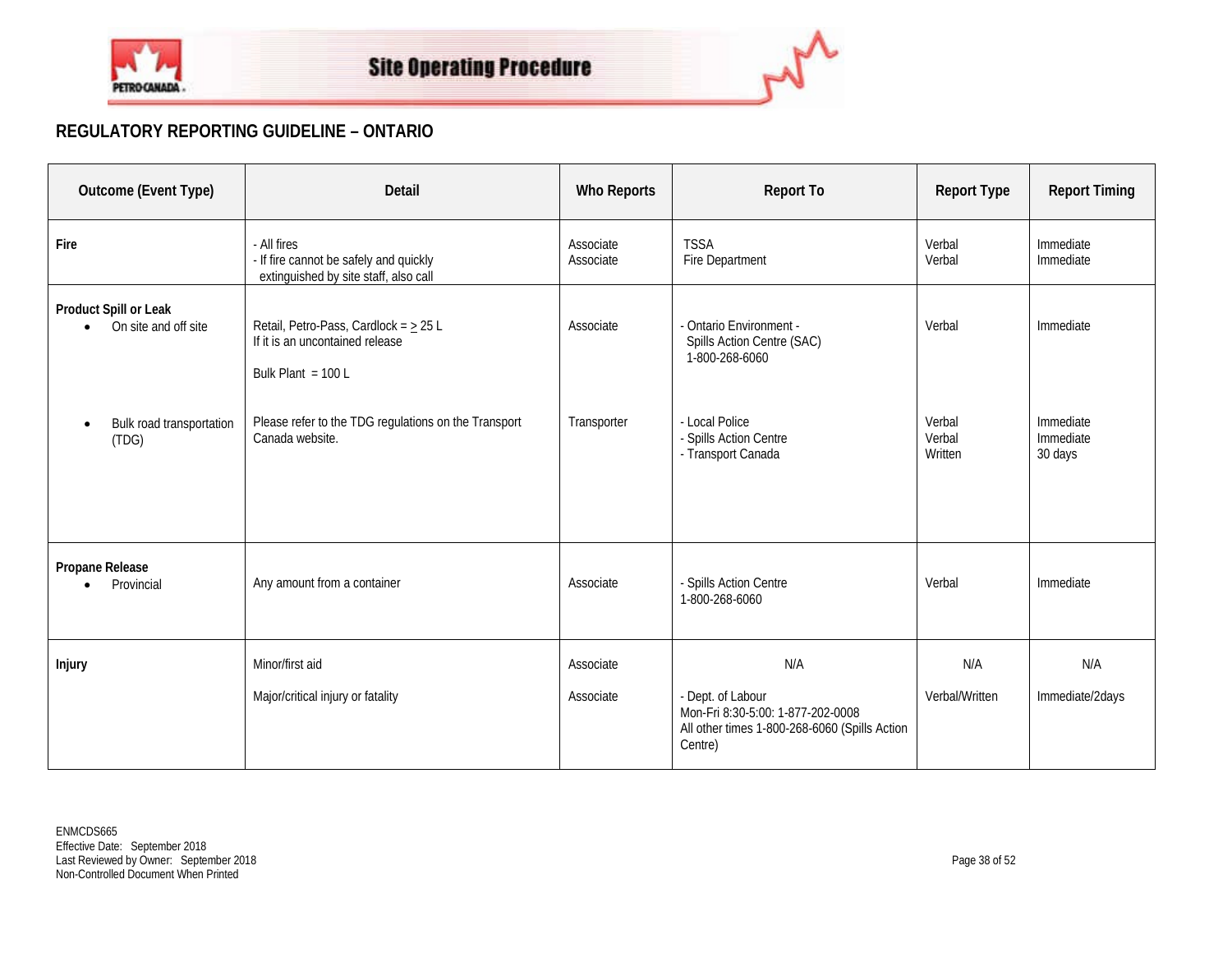

## **REGULATORY REPORTING GUIDELINE – PRINCE EDWARD ISLAND**

| Outcome (Event Type)                                                                                                                    | <b>Detail</b>                                                                                                                             | <b>Who Reports</b>                       | <b>Report To</b>                                                                                                                                                          | <b>Report Type</b>                                               | <b>Report Timing</b>                                               |
|-----------------------------------------------------------------------------------------------------------------------------------------|-------------------------------------------------------------------------------------------------------------------------------------------|------------------------------------------|---------------------------------------------------------------------------------------------------------------------------------------------------------------------------|------------------------------------------------------------------|--------------------------------------------------------------------|
| Fire                                                                                                                                    | Fire that can't be safely and quickly extinguished by site<br>staff                                                                       | Associate                                | - Fire Department                                                                                                                                                         | Verbal                                                           | Immediate                                                          |
| Product Spill or Leak<br>On site and off site<br>Bulk transportation<br>$\bullet$<br>Canadian<br>Environmental<br>Protection Act (CEPA) | Any amount.<br>Release: Any amount<br>Please refer to the TDG regulations on the Transport<br>Canada website.<br>Gasoline release > 100 L | Associate<br>Transporter<br>PC/Associate | - PEI Env.<br>1-800-565-1633<br>- Local Police<br>- PEI Env. 1-800-565-1633<br>- Director General, TDG<br>Ottawa<br>- Environment Canada,<br>Dartmouth, NS 1-800-563-9089 | Verbal/Written<br>Verbal<br>Verbal/Written<br>Written<br>Written | Immediate/As req'd<br>Immediate<br>Immediate<br>30 days<br>30 days |
| Propane Release<br>Provincial<br>CEPA and Transport<br>$\bullet$<br>Canada (for incident<br>during transportation)                      | Not specified<br>Any quantity that could pose a danger to public safety or<br>any sustained release of 10 minutes or more                 | Associate<br>PC/Associate                | - PEI Env. 1-800-565-1633<br>$-911$<br>- Environment Canada<br>- Director General - Transport<br>Dangerous Goods (TDG)                                                    | Verbal/Written<br>Written                                        | Immediate/As req'd<br>30 days                                      |
| Injury                                                                                                                                  | Minor/first aid<br>Major/critical injury or fatality                                                                                      | Associate<br>Associate                   | N/A<br>- WCB 1-800-237-5049                                                                                                                                               | N/A<br>Verbal/Written                                            | N/A<br>Immediate/3 days                                            |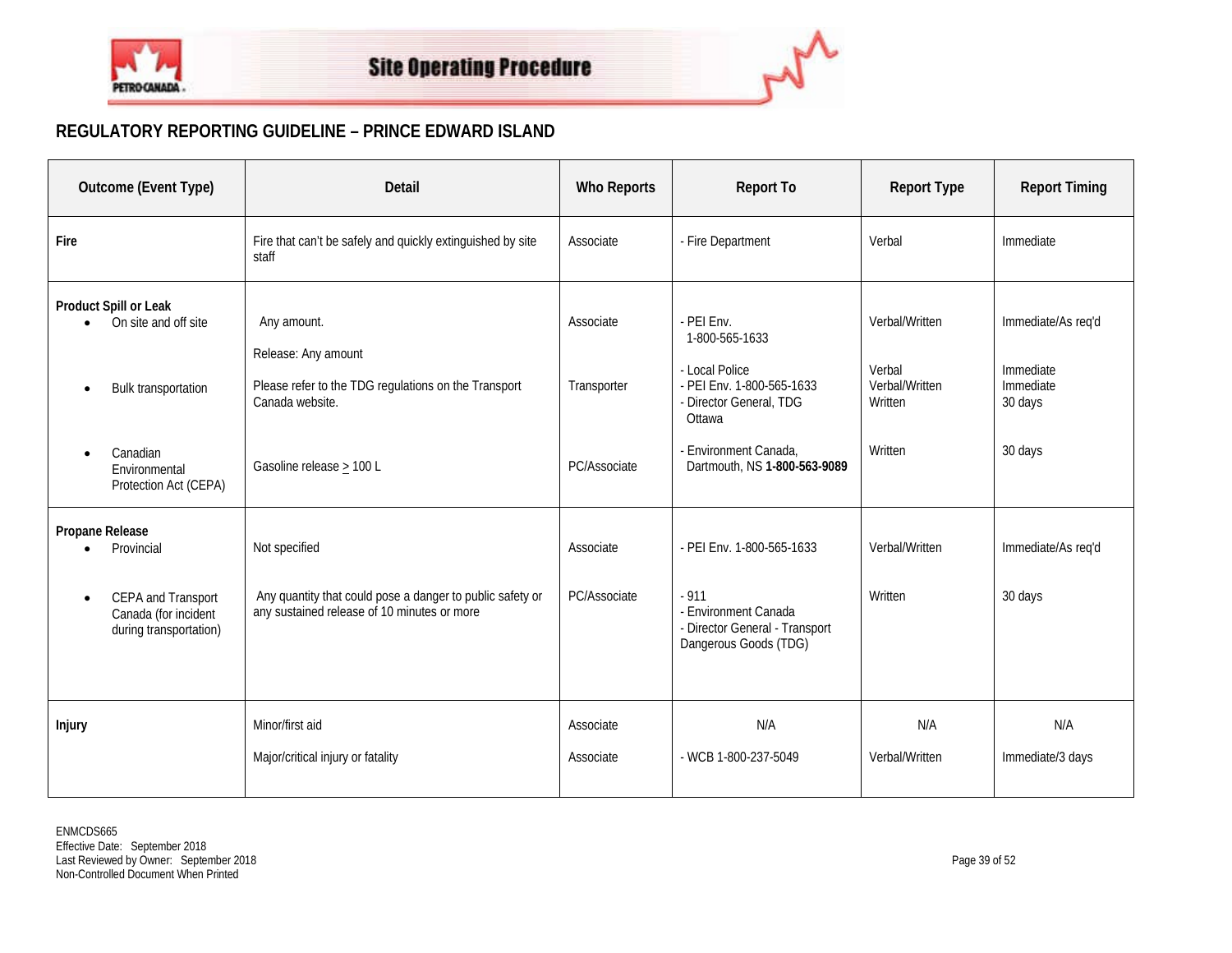



## **REGULATORY REPORTING GUIDELINE - QUEBEC**

| Outcome (Event Type)                                                              | <b>Detail</b>                                                                                            | <b>Who Reports</b> | <b>Report To</b>                                                                                                   | <b>Report Type</b>       | <b>Report Timing</b>            |
|-----------------------------------------------------------------------------------|----------------------------------------------------------------------------------------------------------|--------------------|--------------------------------------------------------------------------------------------------------------------|--------------------------|---------------------------------|
| Fire                                                                              | Fire that can't be safely and quickly extinguished by site<br>staff                                      | Associate          | - Fire Department                                                                                                  | Verbal                   | Immediate                       |
| Product Spill or Leak<br>On site and off site                                     | any amount<br>or any amount on water                                                                     | Associate          | - Ouebec Environment<br>1-866-694-5454                                                                             | Verbal/Written           | Immediate/As req'd              |
| <b>Bulk transportation</b>                                                        | Please refer to the TDG regulations on the Transport<br>Canada website.                                  | Transporter        | - Local Police<br>- Quebec Environment<br>1-866-694-5454<br>- Director General, TDG<br>Ottawa                      | Verbal<br>Verbal/Written | Immediate<br>Immediate/As req'd |
| Canadian<br>Environmental<br>Protection Act (CEPA)                                | Gasoline release $\geq 100$ L                                                                            | PC/Associate       | - Environment Canada,<br>Montreal 1-866-283-2333<br>- RBQ (if incident involves<br>registered petroleum equipment) | Written<br>Email         | 30 days<br>As soon as possible  |
| Propane Release<br>Provincial                                                     | Not specified                                                                                            | Associate          | - Quebec Environment<br>1-866-694-5454                                                                             | Verbal/Written           | Immediate/As req'd              |
| CEPA and Transport<br>$\bullet$<br>Canada (for incident<br>during transportation) | Any quantity that could pose a danger to public safety or<br>any sustained release of 10 minutes or more | PC/Associate       | $-911$<br>- Environment Canada<br>- Director General - Transport<br>Dangerous Goods (TDG)                          | Verbal/Written           | Immediate/30 days               |
| Injury                                                                            | Minor/first aid                                                                                          | Associate          | N/A                                                                                                                | N/A                      | N/A                             |
|                                                                                   | Major/critical injury or fatality                                                                        | Associate          | - WCB (CSST)<br>514-906-2911                                                                                       | Verbal/Written           | Immediate/14 days               |

ENMCDS665 Effective Date: September 2018 Last Reviewed by Owner: September 2018 Page 40 of 52 Non-Controlled Document When Printed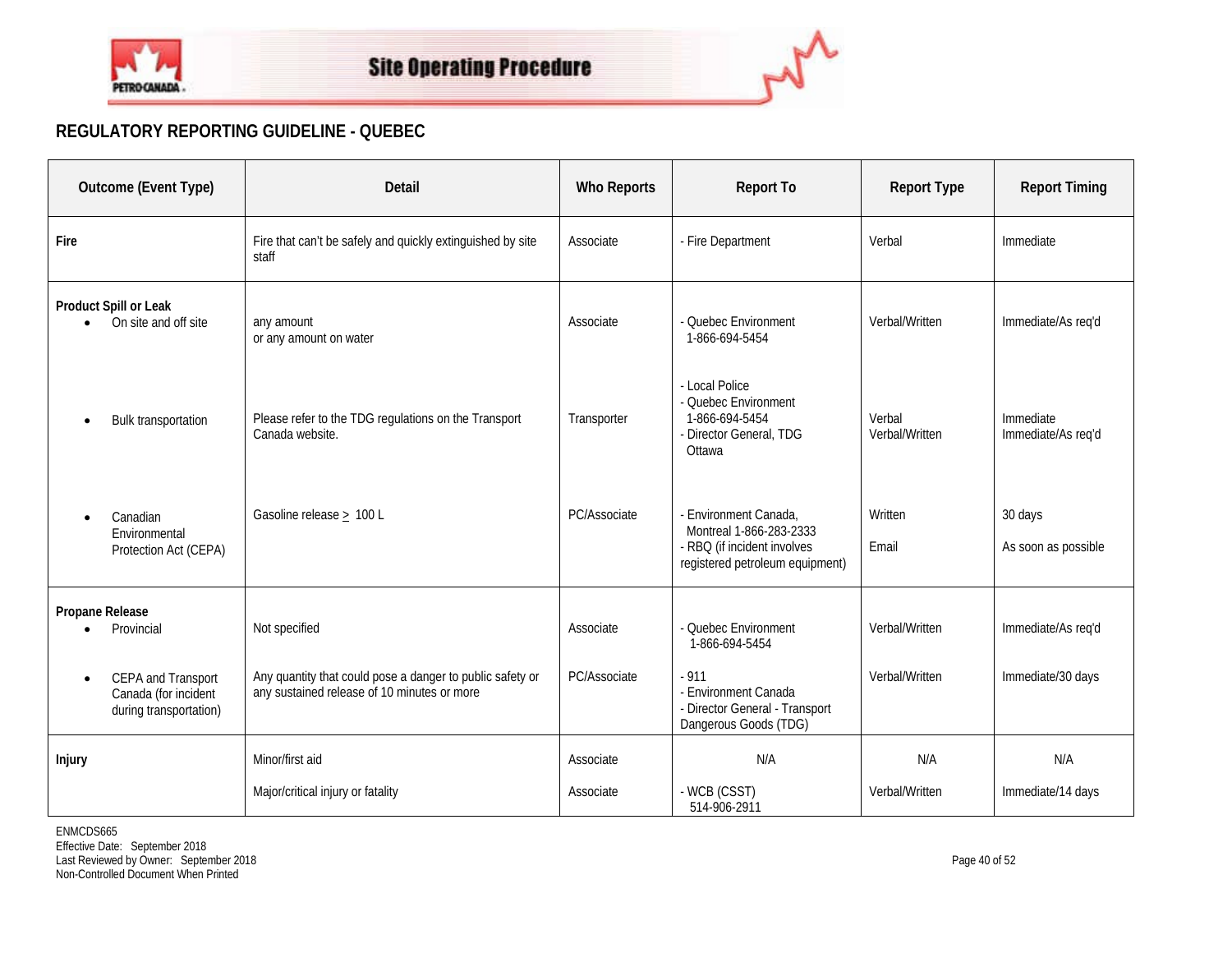

## **REGULATORY REPORTING GUIDELINE – SASKATCHEWAN**

| Outcome (Event Type)                                       | <b>Detail</b>                                                                                                                                                                            | Who Reports            | <b>Report To</b>                                                                     | <b>Report Type</b>       | <b>Report Timing</b>          |
|------------------------------------------------------------|------------------------------------------------------------------------------------------------------------------------------------------------------------------------------------------|------------------------|--------------------------------------------------------------------------------------|--------------------------|-------------------------------|
| Fire                                                       | Fire that can't be safely and quickly extinguished by site<br>staff                                                                                                                      | Associate              | - Fire Department                                                                    | Verbal                   | Immediate                     |
| Product Spill or Leak<br>On site and off site<br>$\bullet$ | Into approved contained area (e.g. impervious<br>dyke) $\geq$ 500 L<br>On site: Uncontained release $\geq 200$ L<br>Off site: Uncontained release $\geq 100$ L<br>or any amount on water | Associate              | - Saskatchewan<br>Environment<br>1-800-667-7525                                      | Verbal/Written           | Immediate/7 days              |
| Bulk transportation                                        | Please refer to the TDG regulations on the Transport<br>Canada website.                                                                                                                  | Transporter            | - Local Police<br>- Saskatchewan<br>Environment<br>- Director General, TDG<br>Ottawa | Verbal<br>Verbal/Written | Immediate<br>Immediate/7 days |
| Propane Release<br>Provincial                              | Release $\geq$ 50 L                                                                                                                                                                      | Associate              | - Saskatchewan<br>Environment<br>1-800-667-7525                                      | Verbal/Written           | Immediate/7 days              |
| <b>Injury</b>                                              | Minor/first aid<br>Major/critical injury or fatality                                                                                                                                     | Associate<br>Associate | N/A<br>- WCB 1-800-787-9288                                                          | N/A<br>Verbal/Written    | N/A<br>Immediate/5 days       |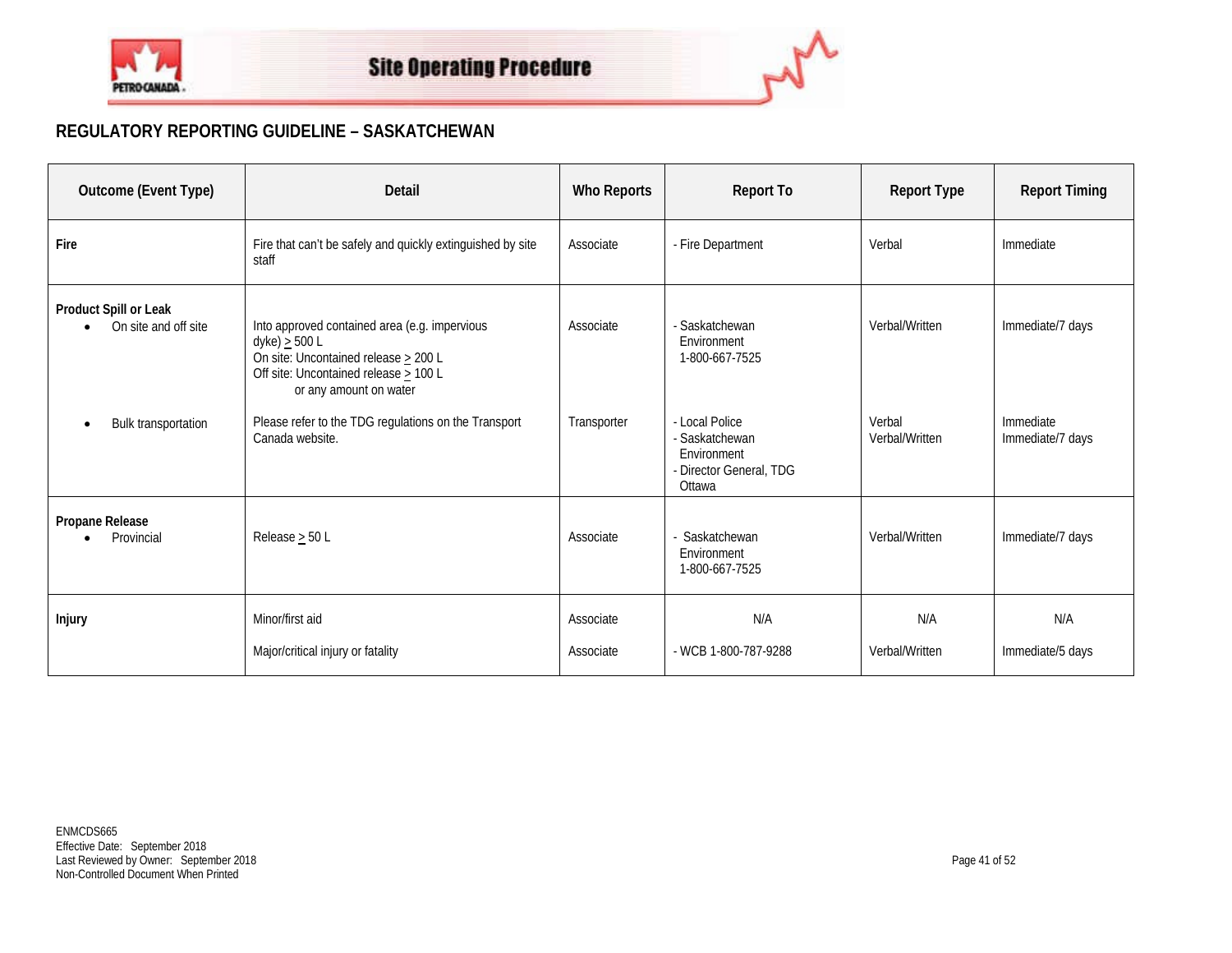

## **REGULATORY REPORTING GUIDELINE – YUKON**

| Outcome (Event Type)                                                                     | Detail                                                                                          | <b>Who Reports</b>       | <b>Report To</b>                                                                                                                     | <b>Report Type</b>                    | <b>Report Timing</b>                           |
|------------------------------------------------------------------------------------------|-------------------------------------------------------------------------------------------------|--------------------------|--------------------------------------------------------------------------------------------------------------------------------------|---------------------------------------|------------------------------------------------|
| Fire                                                                                     | Fires that can't be safely and quickly extinguished by site<br>staff                            | Associate                | - Fire Department                                                                                                                    | Verbal                                | Immediate                                      |
| Product Spill or Leak<br>On site and off site<br><b>Bulk Transportation</b><br>$\bullet$ | Release $\geq$ 200 L<br>Please refer to the TDG regulations on the Transport<br>Canada website. | Associate<br>Transporter | - Yukon Spill Report Centre<br>1-867-667-7244<br>- Local RCMP or<br>- Yukon Spill Report Centre<br>- Director General, TDG<br>Ottawa | Verbal<br>Verbal<br>Verbal<br>Written | Immediate<br>Immediate<br>Immediate<br>30 days |
| Propane Release<br>Provincial                                                            | Any amount from a container                                                                     | Associate                | - Yukon Spill Report Centre<br>1-867-667-7244                                                                                        | Verbal                                | Immediate                                      |
| Injury                                                                                   | Minor/first aid<br>Serious injuries                                                             | Associate<br>Associate   | N/A<br>- WCB 1-867-996-5450                                                                                                          | N/A<br>Verbal/Written                 | N/A<br>Immediate/3 days                        |

ام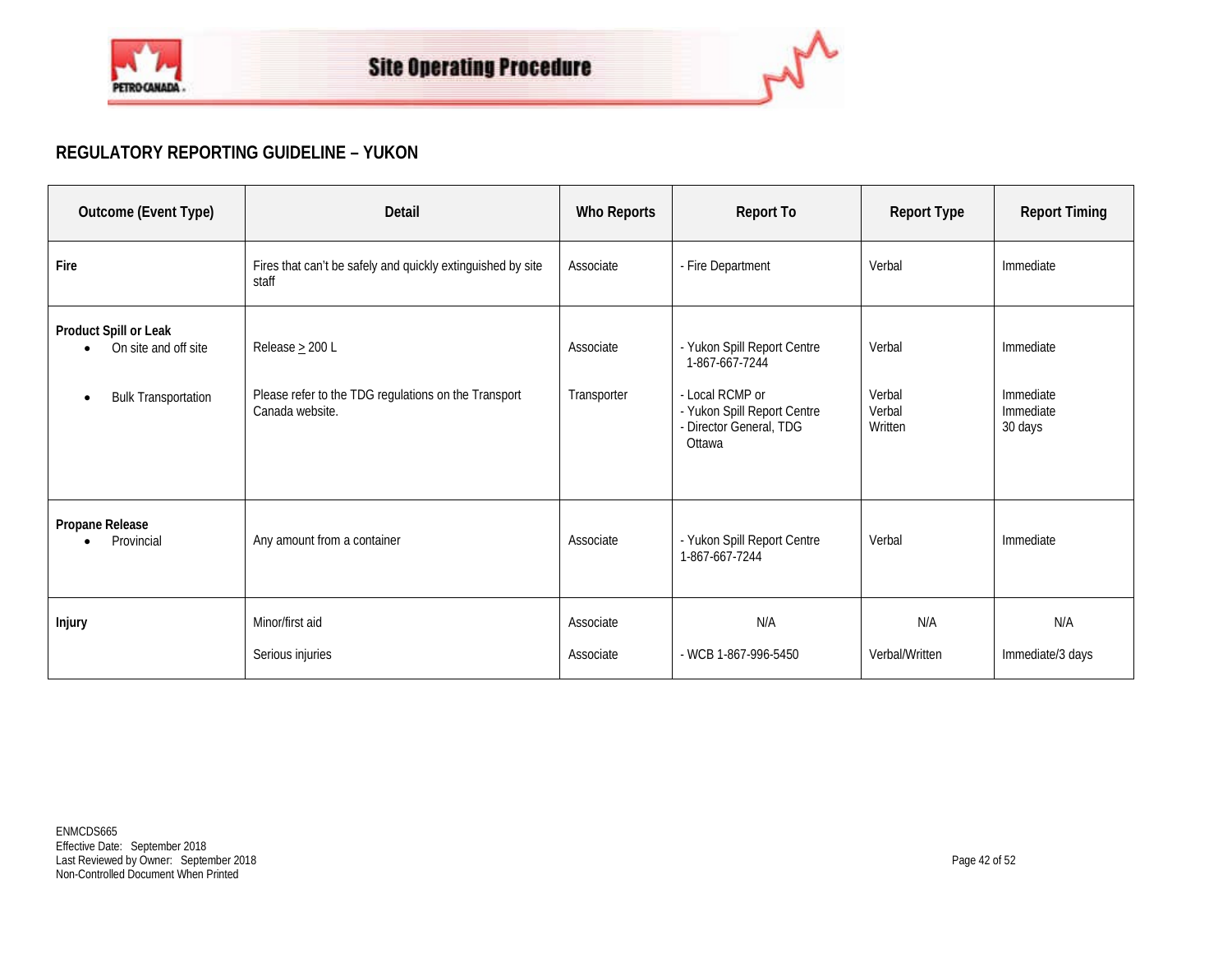

## **DIESEL EXHAUST FLUID (DEF) SPILL REPORTING GUIDELINE FOR ALL PROVINCES:**

**All DEF spills must be reported to you Petro-Canada business manager**

**Any DEF spills that meet the following criteria must be reported to your provincial regulatory authority:**

- a. Any amount that causes or may cause an adverse effect; OR
- b. Any amount released near or in a water body; OR
- c. Any amount released near or in a sensitive environment or habitat; OR
- d. Any amount released that is an imminent threat to human health or safety or to species at risk
- e. Any amount that exceeds the threshold listed in the table below

| Province                      | <b>DEF Spill Reporting Threshold</b>                                                               | <b>Who Reports</b> | <b>Report To</b>                                               | Report Type      | <b>Report Timing</b> |
|-------------------------------|----------------------------------------------------------------------------------------------------|--------------------|----------------------------------------------------------------|------------------|----------------------|
| Alberta                       | Only reportable if the spill meets any of the criteria<br>above; a, b, c or d                      | Associate          | Alberta Environment 1-800-222-6514                             | Verbal           | Immediate            |
| <b>British Columbia</b>       | 200 litres                                                                                         | Associate          | BC Ministry of Environment 1-800-663-3456                      | Verbal / Written | Immediate / 30 days  |
| Manitoba                      | Only reportable if the spill meets any of the criteria<br>above; a, b, c or d                      | Associate          | Manitoba Conservation 1-204-944-4888                           | Verbal           | Immediate            |
| <b>New Brunswick</b>          | Any amount that directly or indirectly, results in<br>water pollution or increased water pollution | Associate          | New Brunswick Environment 1-800-565-1633                       | Verbal           | Immediate            |
| Newfoundland and<br>Labrador  | 70 L                                                                                               | Associate          | NL Department of Fisheries and Oceans<br>1-800-563-9089        | Verbal           | Immediate            |
| <b>North West Territories</b> | 100L                                                                                               | Associate          | <b>NWT Environment and Natural Resources</b><br>1-867-920-8130 | Verbal           | Immediate            |
| Nova Scotia                   | Only reportable if the spill meets any of the criteria<br>above; a, b, c or d                      | Associate          | Nova Scotia Environment 1-800-565-1633                         | Verbal           | Immediate            |
| <b>Prince Edward Island</b>   | 5 <sub>L</sub>                                                                                     | Associate          | PEI Communities, Land and Environment<br>1-800-565-1633        | Verbal           | Immediate            |
| Ontario                       | 100L                                                                                               | Associate          | ON Ministry of Environment 1-800-268-6060                      | Verbal           | Immediate            |
| <b>Quebec</b>                 | 200 L                                                                                              | Associate          | QC Urgency-Environment 1-866-694-5454                          | Verbal / Written | Immediate / 7 days   |
| Saskatchewan                  | 1,000 L                                                                                            | Associate          | SK Ministry of Environment 1-800-667-7525                      | Verbal           | Immediate            |
| Yukon                         | 200 L                                                                                              | Associate          | YT Department of Environment 1-867-667-7244                    | Verbal           | Immediate            |

ENMCDS665 Effective Date: September 2018 Last Reviewed by Owner: September 2018 **Page 43 of 52** Page 43 of 52 Non-Controlled Document When Printed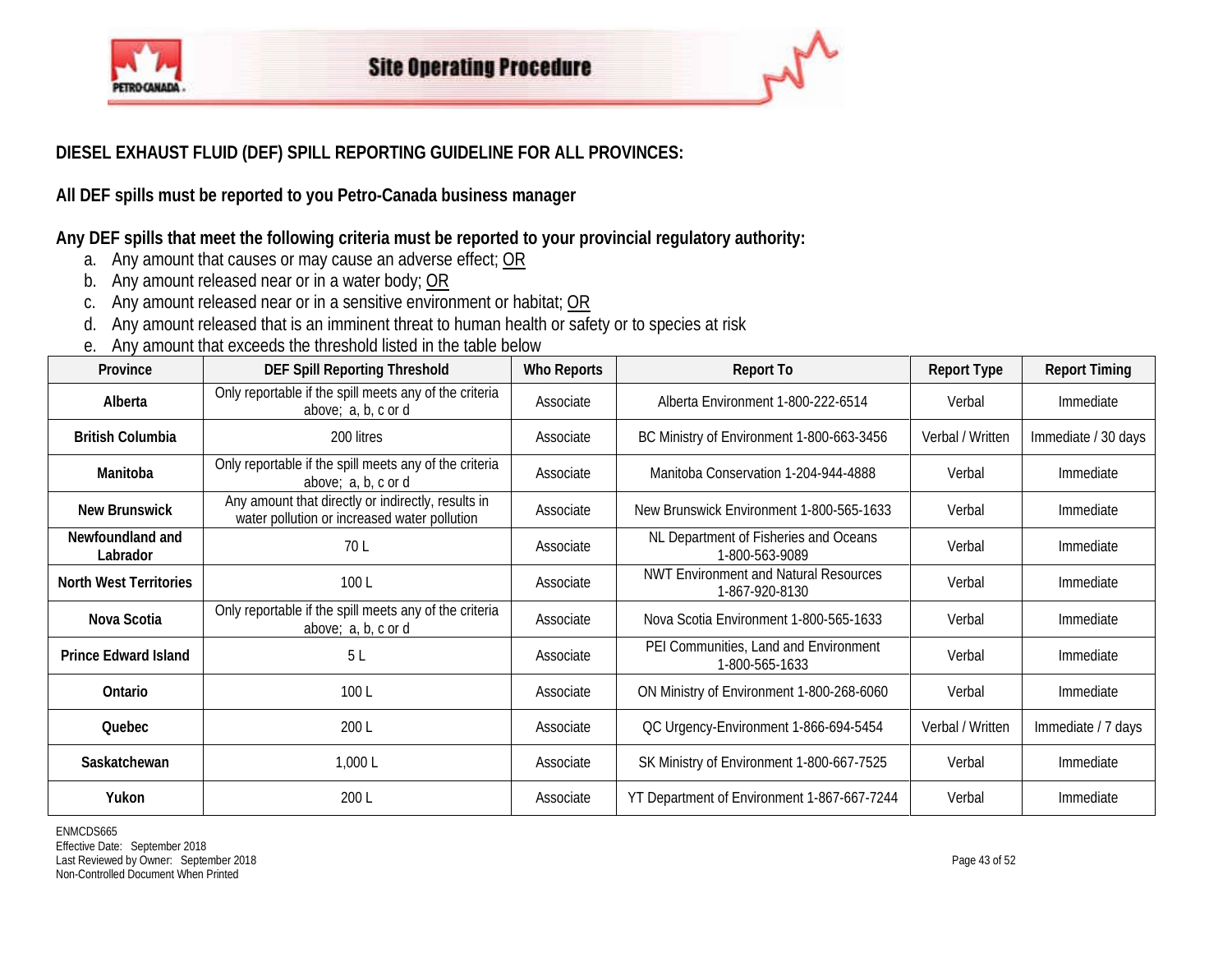



## **6. EMERGENCY WALL CHART**

## **6.1 EMERGENCY WALL CHART: USE**

- A key component of this Emergency Response Plan is the **Emergency Action Wall Chart.**
- The **Wall Chart** is a summary of the telephone contacts and some emergency guidelines**.**
- Every telephone at the site should have a **Wall Chart** posted by it.
- The telephone numbers on the **Wall Chart** should be verified a minimum of once every six months by the Associate/Manager.
- Verification should be done by actually calling the contact person.
- Document each verification on the **Wall Chart**.

*Suncor does not take the lead for the spill response because by the time our Contractor show up on site it may be too late. Our SPs are assisting with investigating the cause only.*

## **POST A COPY OF THE FILLED-IN EMERGENCY WALL CHART TO THE FRONT OF YOUR EMERGENCY RESPONSE PLAN BINDER**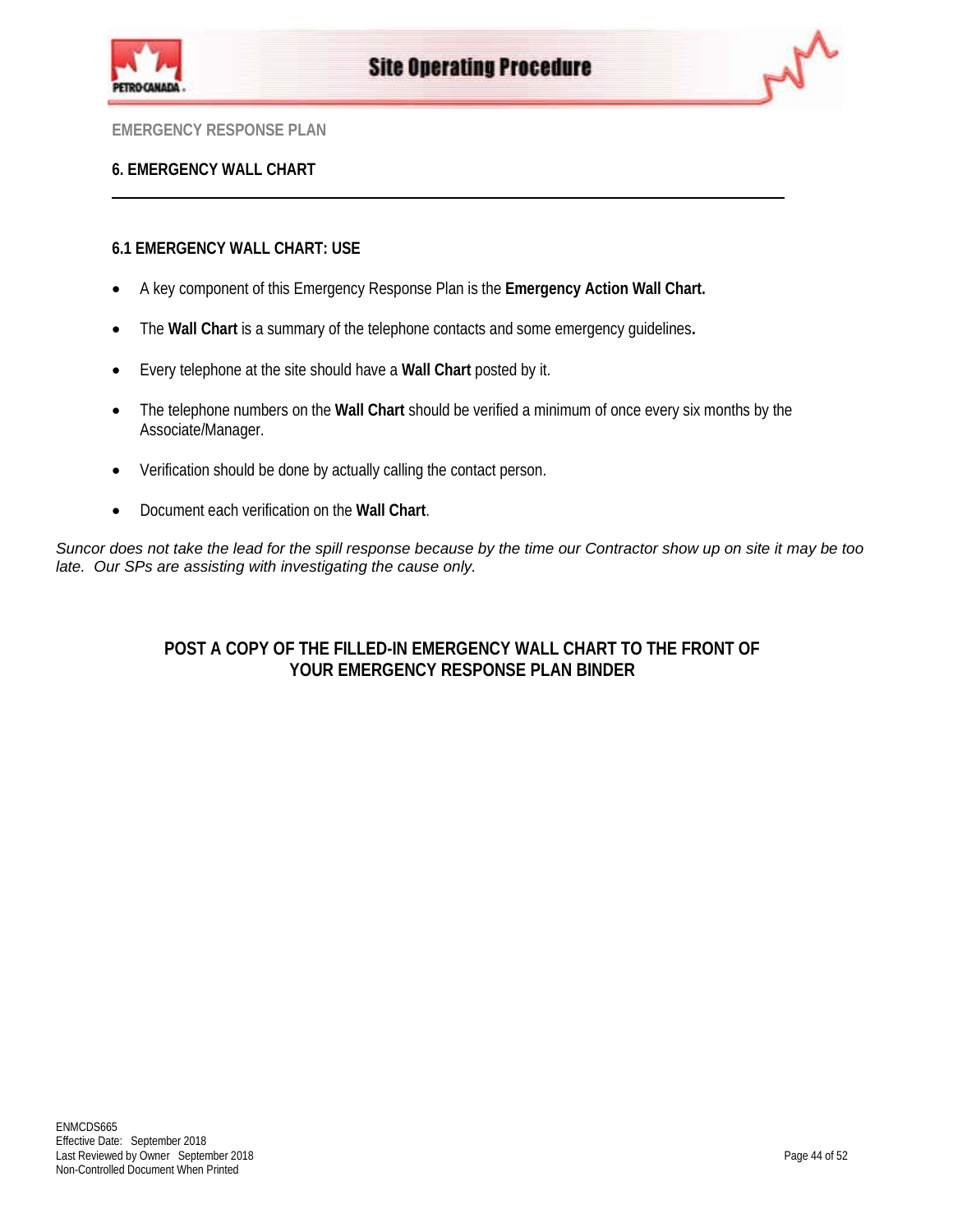

**\_\_\_\_\_\_\_\_\_\_\_\_\_\_\_\_\_\_\_\_\_\_\_\_\_\_\_\_\_\_\_\_\_\_\_\_\_\_\_\_\_\_\_\_\_\_\_\_\_\_\_\_\_\_\_\_\_\_\_\_\_\_\_\_\_\_\_\_\_\_\_\_\_\_\_\_\_\_\_\_\_\_\_**



## **EMERGENCY RESPONSE PLAN 6.2 EMERGENCY WALL CHART**

### EMERGENCY WALL CHART SITE ADDRESS TELEPHONE  $#$ OUTLET # POLICE **Example 20** FIRE  $\_$ AMBULANCE PROVINCIAL ENVIRONMENT MUNICIPALITY \_\_ MINISTRY OF LABOUR/WORKERS COMPENSATION BOARD FEDERAL LAND SITES (AIRPORT AUTHORITY, PORT AUTHORITY) \_\_\_\_\_\_\_\_\_\_\_\_\_\_\_\_\_\_\_\_\_\_\_\_\_\_\_\_\_\_\_\_\_\_\_\_ SPILL RESPONSE CONTRACTOR \_\_\_ SITE MANAGER/ ASSOCIATE\_\_\_\_\_\_\_\_\_\_\_\_\_\_\_\_\_\_\_\_\_\_\_\_\_\_\_\_\_\_\_\_\_ PETRO-CANADA:FIELD REPRENSATIVE  $\frac{1}{2}$  ,  $\frac{1}{2}$  ,  $\frac{1}{2}$  ,  $\frac{1}{2}$  ,  $\frac{1}{2}$  ,  $\frac{1}{2}$  ,  $\frac{1}{2}$  ,  $\frac{1}{2}$  ,  $\frac{1}{2}$  ,  $\frac{1}{2}$  ,  $\frac{1}{2}$  ,  $\frac{1}{2}$  ,  $\frac{1}{2}$  ,  $\frac{1}{2}$  ,  $\frac{1}{2}$  ,  $\frac{1}{2}$  ,  $\frac{1}{2}$  ,  $\frac{1}{2}$  ,  $\frac{1$ SALES COORDINATOR MARKET MANAGER CONST. AND MAINT. COORD ADVISOR, FOOD SERVICE/ ENVIRONMENT, HEALTH and SAFETY ADVISOR \_\_\_\_\_\_\_\_\_\_\_\_\_\_\_\_\_\_\_\_\_\_\_\_\_\_\_\_\_\_\_\_\_\_\_\_\_\_\_\_\_\_\_\_\_\_\_ COMMUNICATIONS **403-296-4000 PETRO-CANADA EMERGENCY 403-296-3000**

## EMERGENCY PROCEDURES

## **FIRE**

- 1. Immediately shut off power to affected areas, loading or unloading areas. Shut down pumps.
- 2. **CALL 911**
- 3. If possible, and safe to do so, attempt to extinguish fire.
- 4. Secure area.
- 5. Evacuate the site, if needed.
- 6. Call P-C Maintenance Contact Center **1-866-494-5050**

## **SPILL/RELEASE (PETROLEUM/PROPANE)**

- 1. Immediately shut off power to affected area.
- 2. Remove all sources of ignition.
- 3. Assess the situation to ensure the safety of those on site, evacuate people as deemed necessary.
- 4. CALL 911.

ENMCDS665

- 5. Contain spill by blocking off drains and surrounding the product with sorbent.
- 6. Call your emergency/spill response contractors as needed or P-C Maintenance Contact Center **1-866-494-5050 (pumping category)**

## Date of last information review/update: **All and SHOULD BE EVERY 6 MONTHS)**

## **INJURY**

- 1. Ensure no danger to yourself.
- 2. Secure the scene
- 3. Attend to injured person.
- 4. Notify Ambulance/Police **911.**

## **VEHICLE INCIDENT**

- 1. Shut off power to affected area, as applicable.
- 2. CALL 911
- 3. Record party's name, address, telephone number, driver's license and the vehicle license number, make, color and year.
- 4. Record name, address and telephone number of any witnesses.
- **NOTE**: Refer to Material Safety Data Sheet (SDS) for product handling information.

Complete an event report for all incidents and near misses

**Personal phone numbers of Petro-Canada employees should not be posted. Post by all telephones** 14094BE (07 01)

**EMERGENCY RESPONSE PLAN**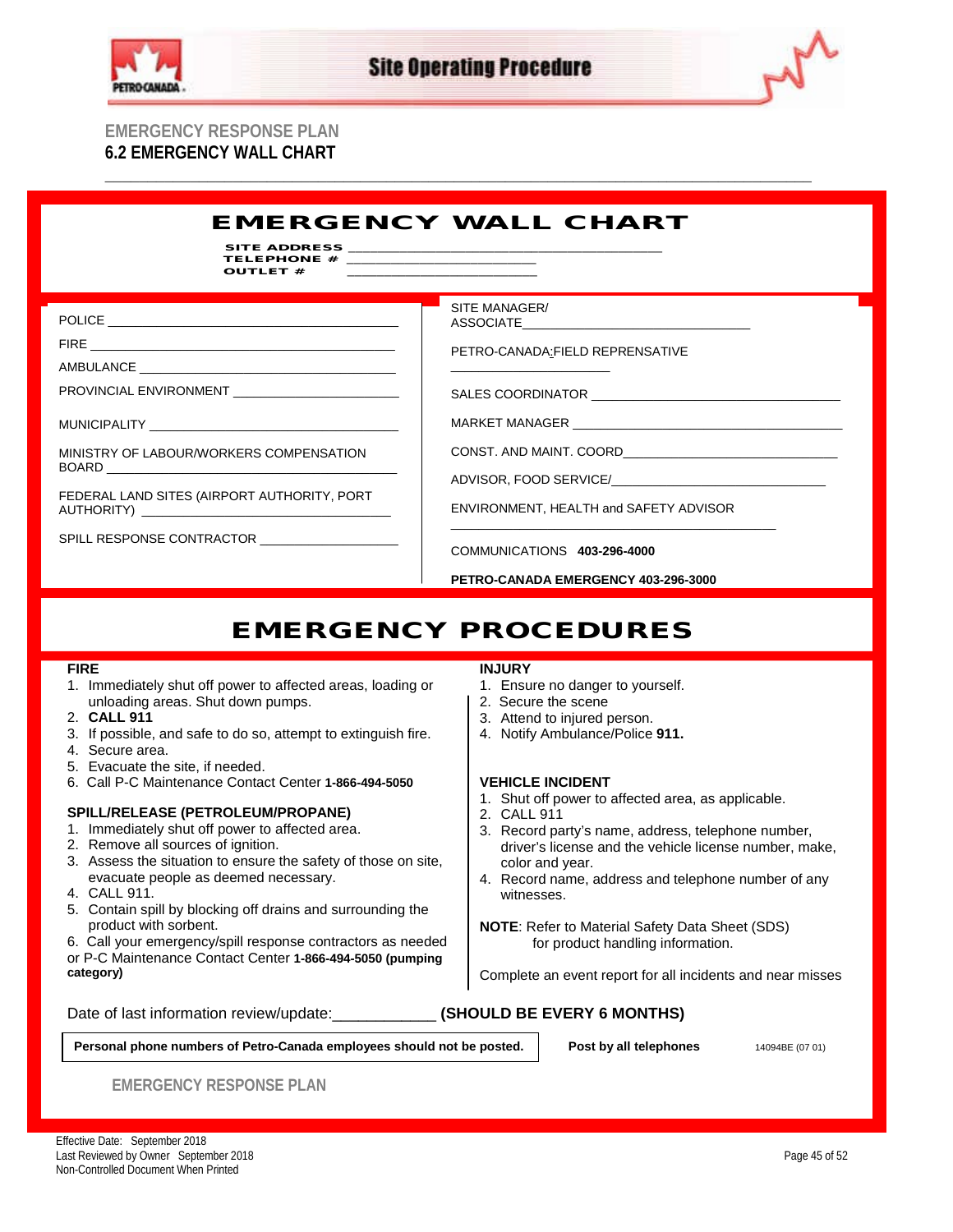



**6.3 ADDITIONAL RESOURCES (For wholesale establishments only)**

| <b>EXTERNAL CONTACTS</b>                                                                     | <b>EMERGENCY TELEPHONE NUMBERS (24 HOURS)</b> |
|----------------------------------------------------------------------------------------------|-----------------------------------------------|
| <b>Spill Response Contractor</b>                                                             |                                               |
| <b>Spill Equipment Supplier</b>                                                              |                                               |
| <b>Environmental Consultant</b>                                                              |                                               |
| <b>Vacuum Truck</b>                                                                          |                                               |
| Electrician                                                                                  |                                               |
| <b>Pump Service Contractor</b>                                                               |                                               |
| <b>Safety Supplies</b>                                                                       |                                               |
| Propane Contractor or Supplier<br>(For sites with propane only)                              |                                               |
| <b>Spill Supplies</b>                                                                        |                                               |
| Add other phone numbers as referenced in the provincial<br>"REGULATORY REPORTING GUIDELINES" |                                               |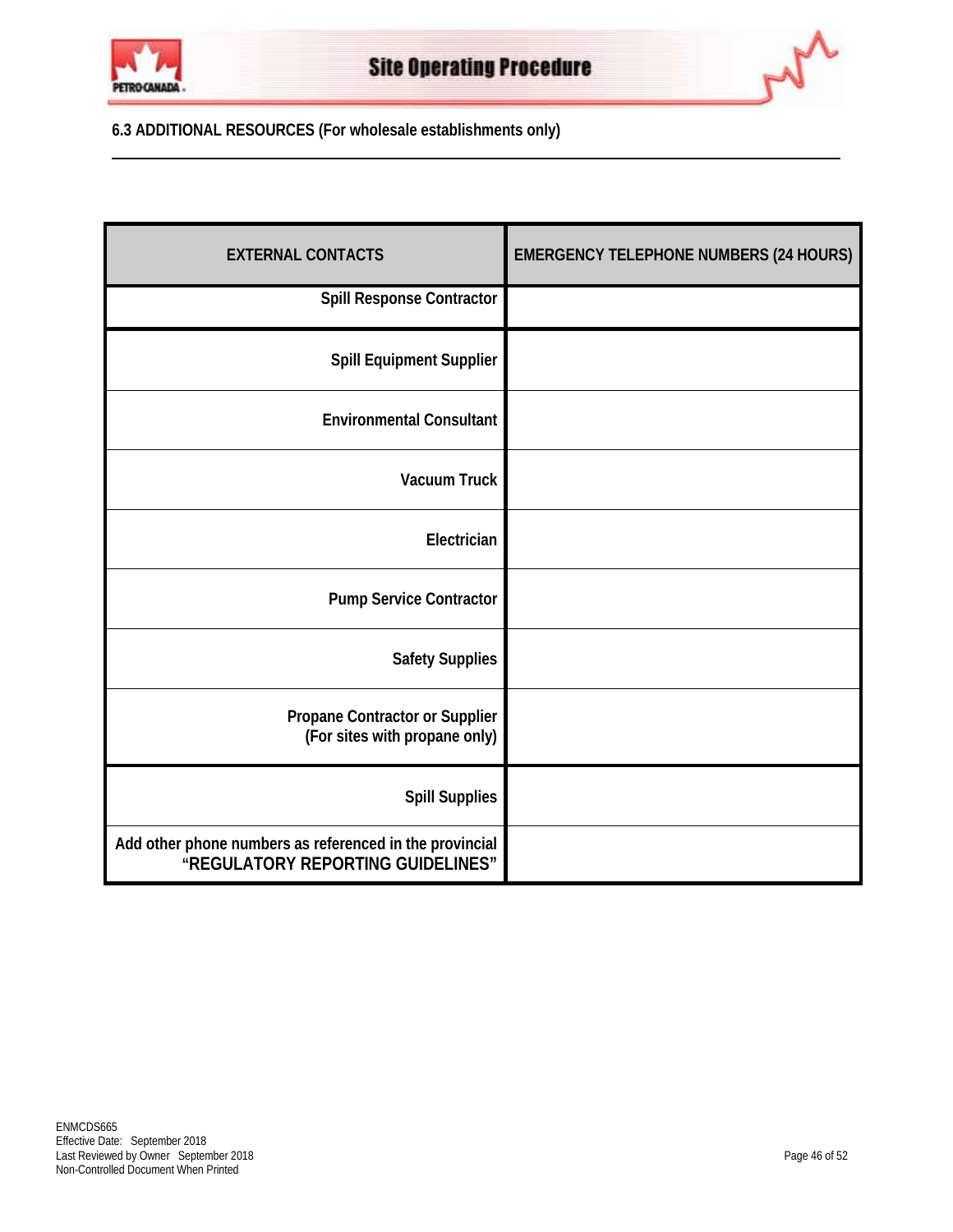



## 7. **SITE INFORMATION**

## **7.1 SITE PLOT PLAN CONTENTS**

To complete the **Emergency Response Plan**, the Associate/Plant Manager shall obtain a copy of the outlet's Site Plot Plan from the Petro-Canada Representative. For Ontario sites, it needs to be drawn to scale. The plan should include as a minimum:

- Buildings and other structures, etc.;
- Location and content of product storage tanks with each tanks capacity;
- Product loading/unloading areas;
- Dispenser islands;
- Product pumps;
- Catch basins and manholes:
- Location of sewers and storm drains;
- Oil/water separators, stormceptors;
- Any receiving body of water that could be significantly impacted by a spill;
- Site entrances and exits;
- Location of all fire extinguishers;
- Location of emergency shutdown button(s), all ESDs should be named or numbered (ex: Emergency shut down #1 or Emergency Shut Down on rack);
- Location of spill response equipment and supplies;
- Location of evacuation musters point. There should also be a secondary muster point in case the first one is in harm's way.
- First Aid kits and Eye Wash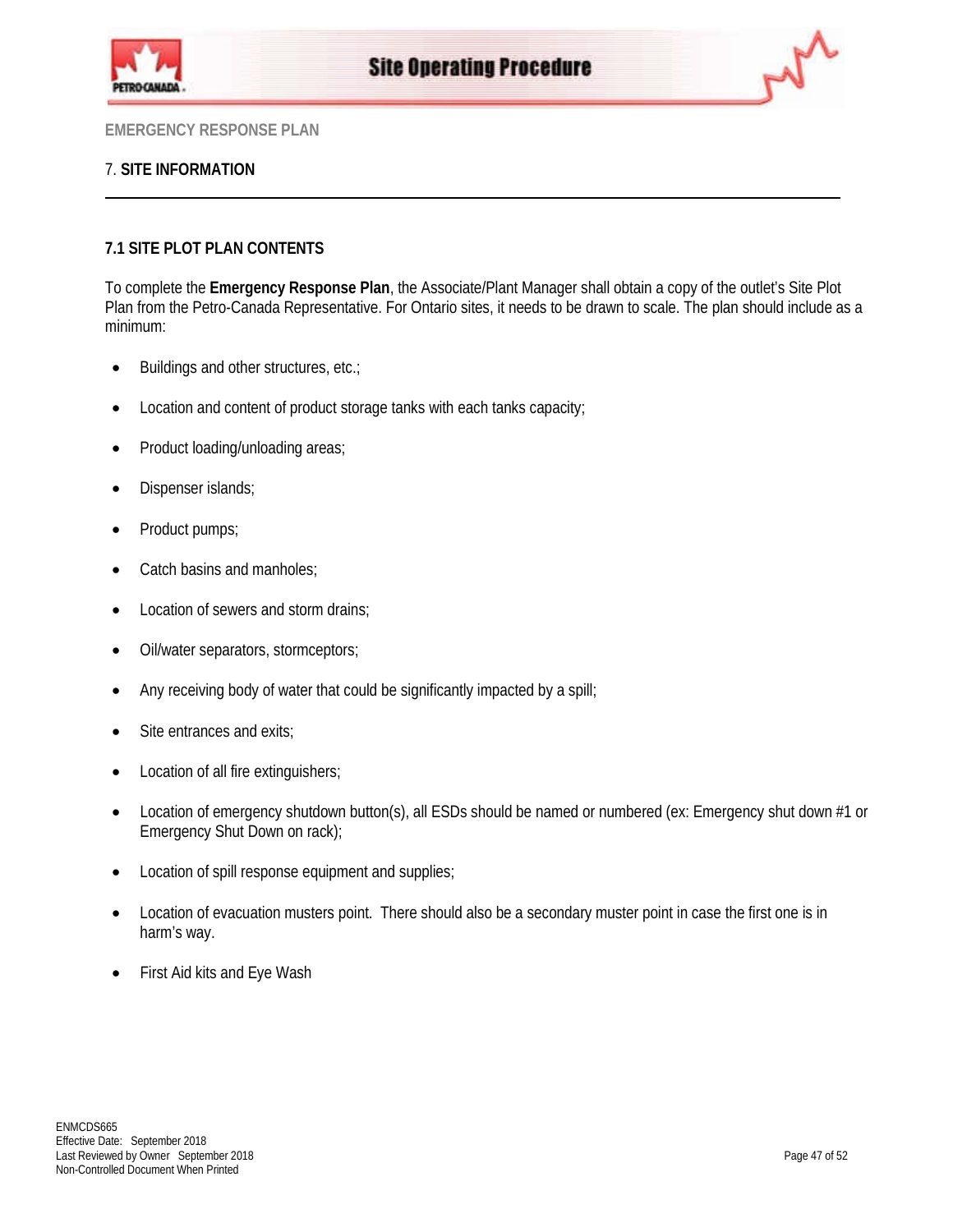



## 7. **SITE INFORMATION**

## **7.2 SPILL RESPONSE EQUIPMENT**

|                                                                          | <b>Bulk Plant</b>                                                                       | Retail          | Petro-Pass      | <b>Cardlock</b> |  |
|--------------------------------------------------------------------------|-----------------------------------------------------------------------------------------|-----------------|-----------------|-----------------|--|
| Oil pads (white)                                                         | 200                                                                                     | 25              | 25              | 25              |  |
| Universal pads (grey)                                                    | 32                                                                                      | 32              | 32              | 32              |  |
| <b>Boom</b>                                                              | 40'                                                                                     | 0               | 0               | $\overline{0}$  |  |
| (for sites near waterways)<br>Only - to be used by<br>trained responders | A risk assessment will help determine if a boom is necessary for any type of operation. |                 |                 |                 |  |
| Pillows/socks                                                            | 4@4', 2@8' (3")                                                                         | 2@4', 2@8' (3") | 2@4', 2@8' (3") | 2@4', 2@8' (3") |  |
| Aluminum shovel                                                          | 2                                                                                       |                 |                 |                 |  |
| (spark proof)                                                            |                                                                                         |                 |                 |                 |  |
| Neoprene Drain cover                                                     | $\overline{2}$                                                                          |                 |                 |                 |  |
| Disposal bags                                                            | 4                                                                                       |                 |                 |                 |  |
| Traffic cones - height 28                                                | 6                                                                                       | 4               |                 | 4               |  |
| inches                                                                   |                                                                                         |                 |                 |                 |  |
| Nitrile Gloves                                                           | $\overline{2}$                                                                          |                 |                 |                 |  |
| Goggles                                                                  | $\overline{\phantom{a}}$                                                                |                 |                 |                 |  |
| *Granular sorbent                                                        | 44lbs                                                                                   | 22lbs           | 22lbs           | 22lbs           |  |
| Barricade tape                                                           | 1 roll                                                                                  | 1 roll          | 1 roll          | 1 roll          |  |
| Plug n Dyke                                                              | $\overline{2}$                                                                          |                 |                 |                 |  |
| Instruction sheet and re-                                                |                                                                                         |                 |                 |                 |  |
| order form                                                               |                                                                                         |                 |                 |                 |  |

Integrated sites should default to the largest requirement of the facility on site.

\* The granular sorbent stocked at our preferred vendor Rocky Mountain Environmental comes in 22lbs bags

Refer to SOP **[Petro-Canada Standard Spill Kit and Order Form](http://pcagateway.network.lan/EN/SOP/Lists/SOPDocuments/ENMCDS376.pdf)** (ENMCDS376).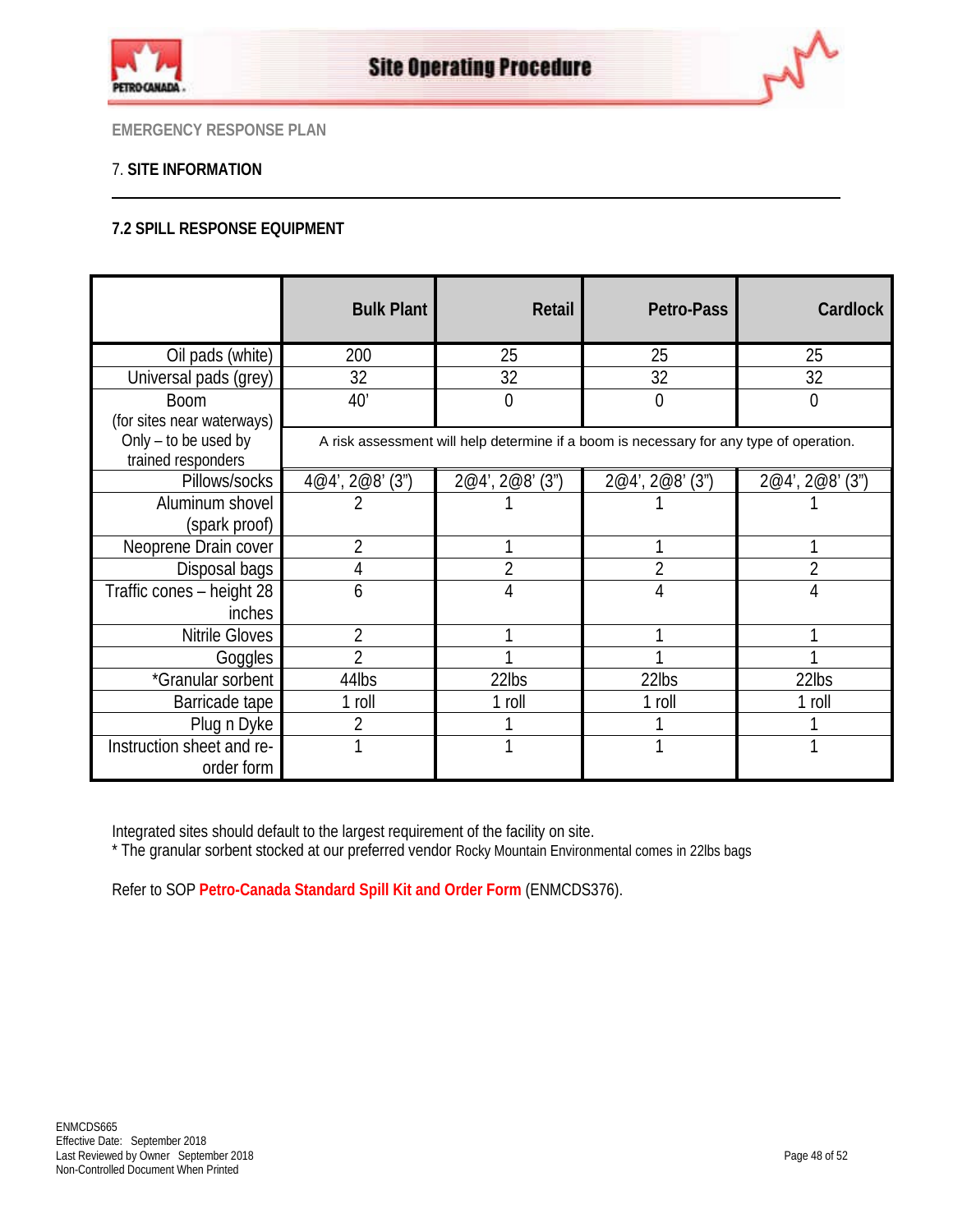



## **8. SAFETY DATA SHEETS**

**[Safety Data Sheet \(SDS\)](http://pcagateway.network.lan/EN/SafetyAndSecurity/MSDS/Pages/default.aspx) for each hazardous material transported or stored on the site.**

**List of applicable SDSs:**

| <b>Product Name</b> |  |  |
|---------------------|--|--|
| $\overline{1}$ .    |  |  |
| $\overline{2}$ .    |  |  |
| 3.                  |  |  |
| 4.                  |  |  |
| 5.                  |  |  |
| 6.                  |  |  |
| $\overline{7}$ .    |  |  |
| 8.                  |  |  |
| 9.                  |  |  |
| 10.                 |  |  |
| 11.                 |  |  |
| 12.                 |  |  |
| 13.                 |  |  |
| 14.                 |  |  |
| 15.                 |  |  |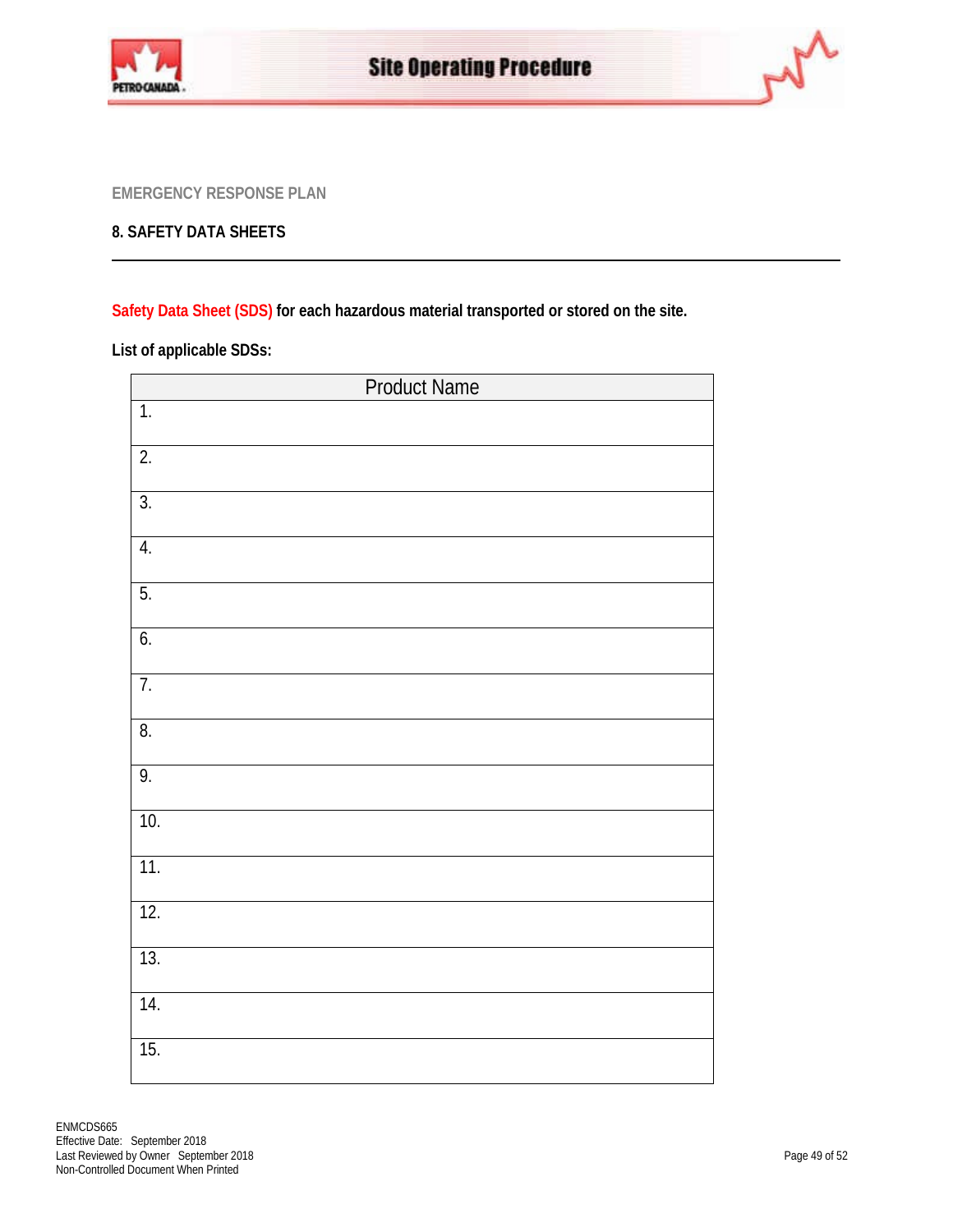



## **9. ACKNOWLEDGEMENT FORMS**

## **9.1 ERP COPY**

- I, 1. 2009 of the (Associate) have received, from my Petro-Canada Representative, this copy of the generic **Emergency Response Plan (ERP).**
- I have reviewed the entire Plan and have added the appropriate telephone numbers and other site specific information.
- I have posted the **Emergency Action Wall Chart** at the appropriate locations immediately adjacent to telephones.
- I am authorized, or any of my employees are authorized by me, to activate the ERP as required.
- All previous plans have been replaced by this plan.

Outlet Number

Address

Associate Date: Y / M / D

**Signature** 

Petro-Canada Representative Date: Y / M / D

**Signature** 

**This copy to remain with site ERP.**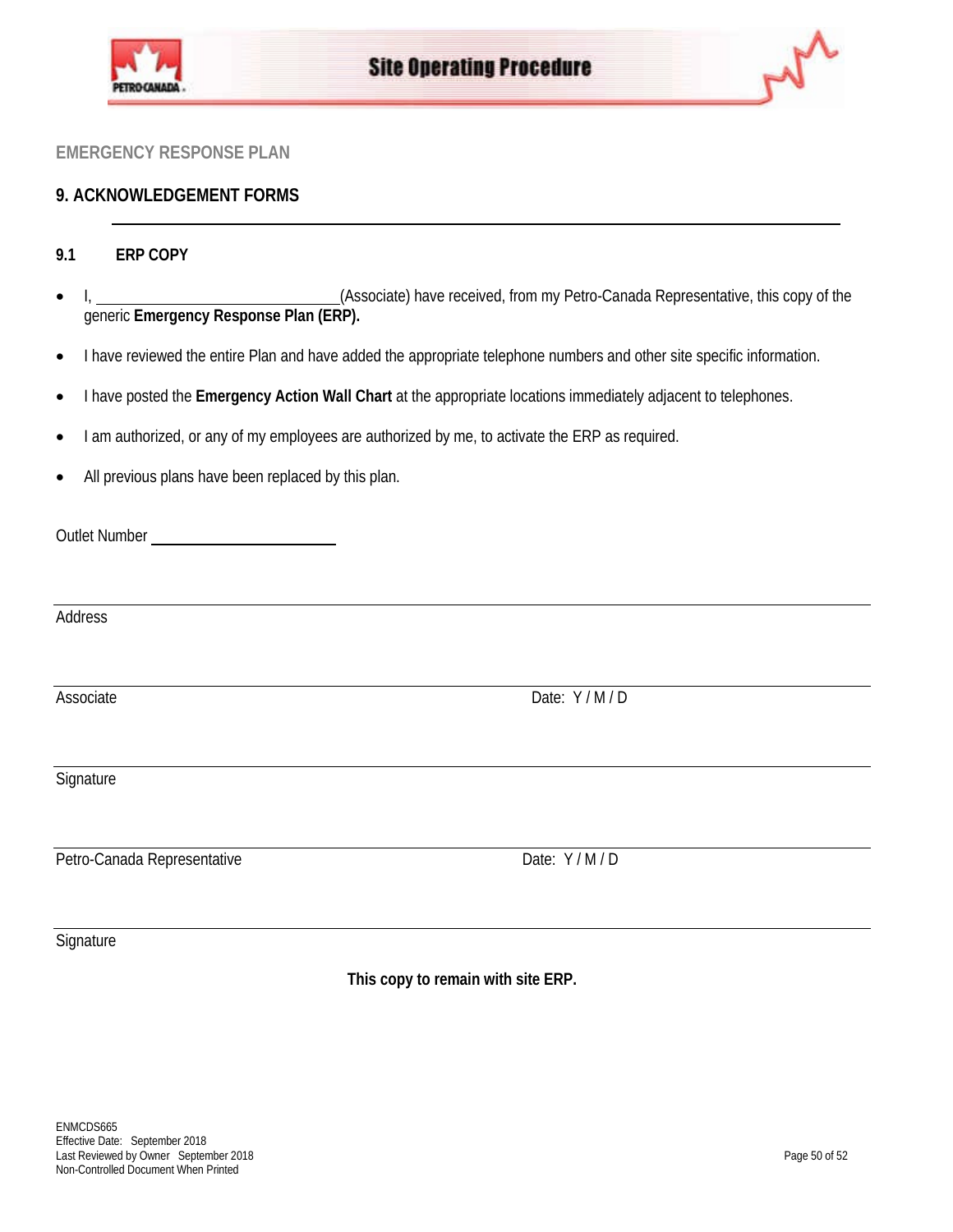



## **9 ACKNOWLEDGEMENT FORMS**

## **9.2 BUSINESS MANAGER COPY**

- I, 1. 2009 of the (Associate) have received, from my Petro-Canada Representative, this copy of the generic **Emergency Response Plan (ERP).**
- I have reviewed the entire Plan and have added the appropriate telephone numbers and other site specific information.
- I have posted the **Emergency Action Wall Chart** at the appropriate locations immediately adjacent to telephones.
- I am authorized, or any of my employees are authorized by me, to activate this ERP as required.
- All previous plans have been replaced by this plan.
- I have completed at least one emergency response drill in the last 12 months.

| <b>Outlet Number</b> |  |
|----------------------|--|
|                      |  |

Address

Associate Date: Y / M / D

**Signature** 

Petro-Canada Representative Date: Y / M / D

**Signature** 

**This copy to be retained by Petro-Canada Business Manager.**